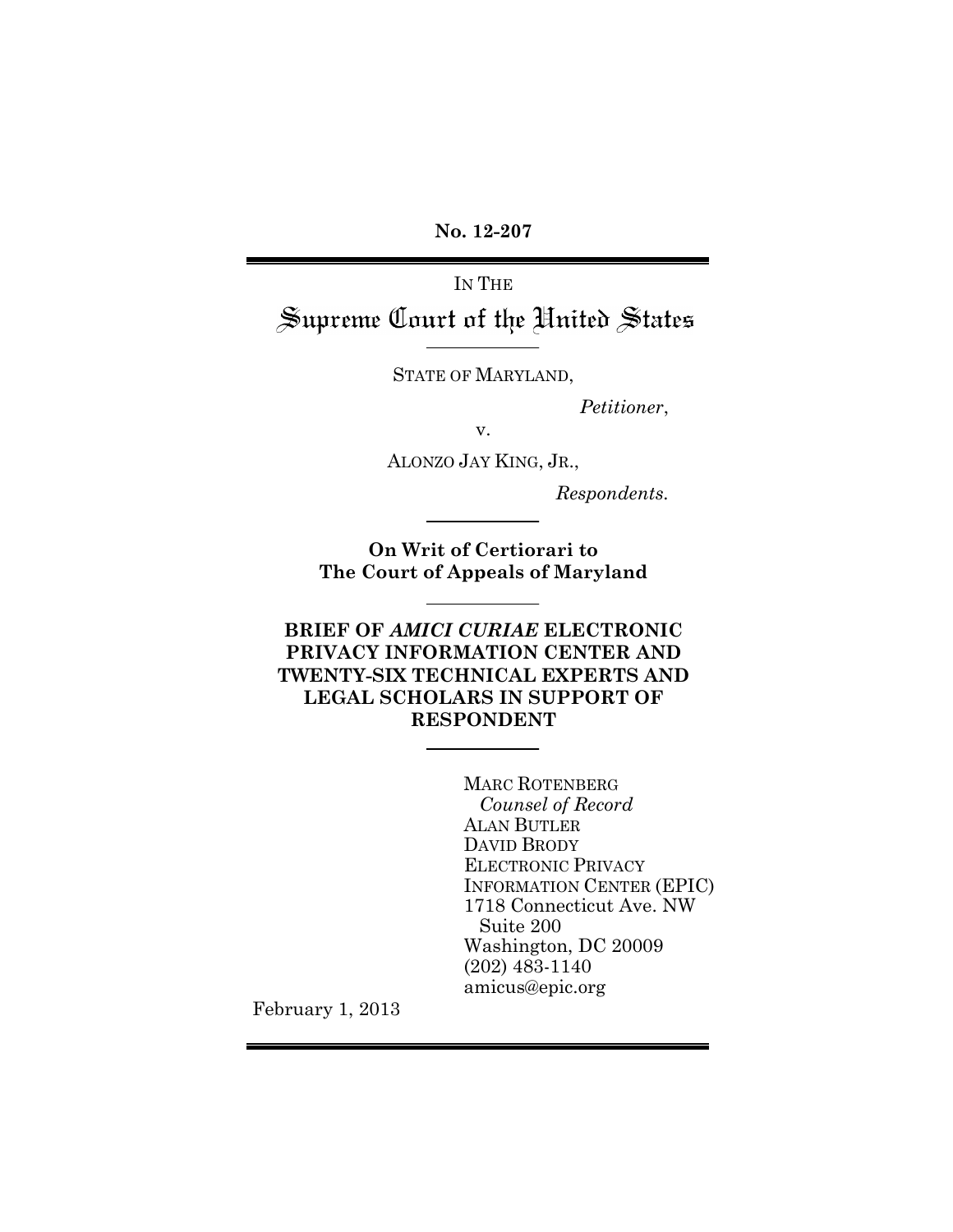# **TABLE OF CONTENTS**

| <b>INTEREST OF THE AMICI CURIAE  1</b>               |
|------------------------------------------------------|
|                                                      |
|                                                      |
| CODIS Has Grown Dramatically and<br>$\mathbf{I}$ .   |
|                                                      |
| A. The Dramatic Expansion of CODIS was               |
|                                                      |
| B. The Expansion of CODIS has                        |
| Continued Without Necessary Legal                    |
|                                                      |
| <b>II. CODIS Profiles Contain Sensitive Personal</b> |
|                                                      |
| A. Noncoding DNA is Not "Junk DNA" 14                |
| B. The Thirteen CODIS Loci Can Identify              |
| an Individual's Race, Ethnicity, and                 |
|                                                      |
| C. Government DNA Profiles Enable                    |
| Familial Searches and Result in the                  |
| Identification of Family Members 20                  |
| III. Law Enforcement Collects and Indefinitely       |
| Retains Entire DNA Samples, Not Just                 |
|                                                      |
| A. Maryland, the Federal Government,                 |
| and Thirty-Seven Other States Require                |
| the Indefinite Retention of Complete                 |
|                                                      |
| B. Retention of Complete DNA Samples is              |
| an Unnecessary and Broad Invasion of                 |
|                                                      |
| C. Federal and State Statutory                       |
| Provisions are Insufficient to Safeguard             |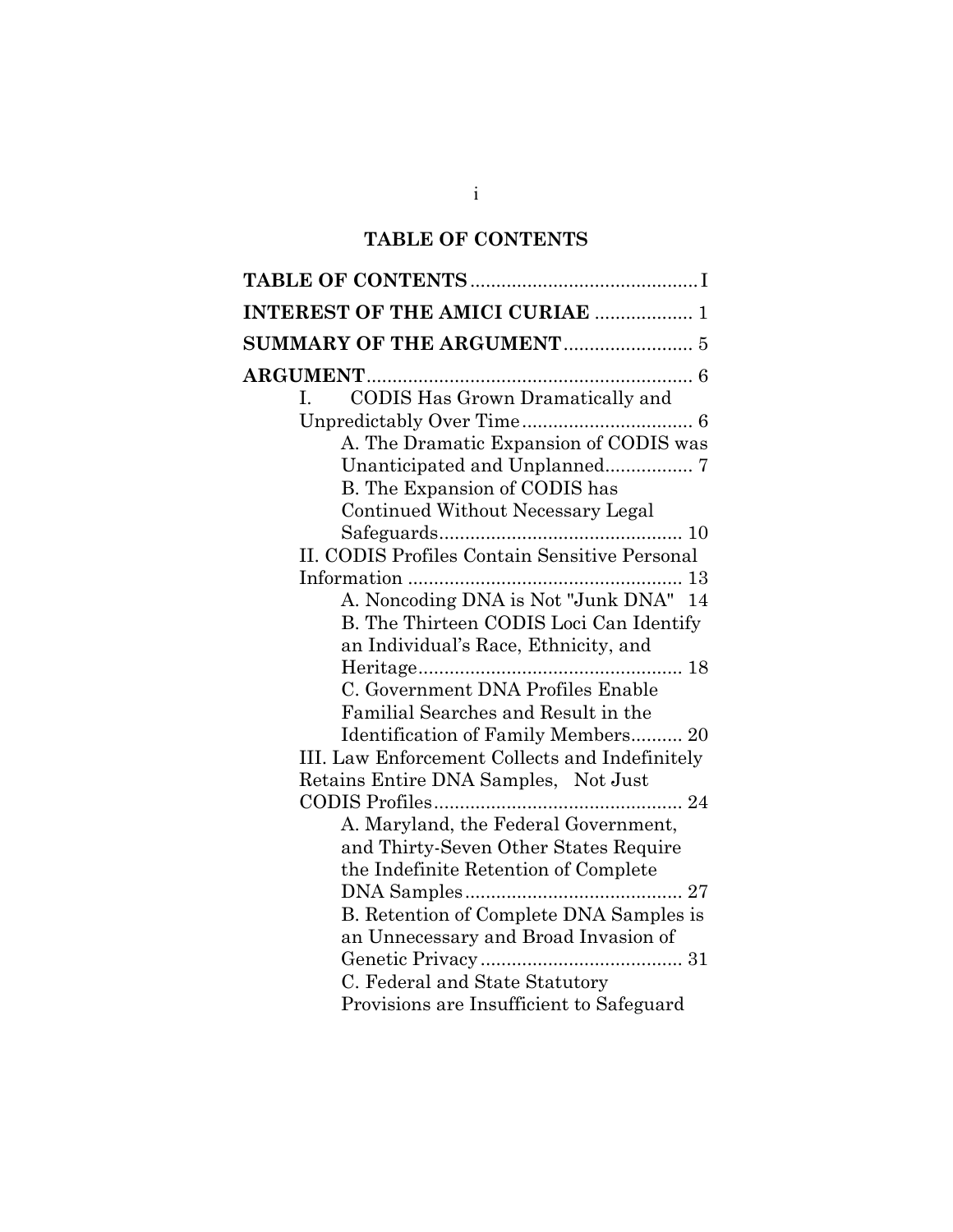| DNA Samples and Individuals' Genetic  |  |
|---------------------------------------|--|
|                                       |  |
| IV. The Federal Bioethics Commission  |  |
| Recommends Limiting Nonconsensual Law |  |
| Enforcement Access to Biospecimens 35 |  |
|                                       |  |

ii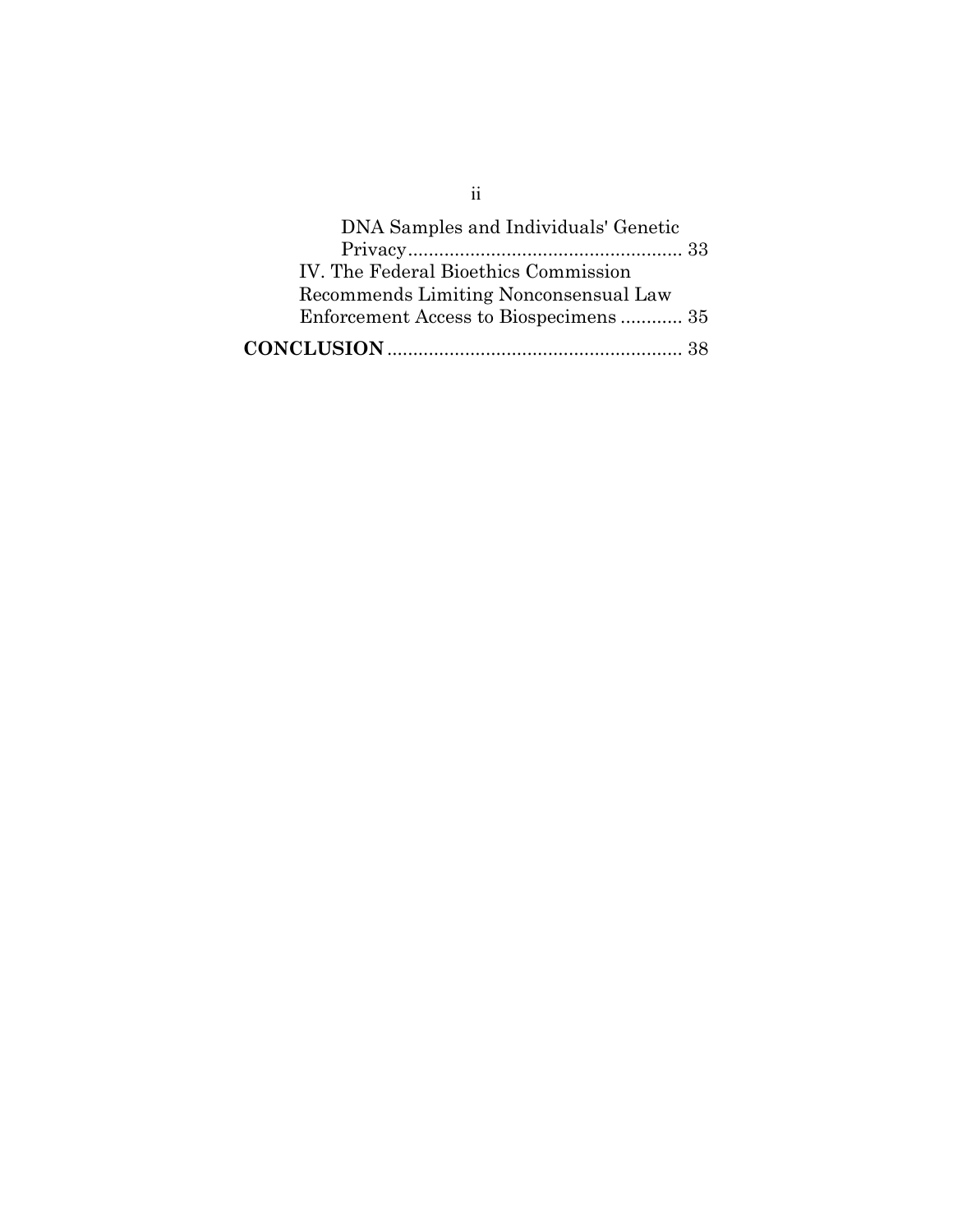# **TABLE OF AUTHORITIES**

# **CASES**

| Berger v. New York, 388 U.S. 41 (1967) 34                                                       |
|-------------------------------------------------------------------------------------------------|
| Haskell v. Harris, 669 F.3d 1049 (2012) 31                                                      |
| Kohler v. Englade, 470 F.3d 1104 (5th Cir. 2006) 11                                             |
|                                                                                                 |
| State v. Emerson, 2012 Ohio 5047 (2012) 31                                                      |
|                                                                                                 |
| <b>CONSTITUTIONAL PROVISIONS</b>                                                                |
|                                                                                                 |
| <b>FEDERAL STATUTES</b>                                                                         |
|                                                                                                 |
|                                                                                                 |
| Antiterrorism and Effective Death Penalty Act<br>of 1996, Pub. L. No. 104-132, § 811(a)(2), 110 |
| DNA Analysis Backlog Elimination Act, Pub. L.                                                   |
| DNA Identification Act, Pub. L. No. 103-322,                                                    |
| Genetic Information Nondiscrimination Act of<br>2008, Pub. L. 110-233, 122 Stat. 861 (2008) 14  |
| Violence Against Women Act, Pub. L. No. 109-                                                    |
| <b>STATE STATUTES</b>                                                                           |
|                                                                                                 |
|                                                                                                 |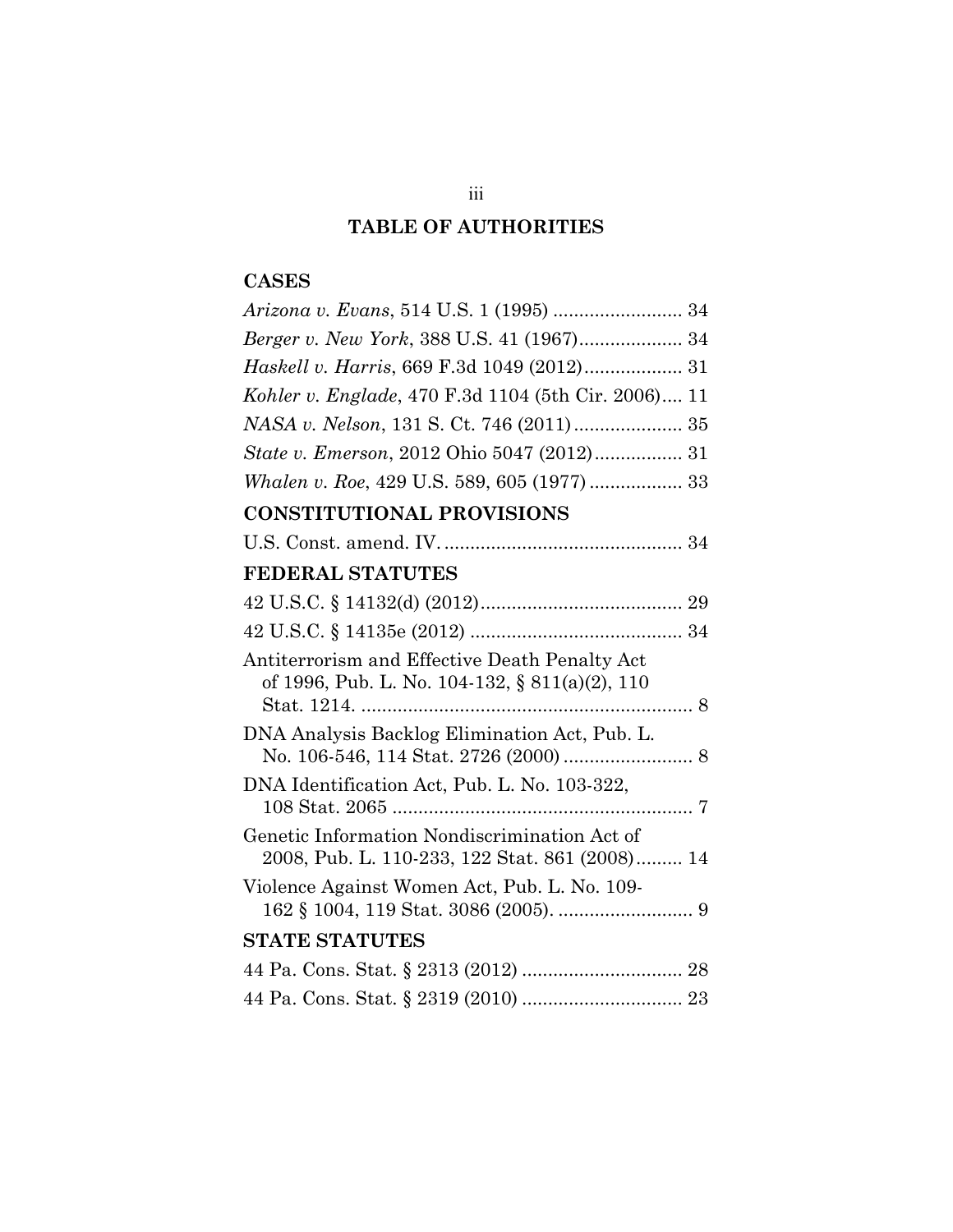| 730 Ill. Comp. Stat. 5 / 5-4-3 (f-1) (2012)  30 |  |
|-------------------------------------------------|--|
| 730 Ill. Comp. Stat. 5 / 5-4-3 (h) (2012)  28   |  |
|                                                 |  |
|                                                 |  |
| Ala. Code 975 § 36-18-20 (2012) 12, 13          |  |
|                                                 |  |
|                                                 |  |
| Ariz. Rev. Stat. Ann. § 13-610 (2012)  28, 31   |  |
| Ark. Code Ann. § 12-12-1019 (2012)  28, 30      |  |
|                                                 |  |
|                                                 |  |
|                                                 |  |
|                                                 |  |
|                                                 |  |
|                                                 |  |
|                                                 |  |
|                                                 |  |
| Del. Code Ann. tit. 29, § 4713(i) (2012) 30     |  |
|                                                 |  |
|                                                 |  |
|                                                 |  |
|                                                 |  |
|                                                 |  |
|                                                 |  |
|                                                 |  |
|                                                 |  |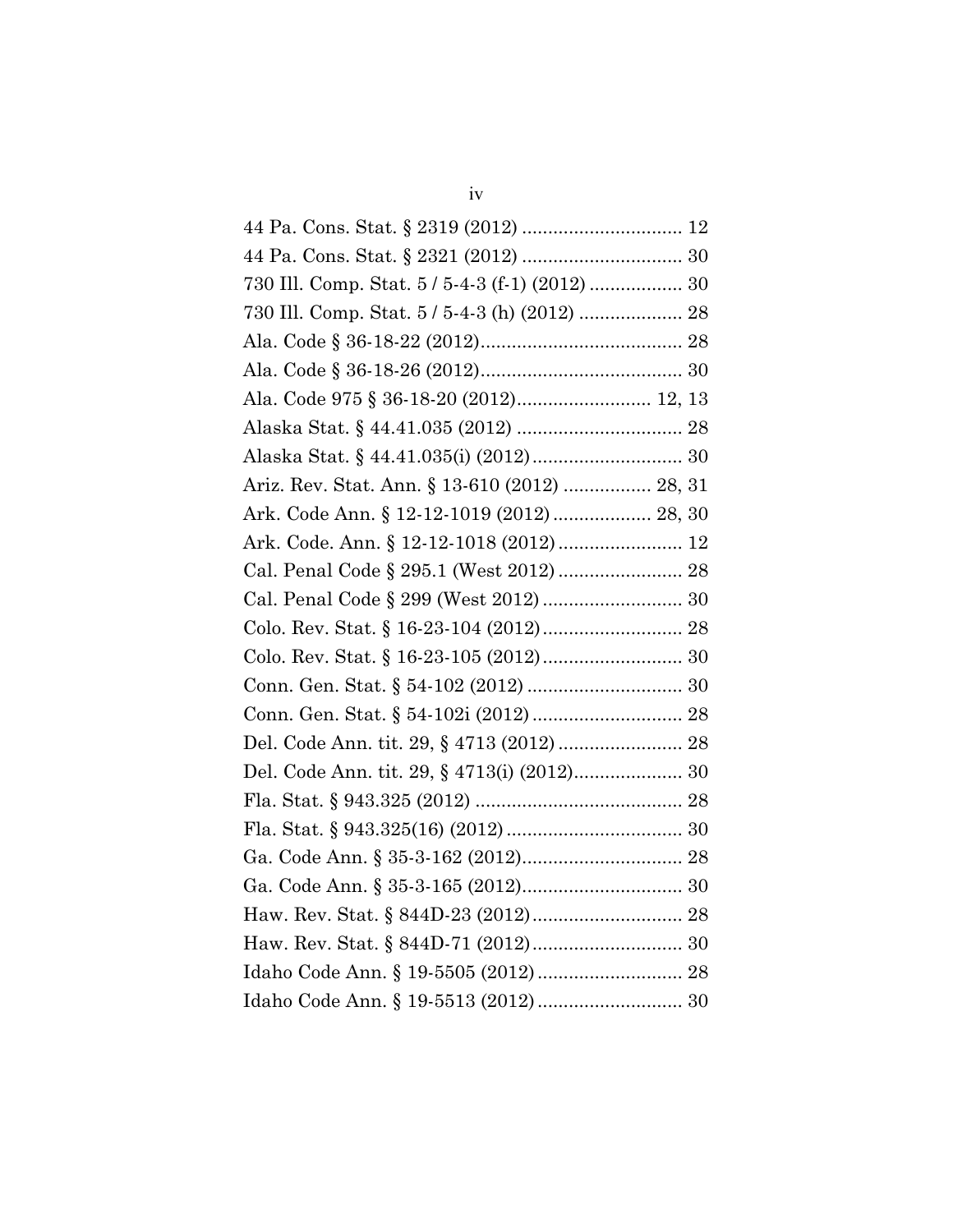| Kan. Stat. Ann. § 21-2511 (2012) 28, 30           |
|---------------------------------------------------|
| Ky. Rev. Stat. Ann. § 17.175 (West 2012)  28      |
| Ky. Rev. Stat. Ann. § 17.175(5) (West 2012) 30    |
|                                                   |
|                                                   |
|                                                   |
| Mass. Gen Laws. ch. 22E. § 10 (2012)  12, 13      |
| Mass. Gen. Laws ch. 22E § 15 (2012)  30           |
|                                                   |
| Md. Code Ann., Pub. Safety § 2-505 (2012) 13      |
| Md. Code Ann., Pub. Safety § 2-506 (West 2012) 27 |
| Md. Code Ann., Pub. Safety § 2-506(d) (2010)  23  |
| Md. Code Ann., Pub. Safety § 2-511 (2012) 30      |
| Md. Code Ann., Pub. Safety § 2-512 (2012) 34      |
| Me. Rev. Stat. Ann. tit., 25 § 1577 (2012)  12    |
| Me. Rev. Stat. tit. 25, § 1576 (2012)  28, 30     |
| Me. Rev. Stat. tit. 25, § 1577(4) (2012)  30      |
|                                                   |
| Mich. Comp. Laws. § 28.176 (2012)  28, 30, 31     |
|                                                   |
|                                                   |
| Miss. Code Ann. § 45-33-37 (2012) 28, 31          |
|                                                   |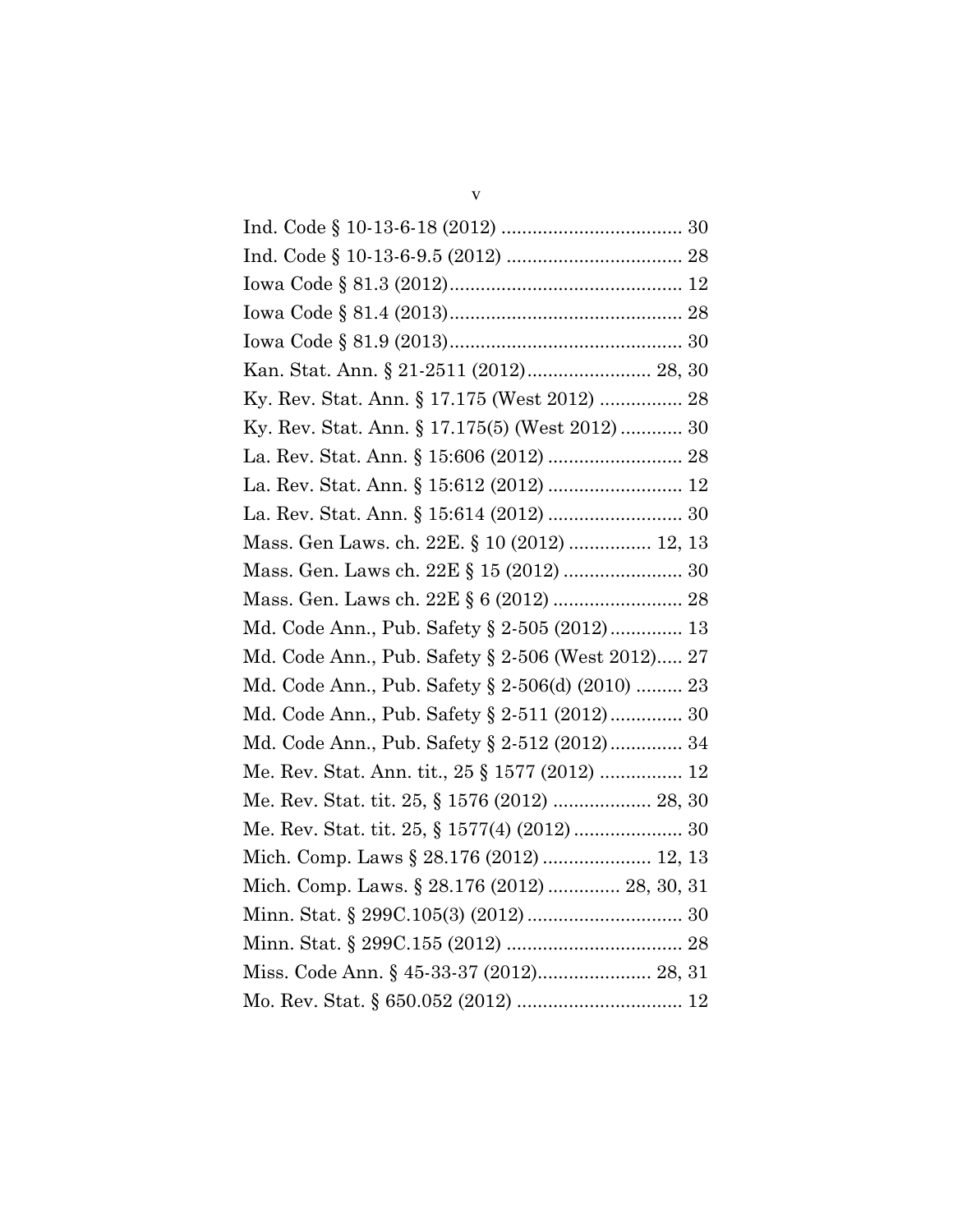| Mo. Rev. Stat. §§ 650.050-060 (2012)  28        |
|-------------------------------------------------|
|                                                 |
|                                                 |
|                                                 |
|                                                 |
|                                                 |
|                                                 |
|                                                 |
| N.H. Rev. Stat. Ann. § 651-C:2 (2012) 28        |
|                                                 |
| N.J. Stat. Ann. § 53:1-20.21 (West 2012)  28    |
|                                                 |
| N.J. Stat. Ann. § 53:1-20.25 (West 2012)  30    |
|                                                 |
|                                                 |
|                                                 |
| N.Y. Crim. Proc. Law § 995-C (McKinney 2012) 28 |
| N.Y. Crim. Proc. Law § 995-C(9) (McKinney       |
|                                                 |
| Neb. Rev. Stat. § 29-4105 (2012) 12, 13         |
|                                                 |
|                                                 |
|                                                 |
| Ohio Rev. Code Ann. § 109.573 (LexisNexis       |
|                                                 |
| Okla. Admin. Code § 375:30-9-2 (2012) 30        |
|                                                 |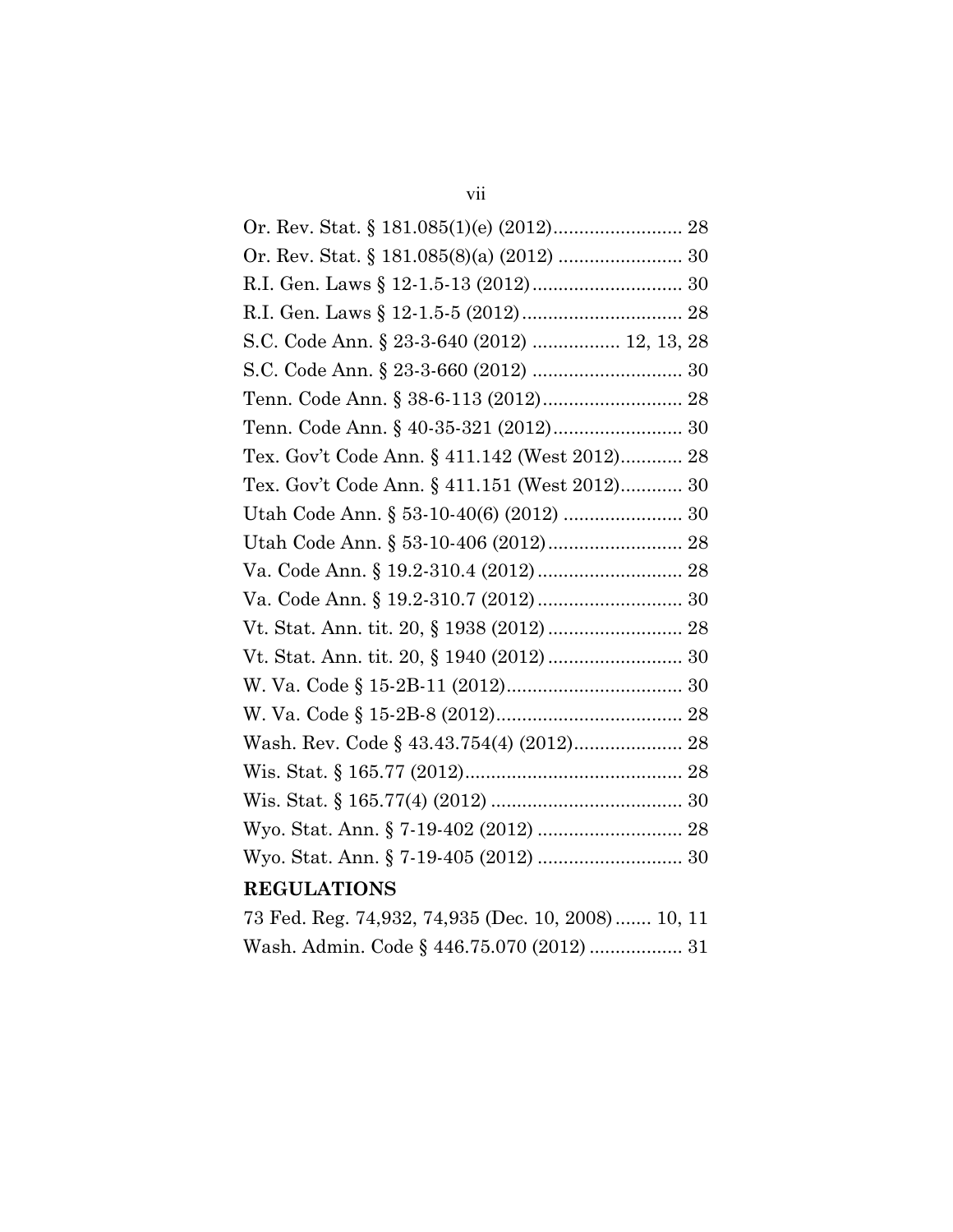# **LEGISLATIVE MATERIALS**

| Cong. Rec. S11122 (daily ed. Oct. 5, 2005)         |
|----------------------------------------------------|
| (statement of Sen. Patrick Leahy)  10              |
|                                                    |
| Reauthorization of the Violence Against Women      |
| Act: Hearing Before the S. Comm. on the            |
| U.S. Dep't of Homeland Sec., Under Secretary       |
| Tara O'Toole, Science and Technology               |
| Directorate, Before the House Committee on         |
| Appropriates, Subcommittee on Homeland             |
| Security, "S&T Fiscal Year 2012 Budget             |
|                                                    |
| Violent Offender DNA Identification Act of 1999,   |
| <b>DNA Backlog Elimination Act and Convicted</b>   |
| Offender DNA Index System Support Act:             |
| Hearing Before the Subcomm. on Crime of the        |
| H. Comm. on the Judiciary, 106th Cong. 113-        |
| 115 (2000) (statement of David G. Boyd,            |
| Director, Office of Sci. and Tech., Nat'l Inst. of |
| Justice, U.S. Dept. of Justice, Washington,        |
|                                                    |
| <b>OTHER AUTHORITIES</b>                           |
| ACLU, Press Release, Amendment Attached to         |
| the Violence Against Women Act Would Invade        |
| the Privacy of Innocent Americans by               |
| Collecting and Storing their DNA (Sept. 29,        |
|                                                    |

| Agencywide Message to All NASA Employees:                                                                   |  |  |  |
|-------------------------------------------------------------------------------------------------------------|--|--|--|
| <b>Breach of Personally Identifiable Information</b>                                                        |  |  |  |
|                                                                                                             |  |  |  |
| $\mathbf{r}$ , and $\mathbf{r}$ , and $\mathbf{r}$ , and $\mathbf{r}$ , and $\mathbf{r}$ , and $\mathbf{r}$ |  |  |  |

Anita LaFrance Allen, *Genetic Testing, Nature, and Trust*, 27 Seton Hall L. Rev. 887 (1997).... 5, 14

## viii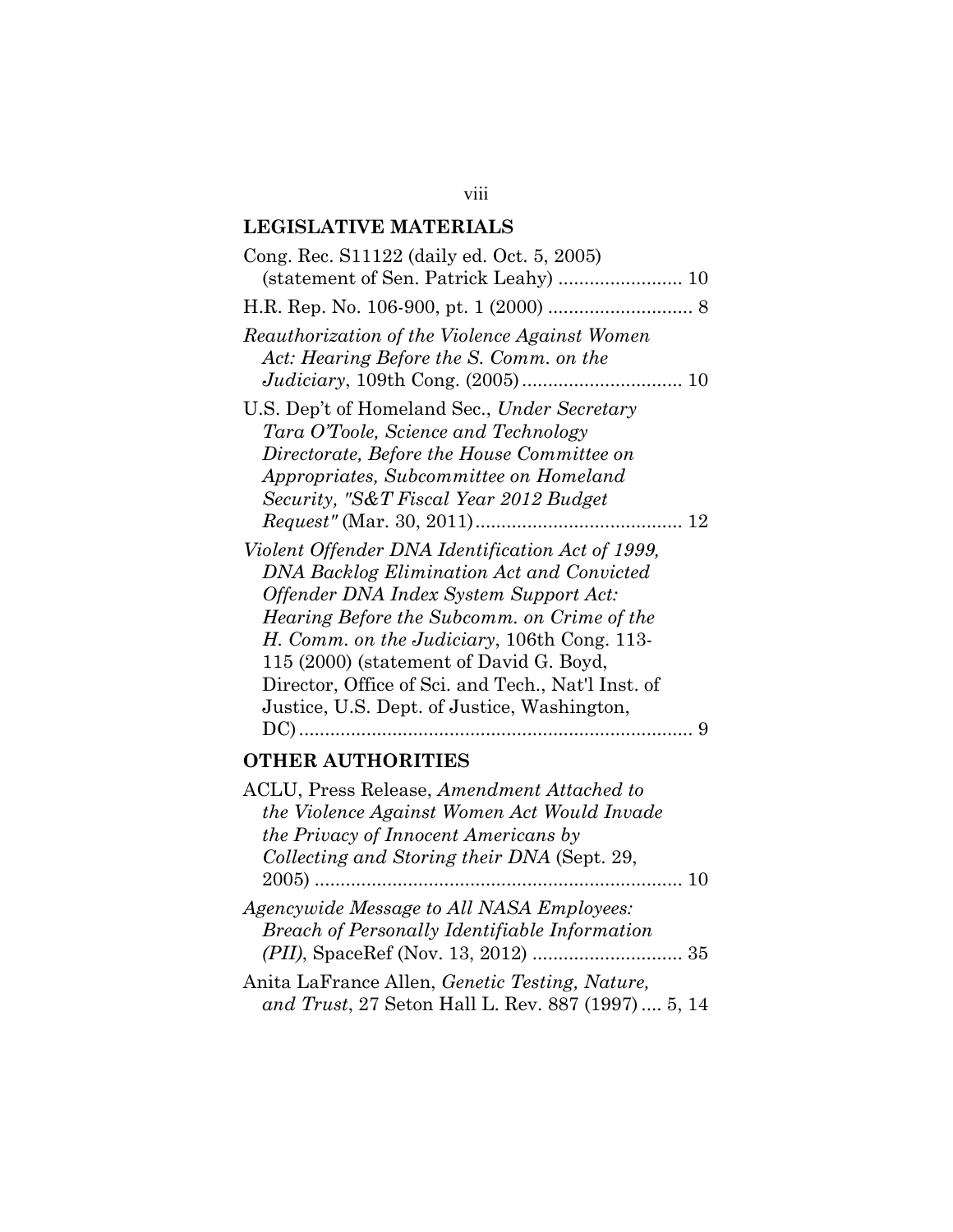| Austl. Law Reform Comm'n, <i>Essentially Yours:</i><br>The Protection of Human Genetic Information                                                                                          |  |
|---------------------------------------------------------------------------------------------------------------------------------------------------------------------------------------------|--|
| B. A. Malyarchuk, M. Wozniak, et al., Variation                                                                                                                                             |  |
| of 15 Autosomal Microsatellite DNA Loci in<br><i>the Russian Population</i> , 41 Molecular Biology                                                                                          |  |
| Biological and Envtl. Research Info. Sys.<br>(BERIS), Genome Program, U.S. Dep't of<br>Energy, Human Genome Project Information:<br>DNA Forensics (2009)  14, 15, 16, 20, 29, 32            |  |
| Christopher G. Beevers, et al., Association of the<br>Serotonin Transporter Gene Promoter Region<br>(5-HTTLPR) Polymorphism with Biased<br>Attention for Emotional Stimuli, 118 J.          |  |
| Colo. Bureau of Investigation, <i>DNA Familial</i>                                                                                                                                          |  |
| Ctrs. for Disease Control and Prevention,                                                                                                                                                   |  |
| Dante Ciccheti, et. al., <i>Interaction of Child</i><br>Maltreatment and 5-HTT Polymorphisms:<br>Suicidal Ideation Among Children from low-<br>SES Backgrounds, 35 J. Pediatr. Psychol. 536 |  |
| DNA Technology in Forensic Science, Comm. on<br>DNA Tech. in Forensic Sci. of the Nat'l Acad.                                                                                               |  |
| Donald E. Shelton, Forensic Science in Court                                                                                                                                                |  |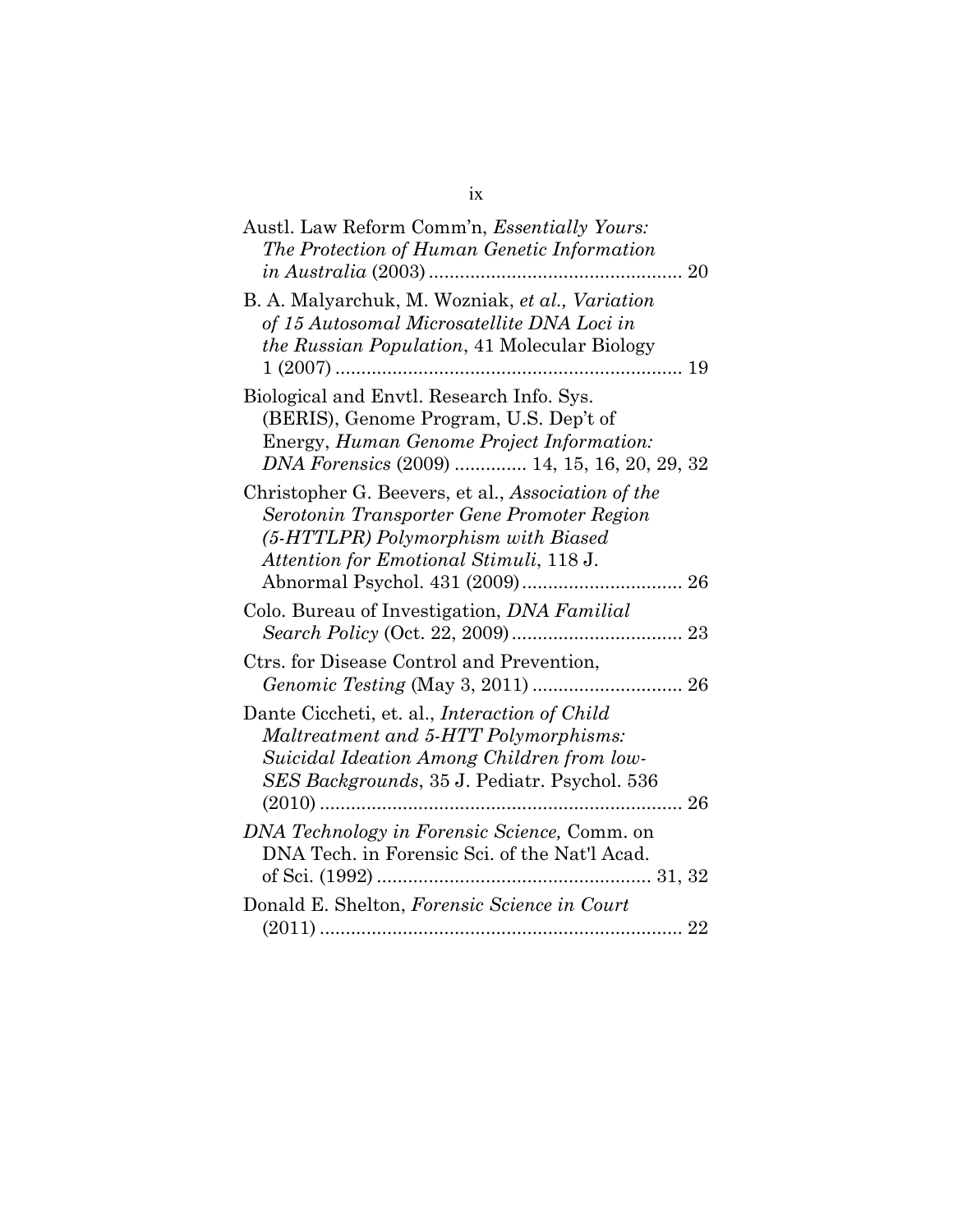| Elisa Piere & Mairi Levitt, Risky Individuals<br>and the Politics of Genetic Research Into<br>Aggressiveness and Violence, 22 Bioethics 457<br>27                                                                                       |
|-----------------------------------------------------------------------------------------------------------------------------------------------------------------------------------------------------------------------------------------|
| Elizabeth E. Joh, Reclaiming 'Abandoned' DNA:<br>The Fourth Amendment and Genetic Privacy,                                                                                                                                              |
| Emily C. Barbour, Cong. Research Serv., No.<br>R41847, DNA Databanking: Selected Fourth<br>Amendment Issues and Analysis (June 6,                                                                                                       |
| Eric Fischer, Cong. Research Serv., RL 303694,<br>DNA Evidence: Legislative Initiatives of the                                                                                                                                          |
| Erin E. Murphy, Relative Doubt: Familial<br>Searches of DNA Databases, 109 Mich. L. Rev.                                                                                                                                                |
| Fed. Bureau of Investigation, CODIS - The                                                                                                                                                                                               |
| Gene H. Brody, et. al., Using Genetically<br><b>Informed, Randomized Prevention Trials to</b><br>Test Etiological Hypotheses about Child and<br>Adolescent Drug Use and Psychopathology,<br>Am. J. of Pub. Health (forthcoming 2013) 33 |
| Grimes E.A., Noake P.J., Dixon L, et al.,<br>Sequence Polyrphism in the Human<br>Melanocortin 1 Receptor Gene as an Indicator<br>of the Red Hair Phenotype, 122 Forensic Sci.                                                           |
| Harrison Wein, How Junk DNA Affects Heart<br>Disease, NIH Research Matters (Mar. 1 2010) 16, 17                                                                                                                                         |
| IBM, Pioneering Genetic Privacy  14                                                                                                                                                                                                     |

x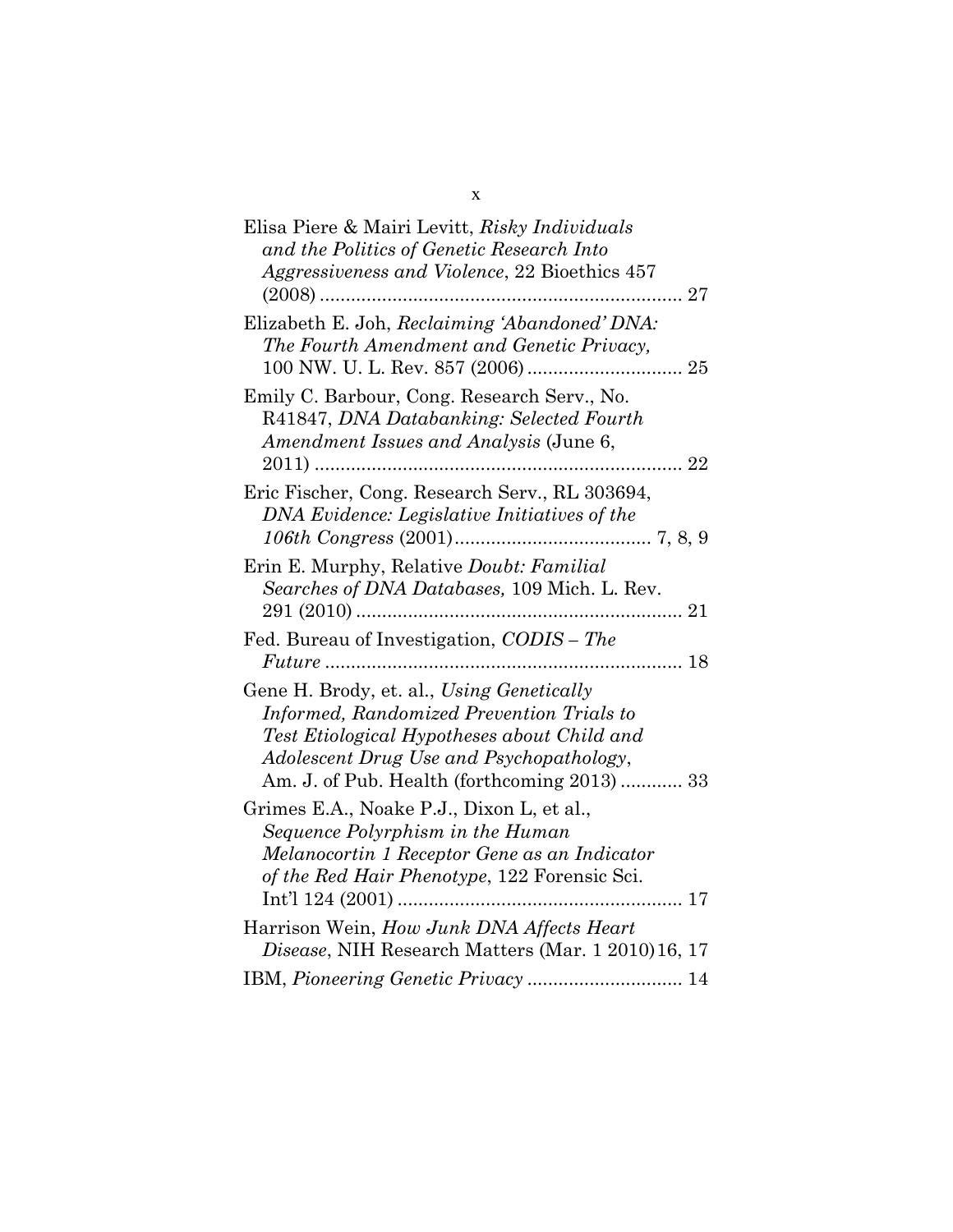xi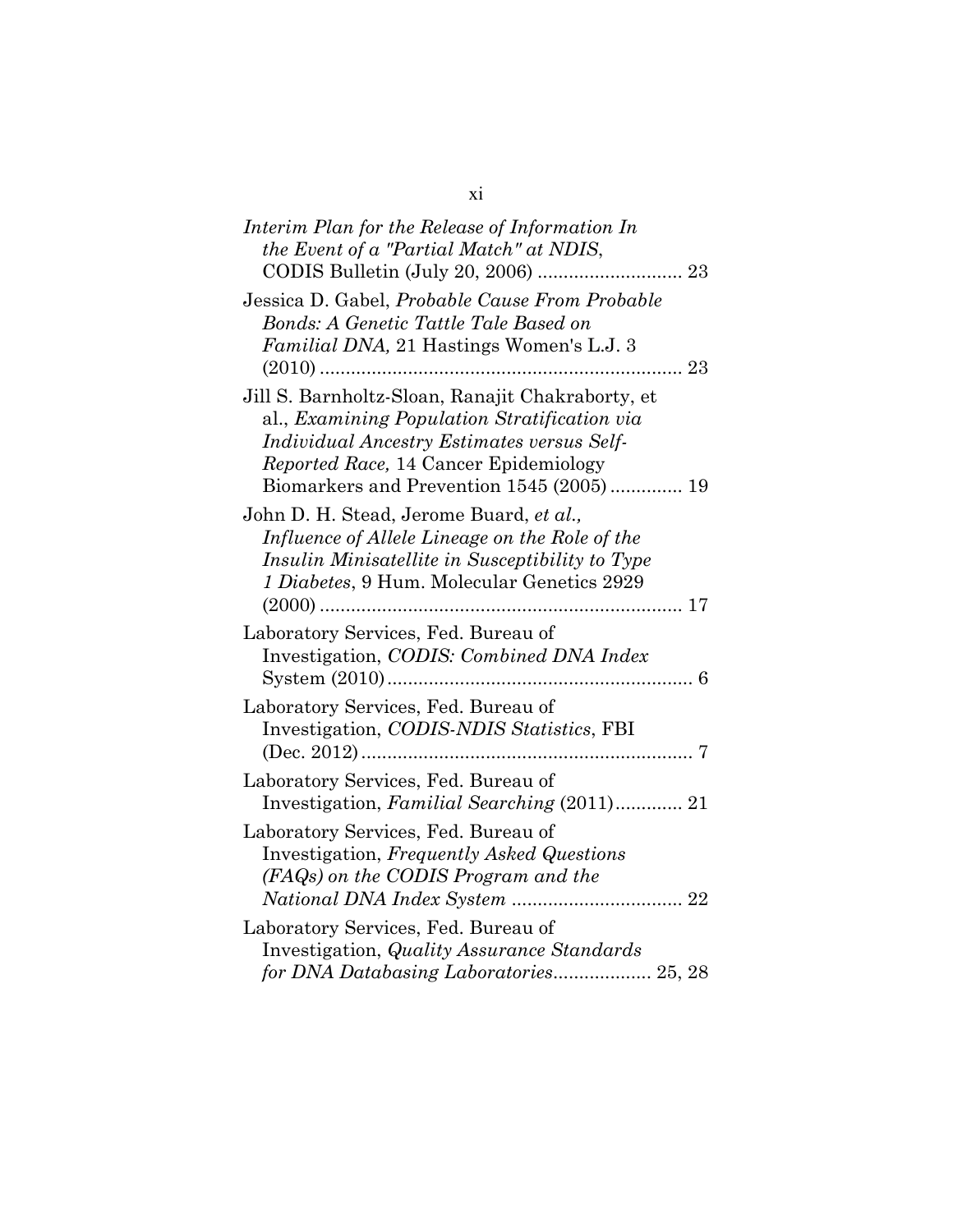| Matthew Graydon, François Cholette, et al.,<br>Inferring Ethnicity Using 15 Autosomal STR<br>Loci—Comparisons Among Populations of<br>Similar and Distinctly Different Physical<br><i>Traits</i> , 3 Forensic Sci. Int'l: Genetics 251         |
|------------------------------------------------------------------------------------------------------------------------------------------------------------------------------------------------------------------------------------------------|
|                                                                                                                                                                                                                                                |
| NASA KSC Internal Memo: NASA KSC Laptop                                                                                                                                                                                                        |
| Nat'l Human Genome Research Inst., Nat'l<br>Insts. Of Health, New Findings Challenge<br><i>Established Views on Human Genome</i> (June                                                                                                         |
| Nat'l Insts. of Health, DNA Terrain Affects<br>Function in Human Genome, NIH Research                                                                                                                                                          |
| Privacy and Progress in Whole Genome<br><i>Sequencing</i> , Pres. Comm'n for the Study of<br>Bioethical Issues (Oct. 2012)  36, 37                                                                                                             |
| Ronald Simons, et. al., Differential Susceptibility<br>to Context: A Promising Model of the Interplay<br>of Genes and the Social Environment, 29<br>Biosociology and Neurosociology: Advances in<br>Group Processes 139 (Kalkhoff, et. al. ed. |
| $2012)$<br>. 32                                                                                                                                                                                                                                |
| S. & Marper v. United Kingdom, App. No.<br>30562/04 (Eur. Ct. H.R. Dec. 4, 2008) 20                                                                                                                                                            |
| S.P. Myers, et al., Searching for First-degree<br>Familial Relationships in California's<br>Offender DNA Database: Validation of a<br>Likelihood Ratio-based Approach, 5 Forensic                                                              |

## xii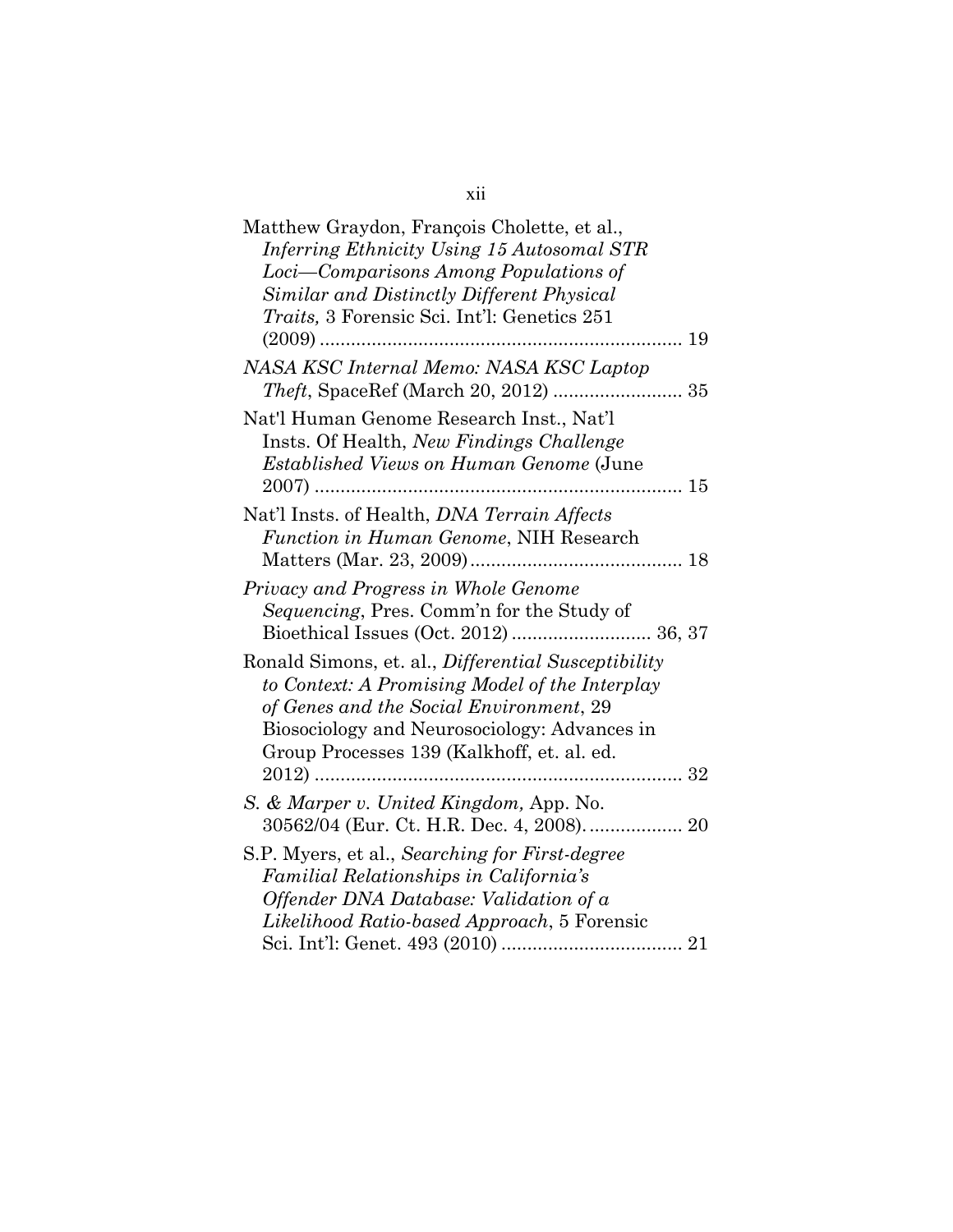| Sci. Working Grp. on DNA Analysis Methods Ad           |
|--------------------------------------------------------|
| Hoc Committee on Partial Matches,                      |
| Laboratory Services, Fed. Bureau of                    |
| Investigation, SWGDAM Recommendations to               |
| the FBI Director on the "Interim Plan for the          |
| Release of Information in the Event of a               |
| 'Partial Match' at NDIS," 11 Forensic Sci.             |
|                                                        |
| Sheldon Krimsky & Tania Simoncelli, Genetic            |
| The ENCODE Project Consortium, Nat'l Insts.            |
| of Health, <i>Identification and Analysis of</i>       |
| Functional Elements in 1% of the Human                 |
| Genome by the ENCODE Pilot Project, 447                |
|                                                        |
| U.S. Dep't of Homeland Sec., Teleconference on         |
| <i>Biological Relationship Testing:</i>                |
| <i>Opportunities and Challenges (Oct. 30, 2008)</i> 12 |
| Xing-bo Song, Yi Zhou, et al., Short-tandem            |
| Repeat Analysis in Seven Chinese Regional              |
| <i>Populations</i> , 33 Genetics and Molecular         |
|                                                        |

# xiii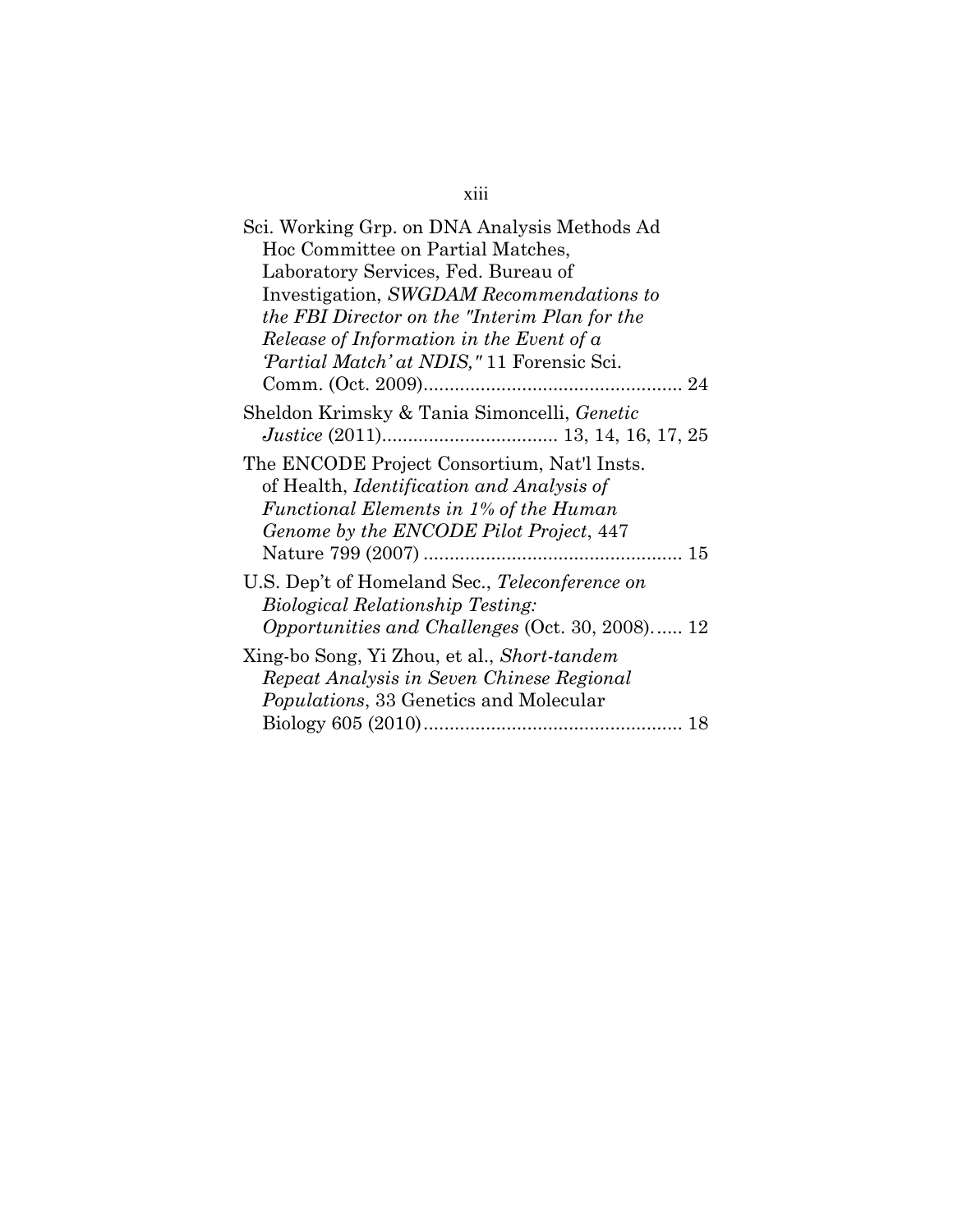#### **INTEREST OF THE** *AMICI CURIAE*

The Electronic Privacy Information Center  $(EPIC)<sup>1</sup>$  is a public interest research center in Washington, D.C. EPIC was established in 1994 to focus public attention on emerging civil liberties issues and to protect privacy, the First Amendment, and other constitutional values.

EPIC has participated as *amicus curiae* before this Court and other courts in cases concerning privacy issues, new technologies, and Constitutional interests. *See, e.g., United States v. Jones*, 132 S. Ct. 945 (2012); *Sorrell v. IMS Health Inc., 131 S. Ct. 2653 (2011); NASA v. Nelson, 131 S. Ct. 746 (2011), Doe v. Reed, 130 S. Ct. 2811 (2010); Quon v. City of Ontario, 130 S. Ct. 2619 (2010); Herring v. United States, 129 S. Ct. 695 (2009); Hiibel v. Sixth Judicial Dist. Ct. of Nevada*, *Humboldt County,* 547 U.S. 177 (2004); *Smith v. Doe*, 538 U.S. 84 (2003); *Reno v. Condon,* 528 U.S. 141 (2000).

EPIC has a particular interest in matters involving searches and seizures of DNA samples, and maintains an extensive web page on this topic. EPIC, *Genetic Privacy.2* EPIC has also sought to limit

<sup>1</sup> Letters of consent have not been lodged with the Clerk of the Court because on November 27, 2012, Respondent lodged with the Court their "consent to the filing of amicus curiae briefs, in support of either party or of neither party," and on December 4, 2012, Petitioner lodged with the Court their "consent to the filing of amicus curiae briefs, in support of either party or of neither party." In accordance with Rule 37.6, the undersigned states that no monetary contributions were made for the preparation or submission of this brief, and this brief was not authored, in whole or in part, by counsel for a party.

<sup>2</sup> http://epic.org/privacy/genetic/.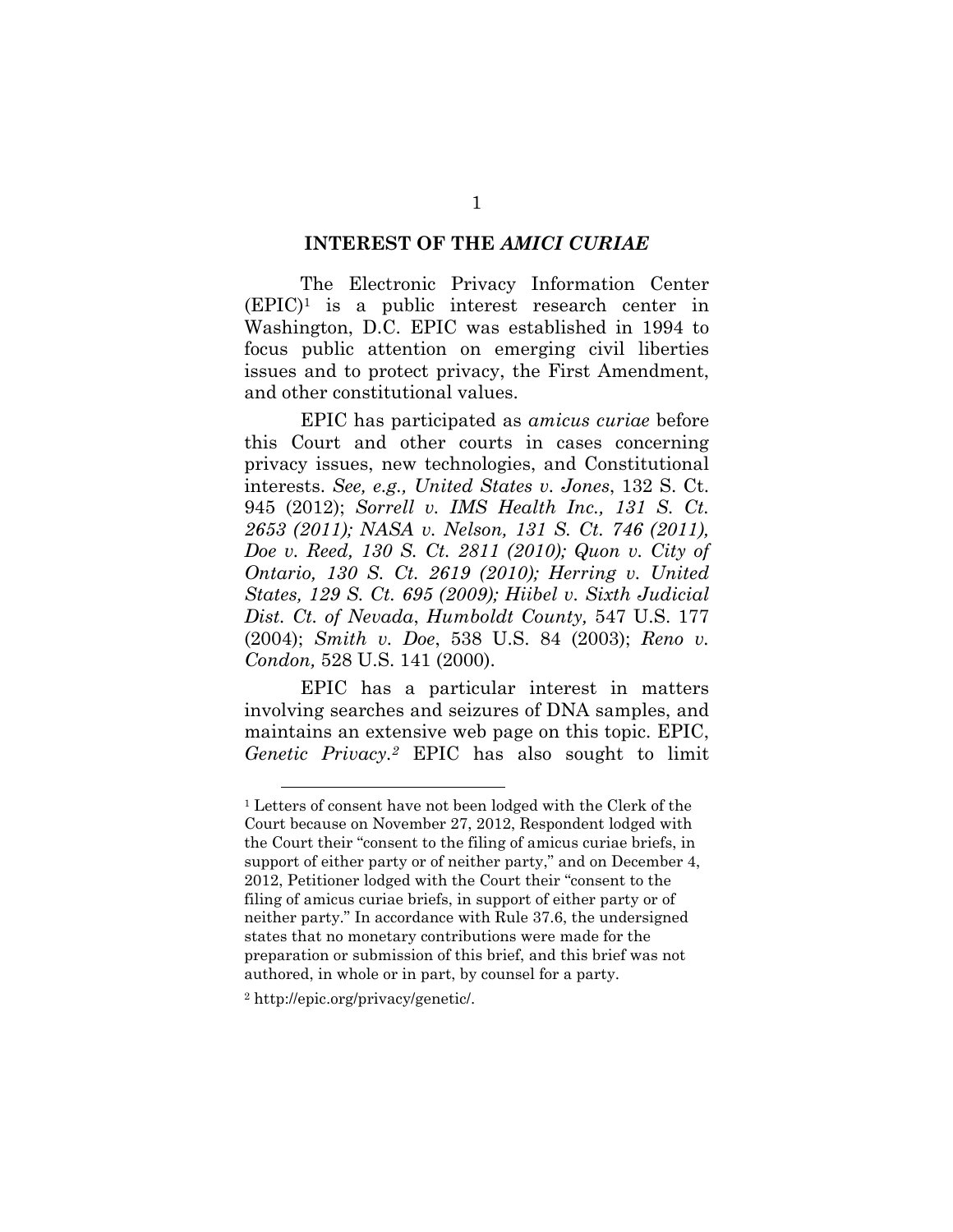unreasonable governmental collection of personal genetic material. *See, e.g., United States v. Pool*, 659 F.3d 761 (9th Cir. 2010); *Kohler v. Englade*, 470 F.3d 1104 (5th Cir. 2006); *United States v. Kincade*, 379 F.3d 813 (9th Cir. 2004), *cert. denied* 544 U.S. 924 (2005).

EPIC is particularly concerned about the continued expansion of DNA collection for criminal justice purposes. The CODIS database, which once included the DNA profiles of only convicted sex offenders now contains more than eleven million profiles. Furthermore, access to CODIS is not strictly limited, as all law enforcement agencies in the country, at the federal, state, and local levels, have access for purposes of DNA matching. As CODIS expands, individual privacy rights are implicated, and not just for the individuals whose DNA is collected; the ability to search for partial matches also implicates the privacy rights of family members whose DNA is a close enough match that the person is flagged in a CODIS DNA search.

EPIC is acutely concerned the way new scientific discoveries can further impact privacy rights. Given that there is no statutory requirement for the government to discard the full DNA sample from which the DNA profile is obtained, the government indefinitely remains in possession of a person's full genetic makeup. As science reveals new ways in which DNA may be used, the potential for misuse by government entities presents a risk to individual privacy. Already, state governments have authorized law enforcement DNA samples to be used for non-law enforcement purposes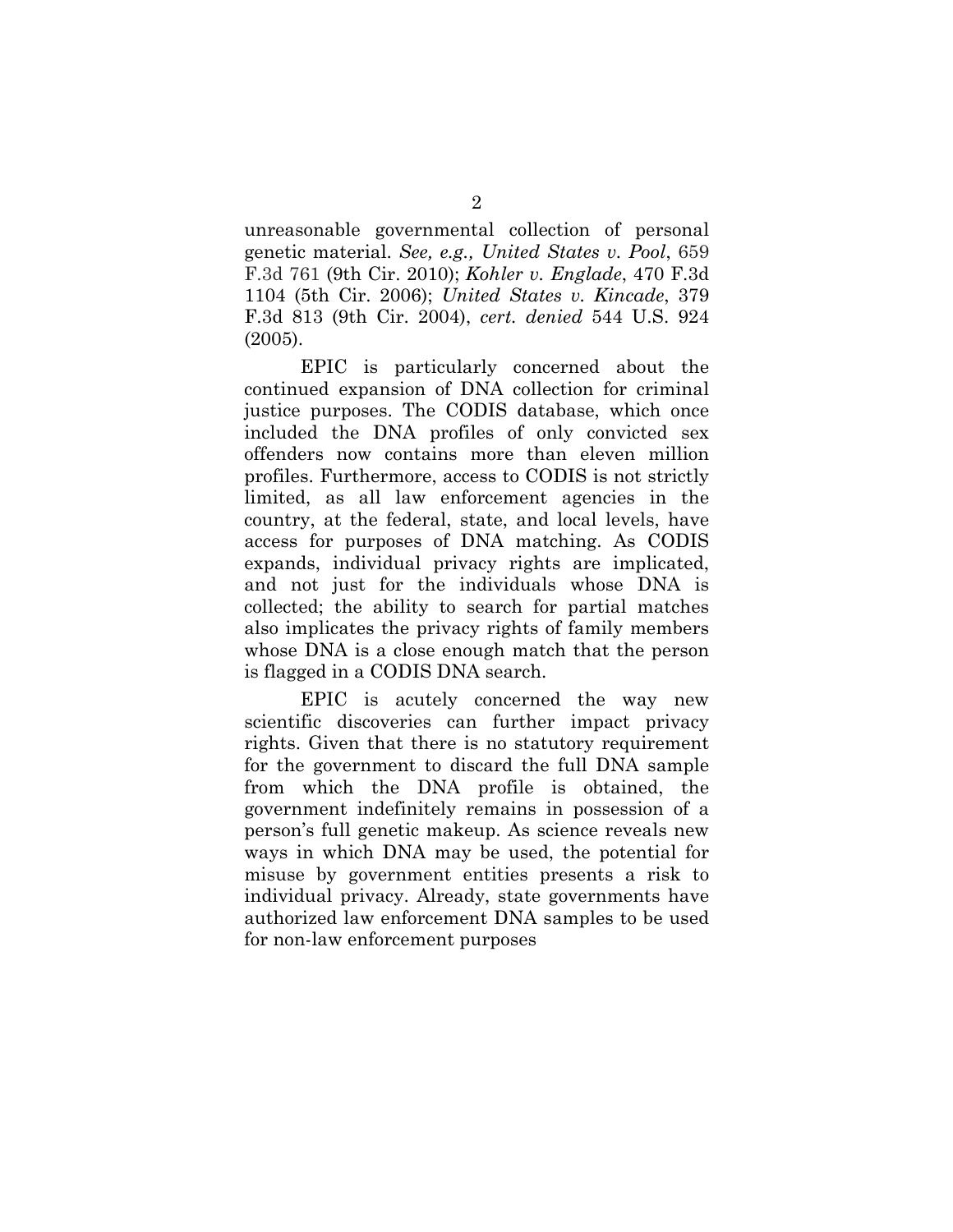EPIC is joined in this *amicus* brief by members of its Advisory Board, leading experts in law, technology, and privacy.

#### **Technical Experts and Legal Scholars**

James Bamford, Author and Journalist

Grayson Barber, Esq., Grayson Barber, LLC

Colin J. Bennett, Professor, University of Victoria

- Francesca Bignami, Professor, George Washington University School of Law
- Dr. danah boyd, Senior Researcher, Microsoft Research
- Julie E. Cohen, Professor of Law, Georgetown University Law Center
- Simon Davies, Project Director, London School of Economics
- Laura K. Donohue, Associate Professor of Law, Georgetown University Law Center
- David Farber, Distinguished Career Professor of Computer Science and Public Policy, School of Computer Science, Carnegie Mellon University
- Dr. Addison Fischer, Former Owner, RSA Data Security, Co-Founder, Verisign
- Hon. David H. Flaherty, Professor Emeritus of History and Law, University of Western Ontario; Information Privacy Commissioner for British Columbia, 1993-99

Philip S. Friedman, Friedman Law Offices, PLLC

Deborah Hurley, Chair, EPIC Board of Directors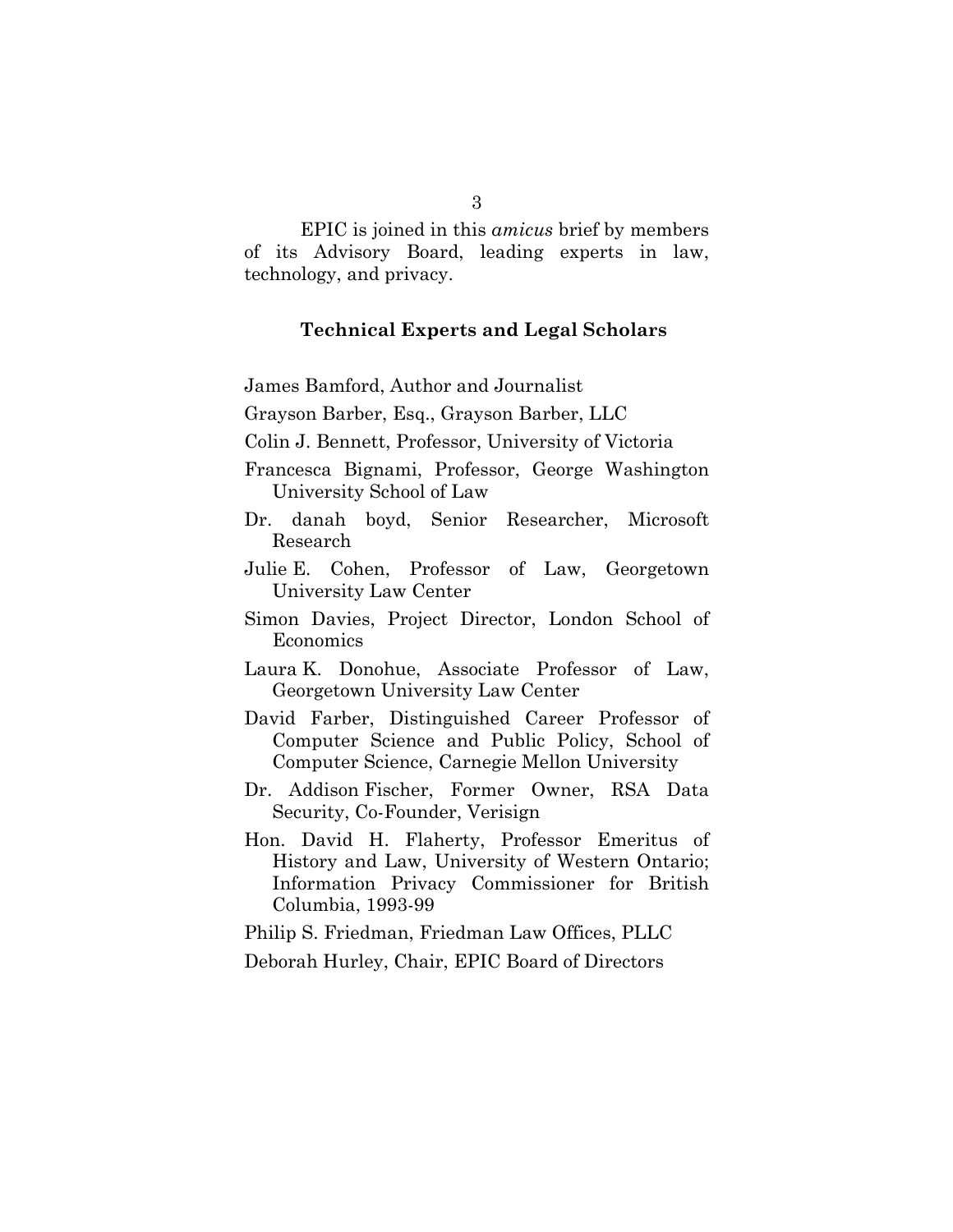Jeff Jonas, Founder and Chief Scientist, Systems Research & Development

Jerry Kang, Professor of Law, UCLA School of Law

Chris Larsen, CEO, Ripple

Mary Minow, Library Law Consultant

Pablo Molina, Adjunct Professor, Georgetown University

Dr. Peter G. Neumann, SRI International

- Helen Nissenbaum, Professor, Media, Culture & Communication, NYU
- Ray Ozzie, (former) Chief Software Architect, Microsoft
- Frank A. Pasquale, Schering-Plough Professor in Health Care Regulation and Enforcement, Seton Hall Law School
- Dr. Deborah Peel, M.D., Founder and Chair, Patient Privacy Rights
- Chip Pitts, Lecturer, Stanford Law School and Oxford University
- Bruce Schneier, Security Technologist; Author, Schneier on Security (2008)
- Edward G. Viltz, www.InternetCC.org

(Affiliations are for identification only)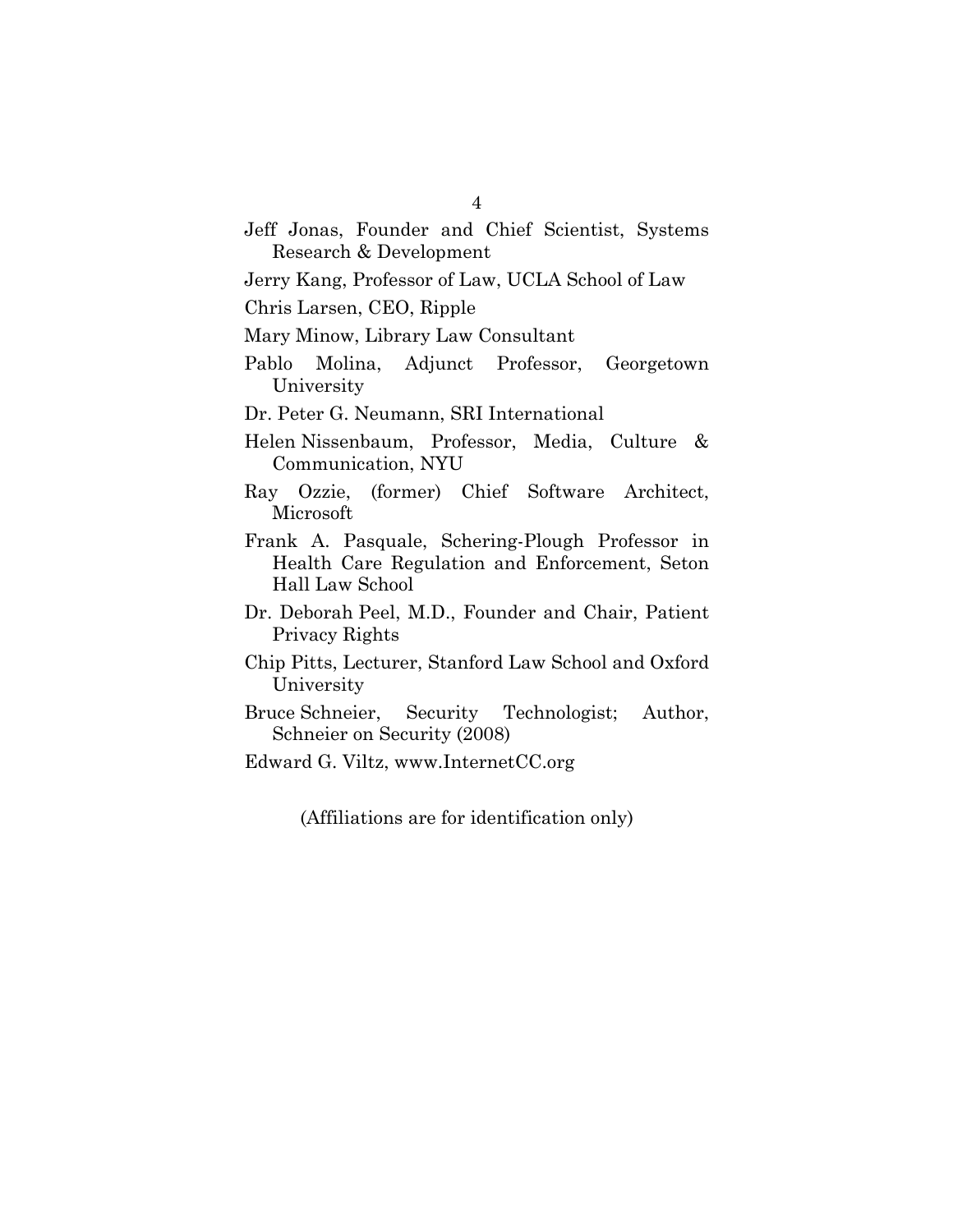#### **SUMMARY OF THE ARGUMENT**

The collection of a DNA sample from an individual raises a profound and far-reaching privacy concern. Genetic traits can identify family members and reveal predispositions to disease and mental illness. DNA is a robust descriptor of an individual's entire physiological identity. DNA testing can also result in "social stigma, discrimination employment, barriers to health insurance, and other problems."3 As the Combined DNA Indexing System (CODIS) system has expanded, so too has the collection of this particularly sensitive personal information. Even after analyzing the sample to extract a CODIS profile, the government does not destroy it. Maryland, the Federal Government, and the majority of other States indefinitely retain entire DNA samples after CODIS analysis is complete.

Further, the dramatic expansion of CODIS underscores the likelihood that an increasing number of individuals will be subject to the collection of their DNA sample and its maintenance within the criminal justice system. The Presidential Commission for the Study of Bioethics recently warned about the collection of whole genome sequence data by law enforcement agencies and urged the adoption of a consistent floor of privacy protection.

The Fourth Amendment establishes the essential safeguard that limits the otherwise unbounded collection and use of the individual's DNA sample by government.

<sup>3</sup> Anita LaFrance Allen, *Genetic Testing, Nature, and Trust*, 27 Seton Hall L. Rev. 887 (1997).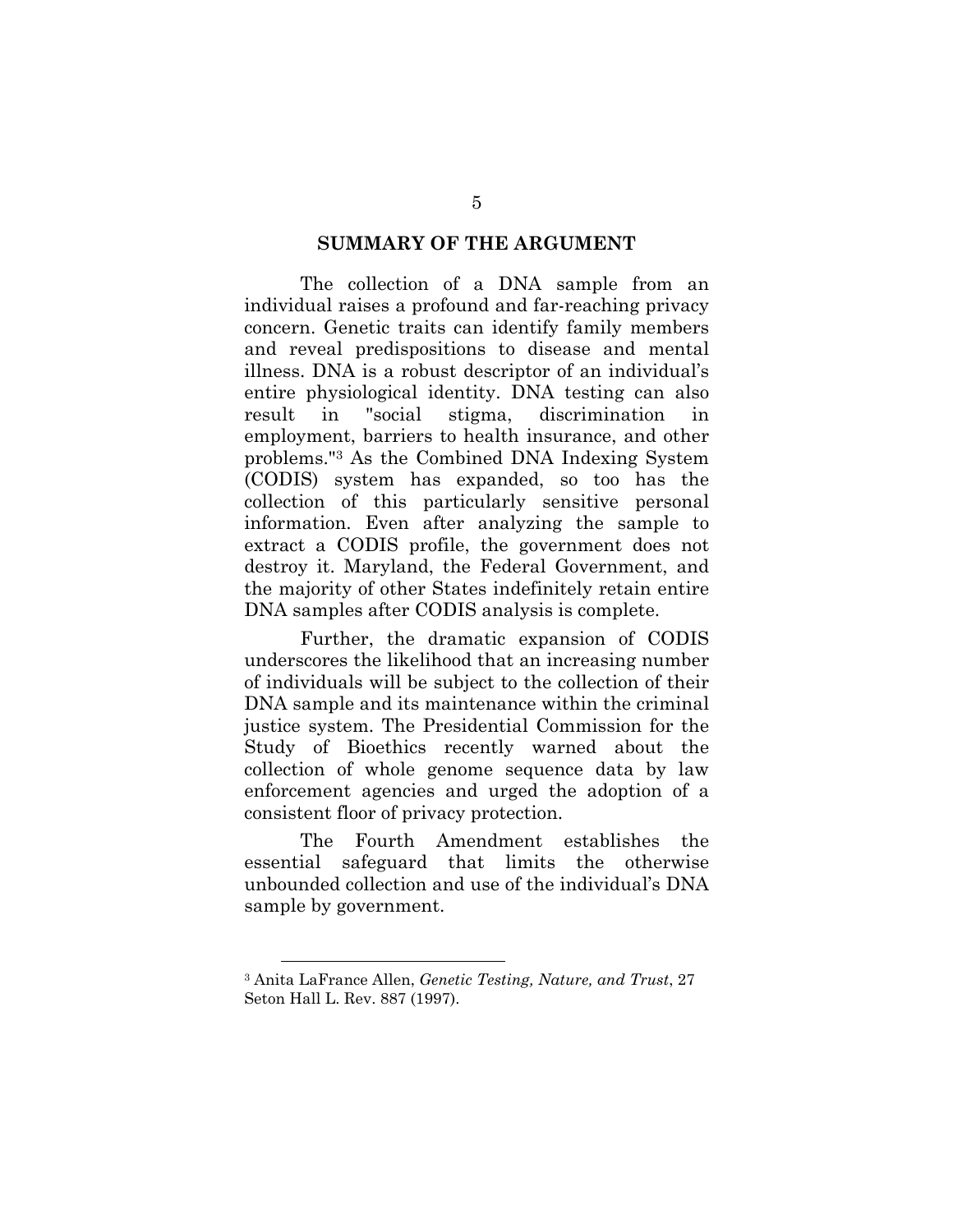#### **ARGUMENT**

This case addresses the privacy interest of an arrestee subjected to warrantless, suspicionless DNA collection and analysis by law enforcement. This privacy interest is substantial. The routine CODIS profiling of arrestees is an unreasonable search and seizure under the Fourth Amendment. The collection and retention of DNA samples also constitutes an unreasonable search and seizure under the Fourth Amendment because it poses unnecessary and ongoing risks to privacy without serving any legitimate government interest.

#### I. **CODIS Has Grown Dramatically and Unpredictably Over Time**

In 2000, CODIS contained 441,181 offender profiles. Laboratory Services, Fed. Bureau of Investigation, *CODIS: Combined DNA Index* System 4 (2010).4 As of December 2012, CODIS contains 11,419,100 offender and arrestee profiles. Laboratory Services, Fed. Bureau of Investigation, *CODIS-NDIS Statistics* (Dec. 2012).5 The history of CODIS illustrates how the collection of genetic information has grown far beyond its narrow, targeted purpose and currently lacks a constitutionally necessary limiting principle.

<sup>4</sup> *Available at* https://www.fbi.gov/about-us/lab/biometricanalysis/codis/codis-brochure-2010.

<sup>5</sup> https://www.fbi.gov/about-us/lab/biometric-analysis/codis/ndisstatistics.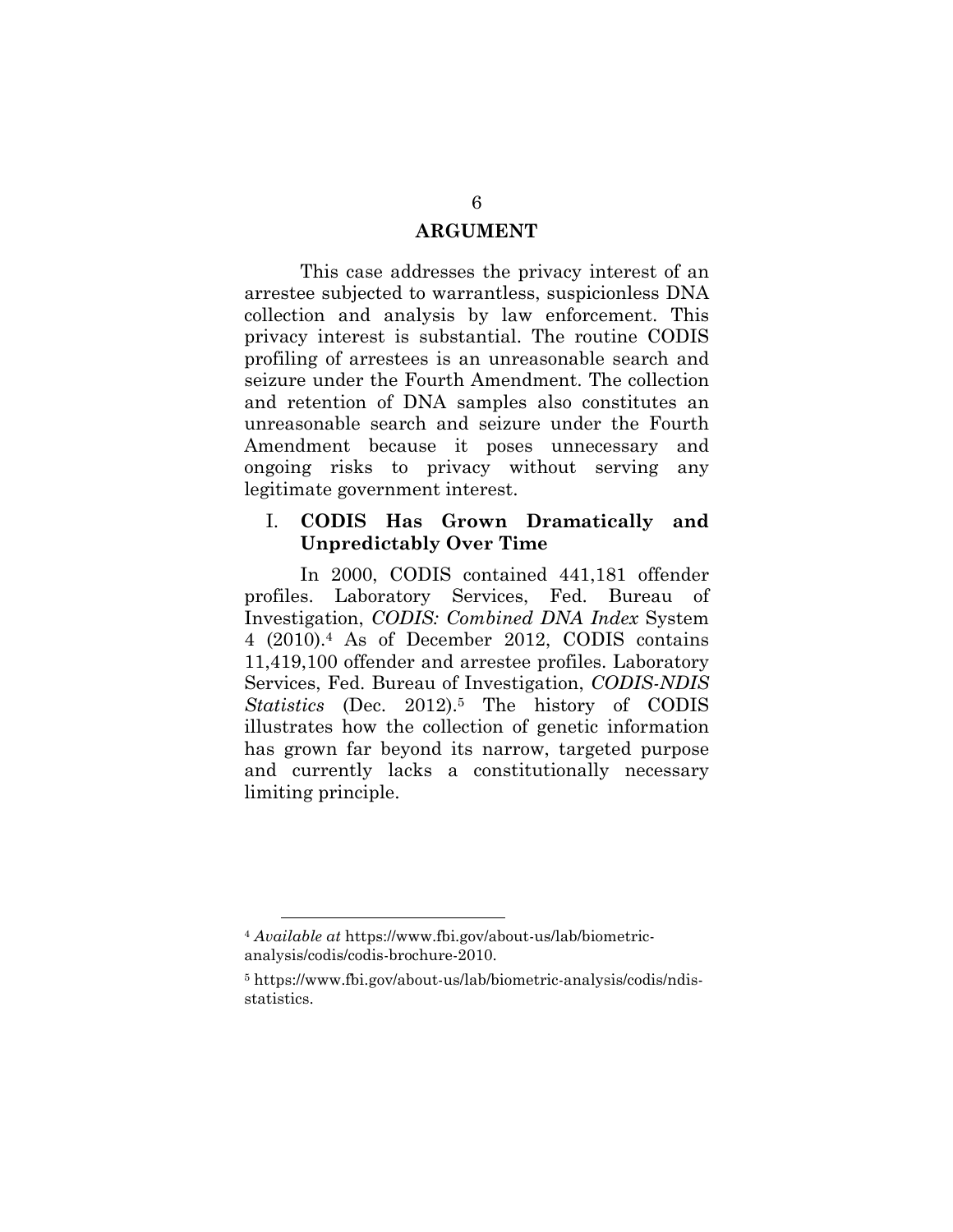#### *A. The Dramatic Expansion of CODIS was Unanticipated and Unplanned*

CODIS began in 1994 as an effort to catalogue DNA profiles from crime scenes and compare them to profiles of convicted sex offenders. However, over time the government has continuously and incrementally broadened CODIS' reach, allowing law enforcement to collect and retain DNA samples from many new categories of individuals. When a program like CODIS develops in this statutory step-by-step fashion, it is difficult to divine a limiting principle.

In 1994, Congress passed the DNA Identification Act, which authorized the FBI to create the CODIS database. Pub. L. No. 103-322, 108 Stat. 2065. The Act was meant to "help state and local governments develop and improve their ability to analyze DNA evidence." Eric Fischer, Cong. Research Serv., RL 303694, *DNA Evidence: Legislative Initiatives of the 106th Congress* 2 (2001).6 Initially, CODIS included only DNA profiles from state convicts "because the language of the 1994 act only authorized the creation of the CODIS system, and not the taking of samples from persons convicted of Federal crimes." H.R. Rep. No. 106-900, pt. 1, at 8 (2000).7 The Act "did not specify the crimes covered and did not specifically authorize *collection* of DNA from convicted persons." Fischer at 2 (emphasis in original).

Congress later expanded CODIS to include profiles of individuals convicted of Federal crimes in

 $\overline{a}$ <sup>6</sup> *Available at*

http://assets.opencrs.com/rpts/RL30694\_20010126.pdf.

<sup>7</sup> *Available at* http://www.gpo.gov/fdsys/pkg/CRPT-

<sup>106</sup>hrpt900/pdf/CRPT-106hrpt900-pt1.pdf.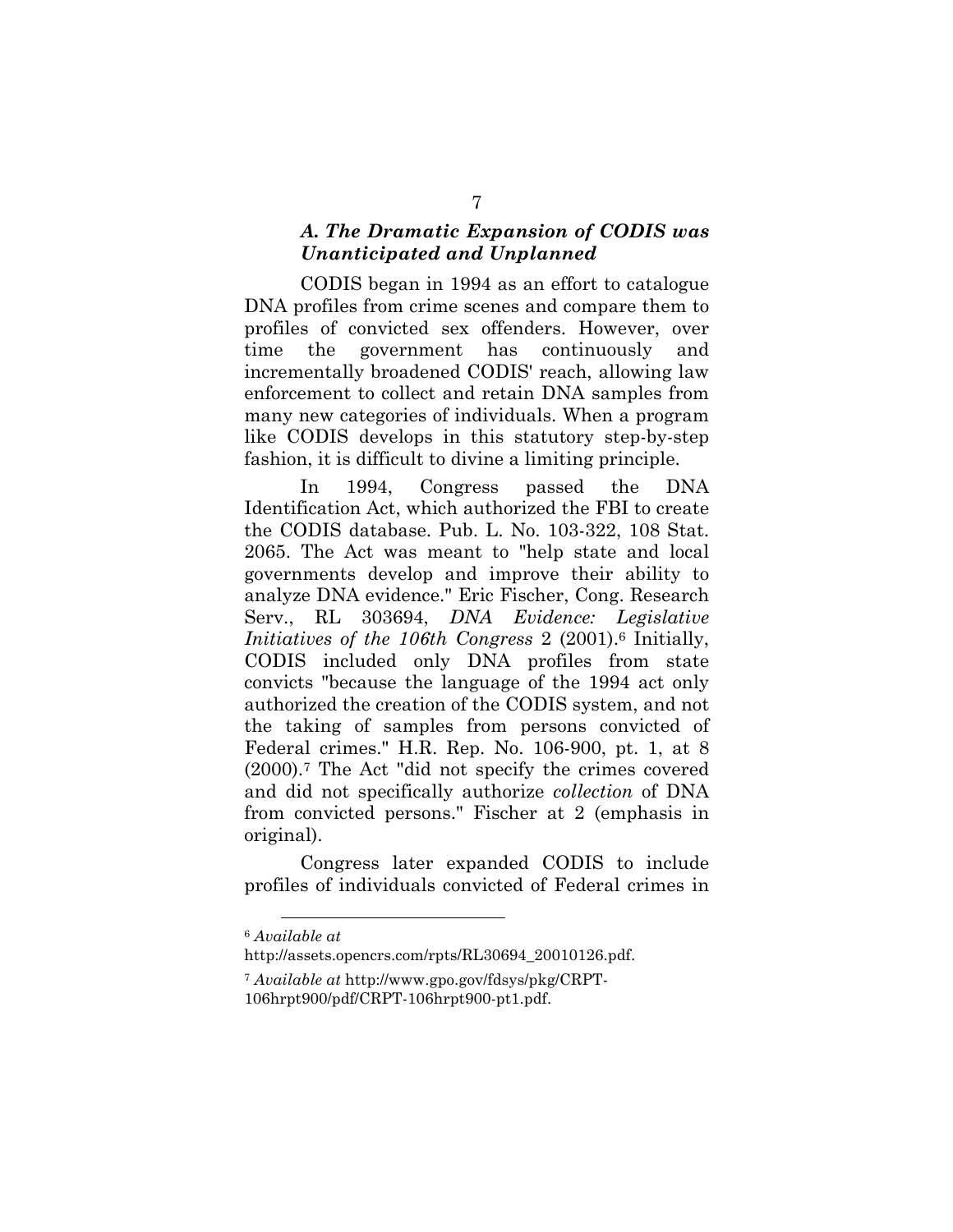the Antiterrorism and Effective Death Penalty Act of 1996. Pub. L. No. 104-132, § 811(a)(2), 110 Stat. 1214. However, Congress refrained, at this point, from granting the FBI authority to collect DNA samples from federal offenders. H.R. Rep. No. 106- 900, pt. 1, at 9.

In 1997, Congress asked the FBI to develop an implementation plan for federal collection of DNA samples from sex offenders. *Id*. In 1998, the FBI's report requested that Congress grant the agency statutory authority to collect DNA from persons convicted of "crimes of violence, robbery, and burglary." *Id*.

At the FBI's request, in 2000 Congress passed the DNA Analysis Backlog Elimination Act. Pub. L. No. 106-546, 114 Stat. 2726. The Act authorized the collection of DNA from felons and parolees convicted of a narrow subset of federal crimes. *Id*. at § 3(a). The enumerated offenses included murder, sex crimes, kidnapping, and burglary. *Id*. at § 3(d). When Congress debated the law, it was concerned with two main issues: what offenses should qualify a convict for inclusion in CODIS, and whether federal law enforcement agencies should have authority to collect DNA samples. Fischer at 7-10. At the time, congressional researchers recognized that "unlike fingerprints, a DNA sample. . . contains a person's entire genetic code, and much of that code will be identical in close blood relatives." *Id*. at 8.

The FBI objected to allowing DNA collection for only specific enumerated offenses. The Justice Department testified they preferred that "the pertinent categories would be specified in FBI regulations without pre-set [statutory] limitations." *Violent Offender DNA Identification Act of 1999, DNA*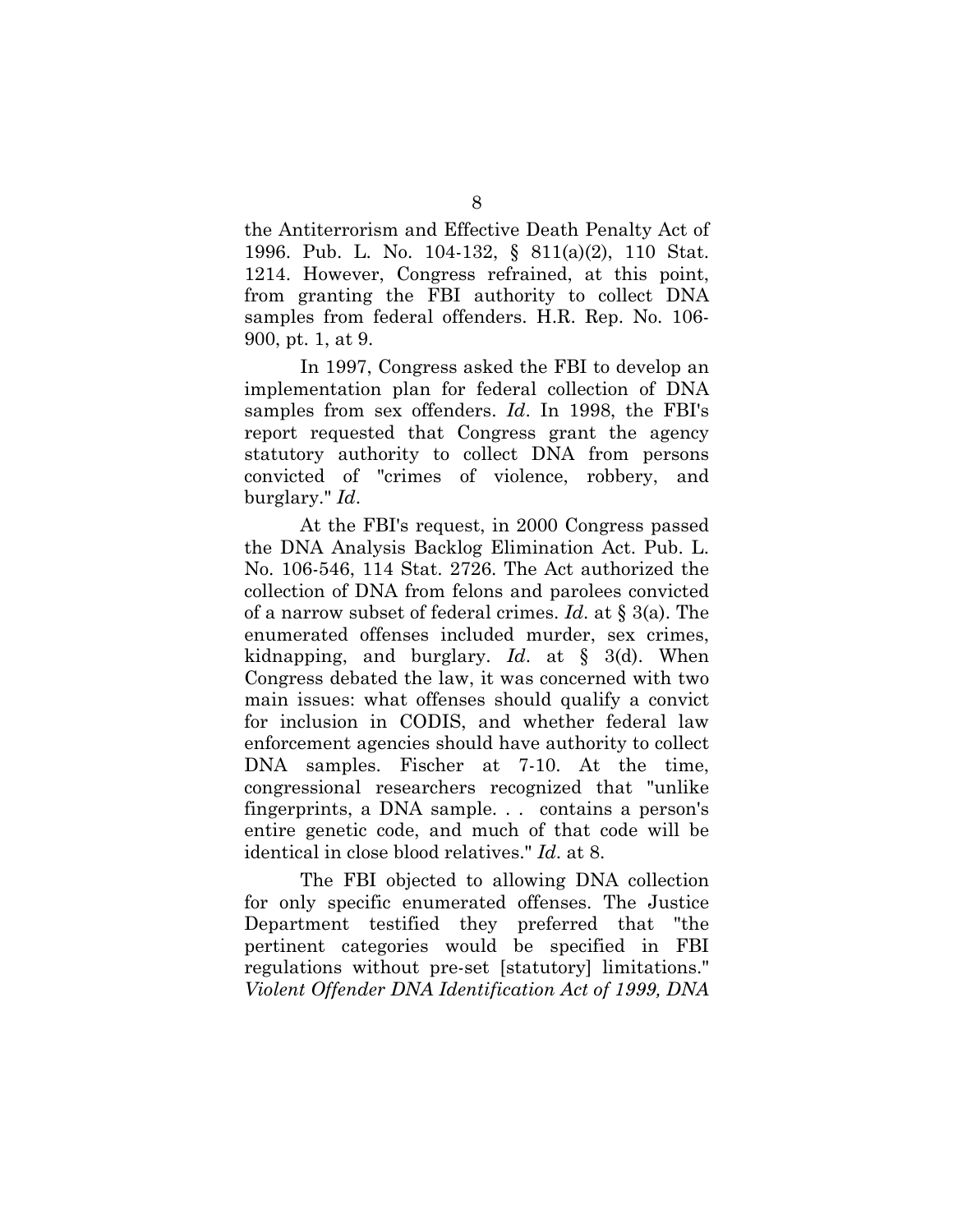*Backlog Elimination Act and Convicted Offender DNA Index System Support Act: Hearing Before the Subcomm. on Crime of the H. Comm. on the Judiciary*, 106th Cong. 113-115 (2000) (statement of David G. Boyd, Director, Office of Sci. and Tech., Nat'l Inst. of Justice, U.S. Dept. of Justice, Washington, DC).8 The Justice Department represented that they would focus primarily on sex offenders and violent felons, but would then consider expanding their scope to other offenses. *Id*. The Justice Department expressed disappointment that some proposed versions of the legislation would omit collection from juvenile delinquents. *Id*. Ultimately, Congress chose to impose limits on DNA collection instead of deferring to the FBI.

In 2005, Congress amended the statute and expanded DNA collection to federal arrestees in a rider to the reauthorization of the Violence Against Women Act. Pub. L. No. 109-162 § 1004, 119 Stat. 3086 (2005). The provision received little public debate or Congressional consideration. No one discussed CODIS or arrestee DNA collection at a hearing on the Act. *See Reauthorization of the Violence Against Women Act: Hearing Before the S. Comm. on the Judiciary*, 109th Cong. (2005).9 Rather, the provisions were added as an amendment to the reauthorization bill by a voice vote during a Senate committee mark-up. ACLU, Press Release, *Amendment Attached to the Violence Against Women Act Would Invade the Privacy of Innocent Americans* 

 $\overline{a}$ <sup>8</sup> *Available at*

http://commdocs.house.gov/committees/judiciary/hju65302.000/h ju65302\_0.HTM#115.

<sup>9</sup> *Available at* http://www.gpo.gov/fdsys/pkg/CHRG-109shrg46016/pdf/CHRG-109shrg46016.pdf.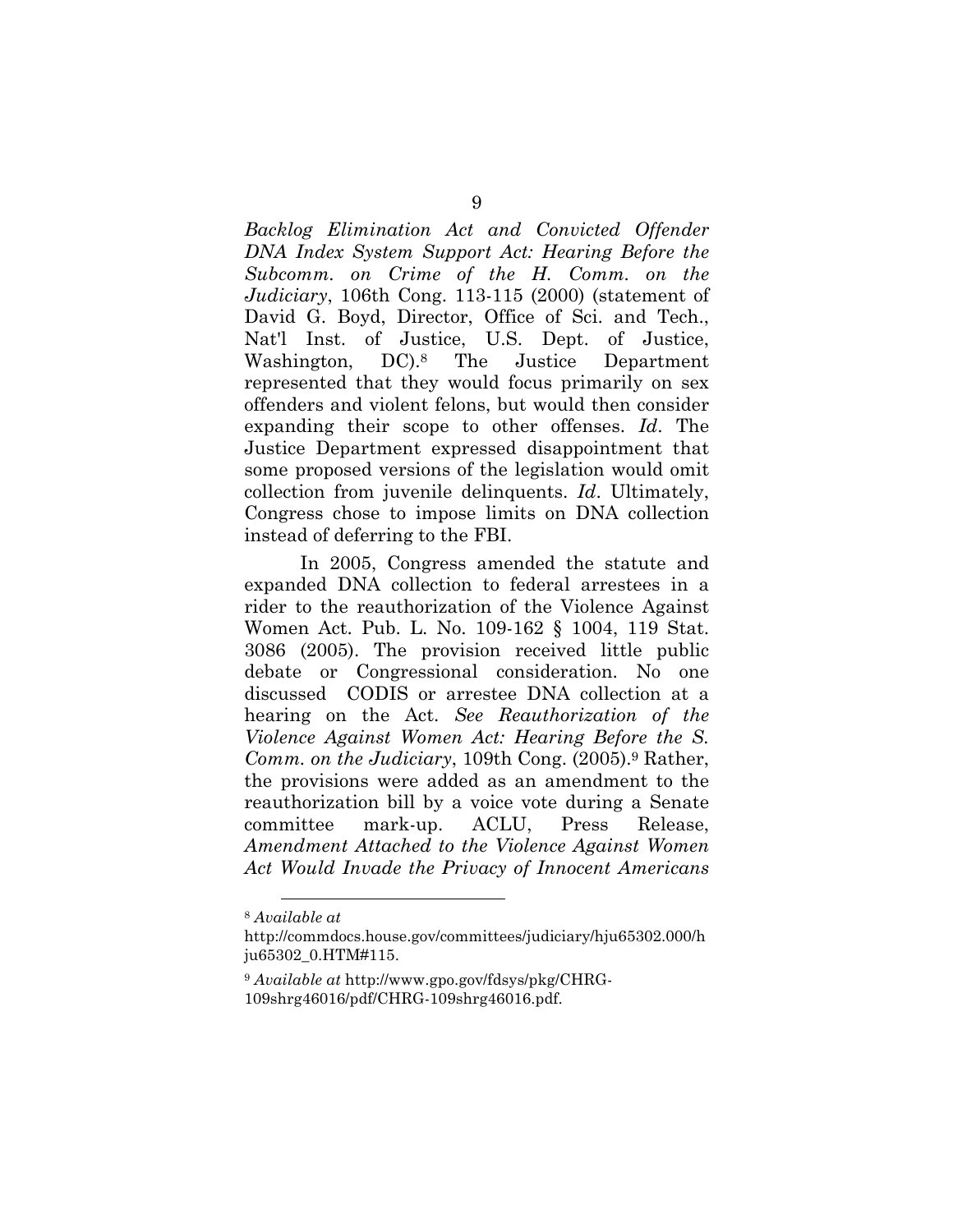*by Collecting and Storing their DNA* (Sept. 29, 2005).10 This small amendment did not obstruct the passage of the large, popular omnibus crime law. However, the impact of arrestee DNA collection did not go entirely unnoticed:

> This adds little or no value for law enforcement, while intruding on the privacy rights of people who are, in our system, presumed innocent. It could also provide an incentive for pretextual and race-based stops and arrests for the purpose of DNA sampling.

Cong. Rec. S11122 (daily ed. Oct. 5, 2005) (statement of Sen. Patrick Leahy). Following the enactment of this new authority, the Department of Justice promulgated final rules requiring federal law enforcement agencies to collect DNA samples from every person arrested under federal authority. 73 Fed. Reg. 74,932, 74,935 (Dec. 10, 2008).

#### *B. The Expansion of CODIS has Continued Without Necessary Legal Safeguards*

Congress has repeatedly broadened the DNA collection program to the point where it affects even innocent citizens arrested under federal authority. As the system changes, DNA samples collected under past statutory regimes are retained and subjected to current and future statutory standards. Initially, CODIS was only used for sex offenders. Then it was expanded to all convicts and parolees. Today, state law enforcement agencies collect and retain DNA samples from felony arrestees. Under the Justice

<sup>&</sup>lt;sup>10</sup> http://www.aclu.org/racial-justice\_prisoners-rights\_drug-lawreform\_immigrants-rights/amendment-attached-violenceagains.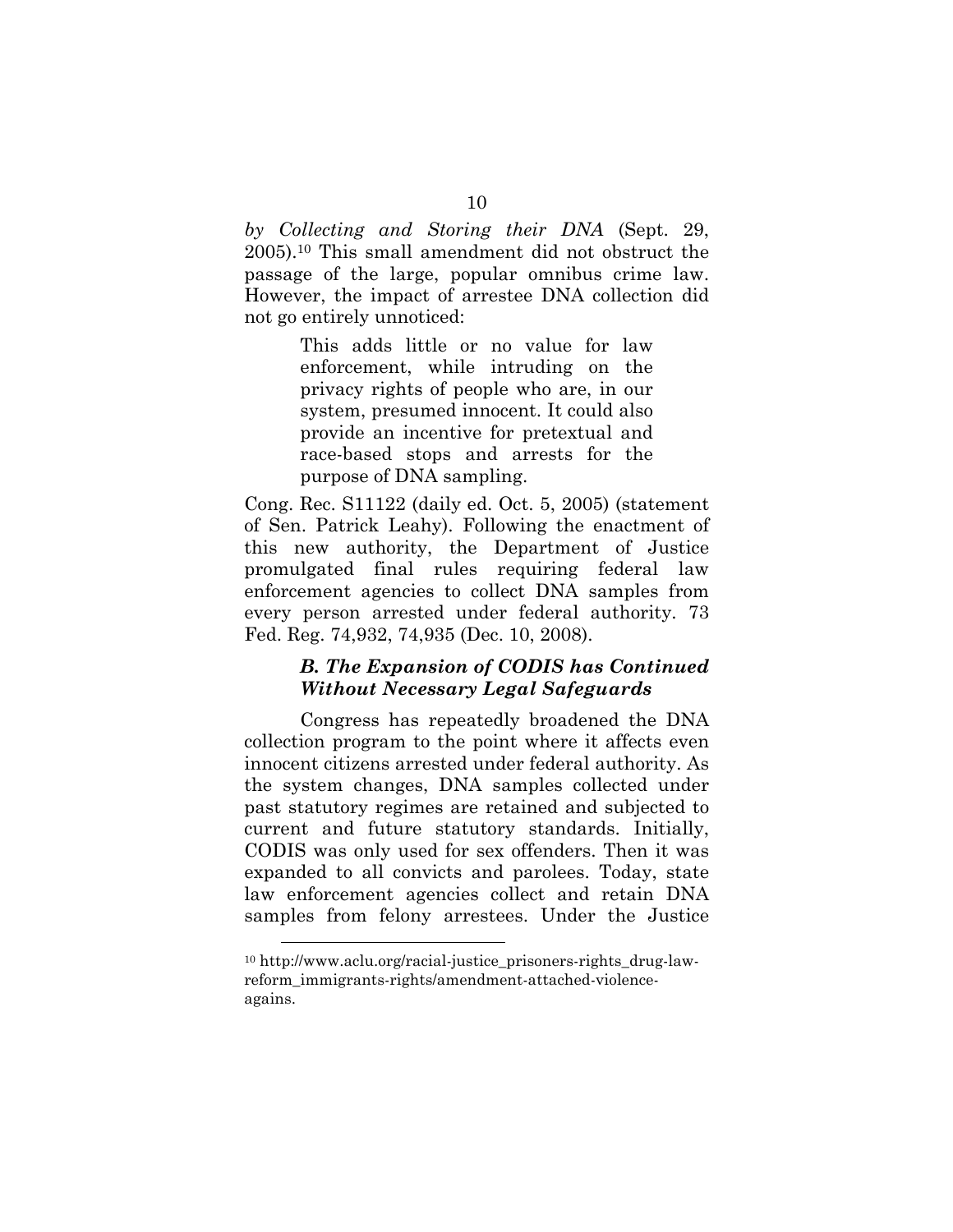Department's regulations, federal law enforcement agencies now collect DNA from all individuals arrested under federal law. *Id*.

State and federal agencies collect and use DNA samples in other contexts as well. Law enforcement has used "DNA dragnets" to sweep up DNA samples from large populations without individualized probable cause. *See, e.g.*, *Kohler v. Englade*, 470 F.3d 1104 (5th Cir. 2006). In *Kohler*, police collected DNA samples from 600 men to try to find a serial rapistmurderer. When Shannon Kohler declined to disclose his DNA, he became a target of the investigation and was publicized in the media. He was later cleared of all suspicion. *Id*. at 1107-08. Dragnets are particularly problematic because individuals may not know they can refuse to participate and may fear reprisals if they do refuse.

The Department of Homeland Security (DHS) uses DNA collection and CODIS data for immigration purposes. The United States Citizenship and Immigration Services (USCIS) uses CODIS to investigate familial relationships between immigrants and U.S. citizens. U.S. Dep't of Homeland Sec., *Teleconference on Biological Relationship Testing: Opportunities and Challenges*  $(Oct. 30, 2008).<sup>11</sup> DHS also plans to use DNA to$ identify immigrants seeking to enter the country. U.S. Dep't of Homeland Sec., *Under Secretary Tara O'Toole, Science and Technology Directorate, Before the H. Comm. on Appropriations, Subcomm. on Homeland Sec., "S&T Fiscal Year 2012 Budget* 

<sup>11</sup> *Available at*

http://www.dhs.gov/xfoia/gc\_1227730679187.shtm.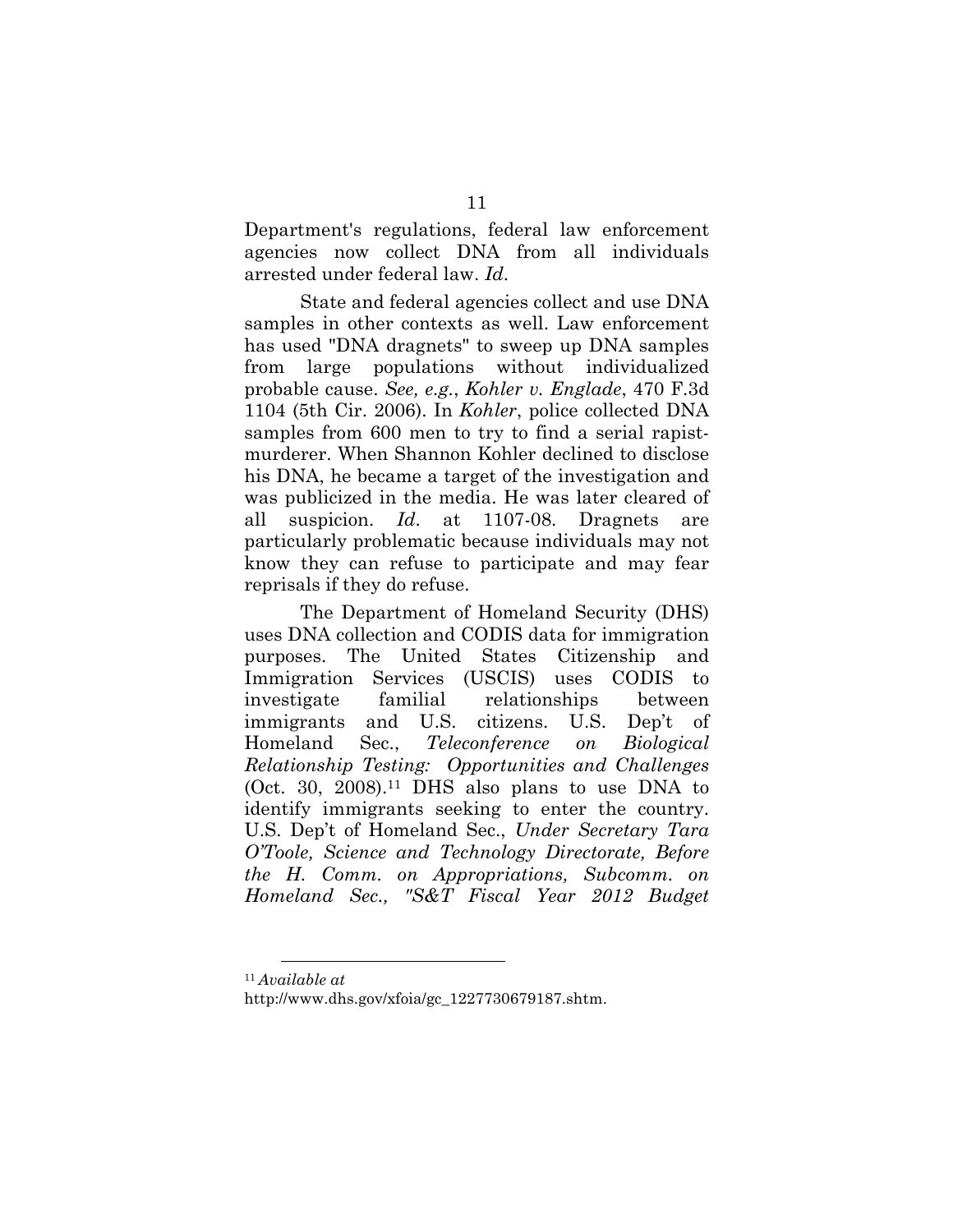*Request"* (Mar. 30, 2011).12 DHS is developing small, portable DNA analysis equipment capable of identifying individuals and their familial relations in under an hour. Because the technology is still under development, only USCIS is using it for now. *Id*.13

Many states have broad statutes that explicitly permit DNA databases to be used for purposes other than law enforcement, even though DNA is collected to be added to CODIS. Seventeen states allow the use of DNA for non law enforcement purposes including population statistical databases.14 Seven states allow the use of DNA for non-law enforcement purposes beyond population statistical databases, including research purposes.15 For example, Maryland allows

<sup>14</sup> Ala. Code 975 § 36-18-20 (2012); Ark. Code. Ann. § 12-12-1018 (2012); Iowa Code § 81.3 (2012); La. Rev. Stat. Ann. § 15:612 (2012); Me. Rev. Stat. Ann. tit., 25 § 1577 (2012); Md. Code Ann., Pub. Safety § 2-505 (2012); Mass. Gen Laws. ch. 22E. § 10 (2012); Mich. Comp. Laws § 28.176 (2012); Mo. Rev. Stat. § 650.052 (2012); Mont. Code Ann. § 44-6-102 (2012); Neb. Rev. Stat. § 29-4105 (2012); N.J. Stat. Ann. § 53:1-20.24 (2012); N.M. Stat. § 29-16-8 (2012); N.C. Gen. Stat. § 15A-266.8 (2012); 44 Pa. Cons. Stat. § 2319 (2012); S.C. Code Ann. § 23-3-640 (2012); Wyo. Stat. Ann. § 7-19-402 (2012).

 $\overline{a}$ <sup>12</sup> *Available at*

http://www.dhs.gov/ynews/testimony/testimony\_1301519363336. shtm.

<sup>&</sup>lt;sup>13</sup> A new study shows that it is increasingly possible to identify individuals and their family members from anonymized DNA samples using other widely available demographic information. Gina Kolata, *Online Hunt for DNA Sequences Leaves Privacy Compromised*, N.Y. Times A15 (Jan. 18, 2013). While CODIS profiles are not anonymized, the new research illustrates the importance of safeguarding genetic privacy at all levels.

<sup>15</sup> Ala. Code 975 § 36-18-20 (2012); Md. Code Ann., Pub. Safety § 2-505 (2012); Mass. Gen Laws. ch. 22E. § 10 (2012); Mich. Comp. Laws § 28.176 (2012); Neb. Rev. Stat. § 29-4105 (2012);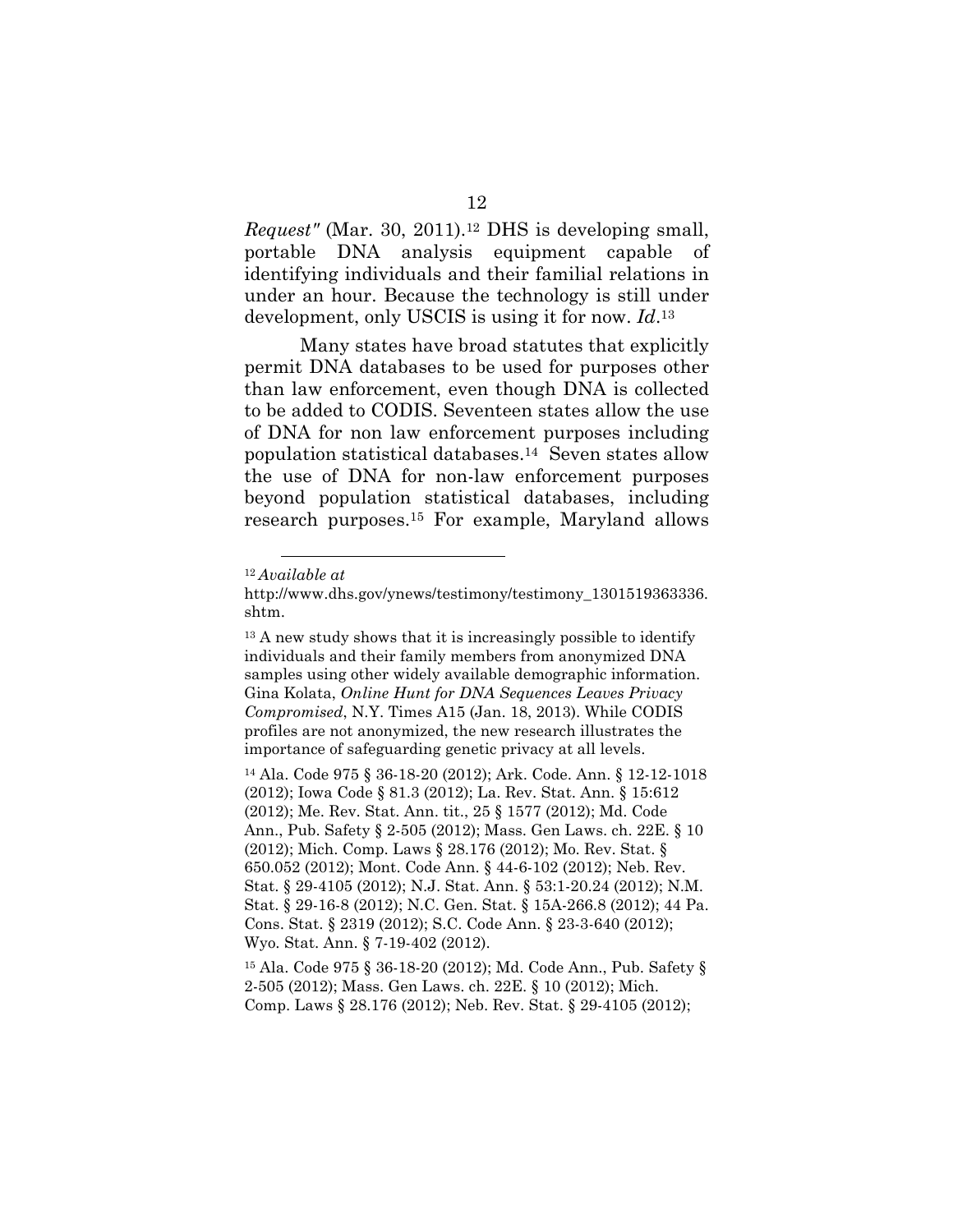testing of collected genetic samples for research purposes. Md. Code Ann., Pub. Safety § 2-505 (2012).

Without the application of a clear Fourth Amendment standard protecting genetic material, there is no limiting principle to prevent ongoing expansions in the collection, retention, or use of private genetic information.

#### II. **CODIS Profiles Contain Sensitive Personal Information**

DNA identification is not analogous to fingerprint identification because unlike a fingerprint, a DNA sample contains personal information beyond the mere identity of an individual. The government collects and stores this personal information. When the government takes a DNA sample for CODIS, it uses the sample to create a DNA profile of thirteen noncoding loci, and it stores that profile alongside the person's entire genetic sample. Sheldon Krimsky & Tania Simoncelli, *Genetic Justice* 234-35 (2011). For the reasons explained below, neither the CODIS profile nor the full DNA sample is comparable to a fingerprint because CODIS profiles and DNA samples contain substantially more information than is necessary for identification purposes. Unlike fingerprints, DNA is useful for more than identification because it can provide insights into a person's family, "susceptibility to particular diseases, legitimacy of birth, and perhaps predispositions to certain behaviors and sexual orientation." Biological and Envtl. Research Info. Sys. (BERIS), Genome Program, U.S. Dep't of Energy, *Human Genome Project Information: DNA* 

<u>.</u>

S.C. Code Ann. § 23-3-640 (2012); Wyo. Stat. Ann. § 7-19-402 (2012).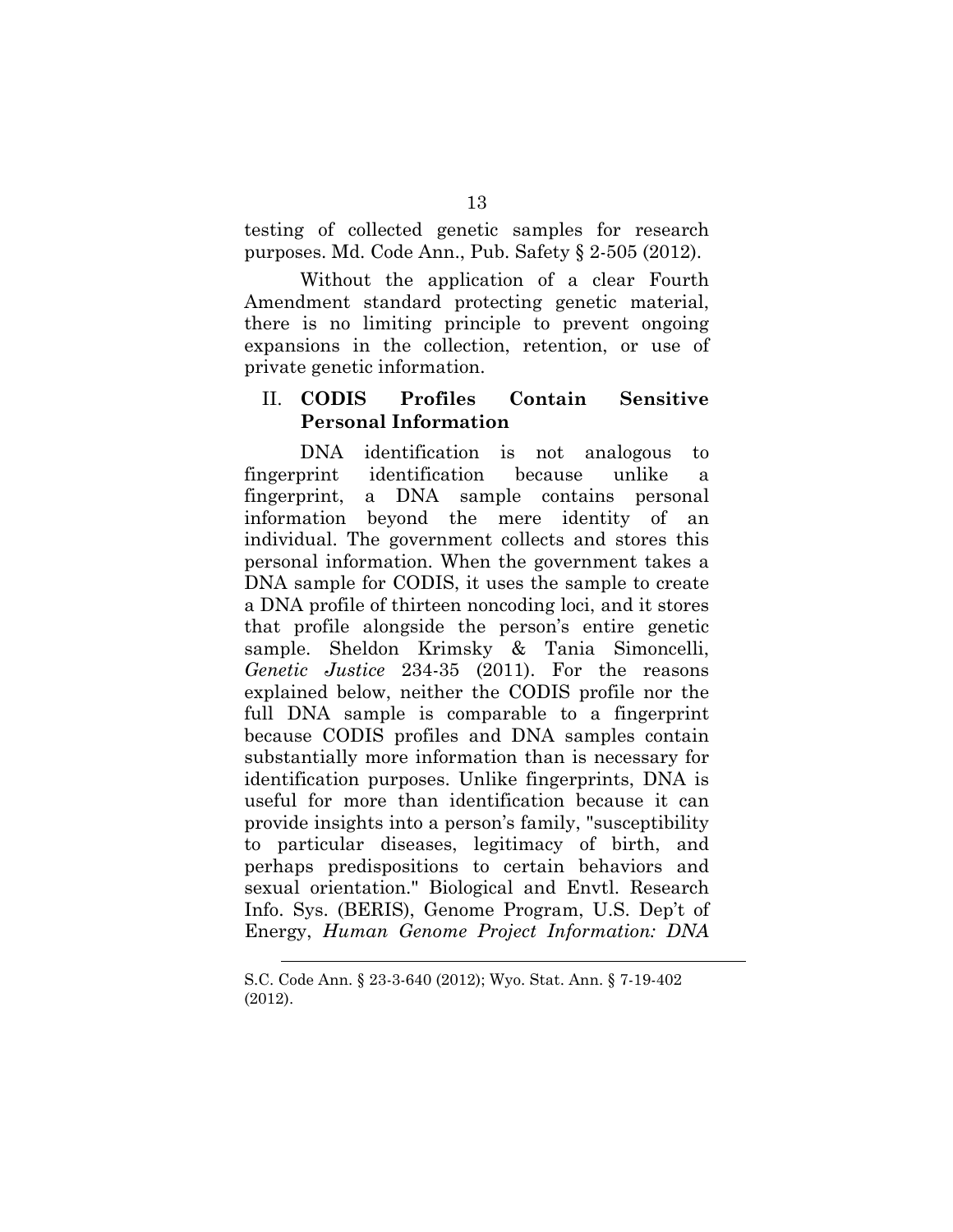*Forensics* (2009) [hereinafter *DOE DNA Forensics*].16 Experts have noted that DNA testing can result in "the potential for social stigma, discrimination in employment, barriers to health insurance, and other problems." Anita LaFrance Allen, Genetic Testing, Nature, and Trust, 27 Seton Hall L. Rev. 887 (1997). Congress recognized the importance of these issues when it passed the Genetic Information Nondiscrimination Act of 2008, Pub. L. 110-233, 122 Stat. 861 (2008) (prohibiting use of genetic information for discriminatory purposes). Industry leaders have also taken steps to protect their employees' genetic privacy.17

The thirteen noncoding loci the government stores in CODIS contain more information than fingerprints do. The government frequently refers to the noncoding loci stored in CODIS as "junk DNA." However, "no serious scientist refers to noncoding regions of DNA any longer as 'junk.'" Krimsky at 236. Noncoding DNA is genetically significant – that is, it plays an active role in DNA replication and cell division. Noncoding DNA can be used to determine traits such as race and gender. Noncoding DNA can also be used to identify people other than the person from whom it was collected, like their family members.

#### *A. Noncoding DNA is Not "Junk DNA"*

Noncoding DNA performs significant genetic functions – it aids in DNA replication and cell

<sup>16</sup>http://ornl.gov/sci/techresources/Human\_Genome/elsi/forensics .shtml (last modified June 16, 2009).

<sup>17</sup> *See*, *e.g.*, IBM, *Pioneering Genetic Privacy*, http://www-03.ibm.com/ibm/history/ibm100/us/en/icons/geneticprivacy/ (last visited Jan. 30, 2013).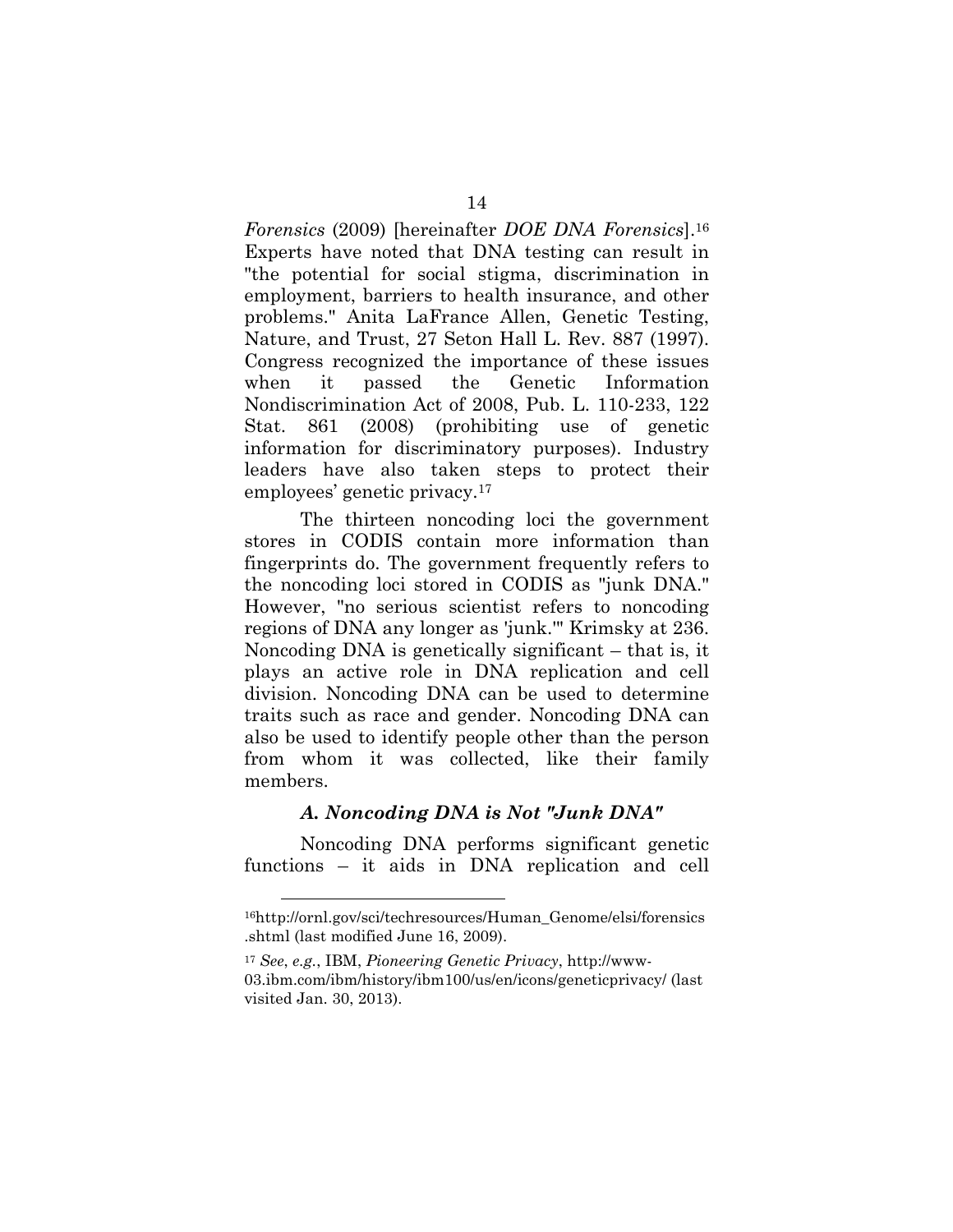division. The ENCODE Project Consortium, Nat'l Insts. of Health, *Identification and Analysis of Functional Elements in 1% of the Human Genome by the ENCODE Pilot Project*, 447 Nature 799 (2007).18 This finding challenged the "long-standing view that the human genome consists of . . . a vast amount of so-called junk DNA that is not biologically active." Nat'l Human Genome Research Inst., Nat'l Insts. Of Health, *New Findings Challenge Established Views on Human Genome* (June 2007).19 Furthermore, according to the Human Genome Project, "there is a chance that a person's entire genome may be available—regardless of whether they were convicted or not. Although the DNA used is considered 'junk DNA'... in the future this information may be found to reveal personal information such as susceptibilities to disease and certain behaviors." *DOE DNA Forensics.*

Scientists and legal scholars recognize that the analogy between fingerprints and DNA profiles is fundamentally flawed because fingerprints are "twodimensional representations of the physical attributes of our fingertips" that are "useful only for identification," while DNA contains much more personal information. Krimsky at 235; *DOE DNA Forensics.* Unlike DNA profiles

> [f]ingerprints cannot be analyzed to determine whether two individuals are related. They cannot tell you your likelihood of developing Alzheimer's

 $\overline{a}$ 18 Available at

http://www.genome.gov/Pages/Research/ENCODE/nature05874. pdf.

 $19$  http://www.genome.gov/25521554 (last updated July 7, 2011).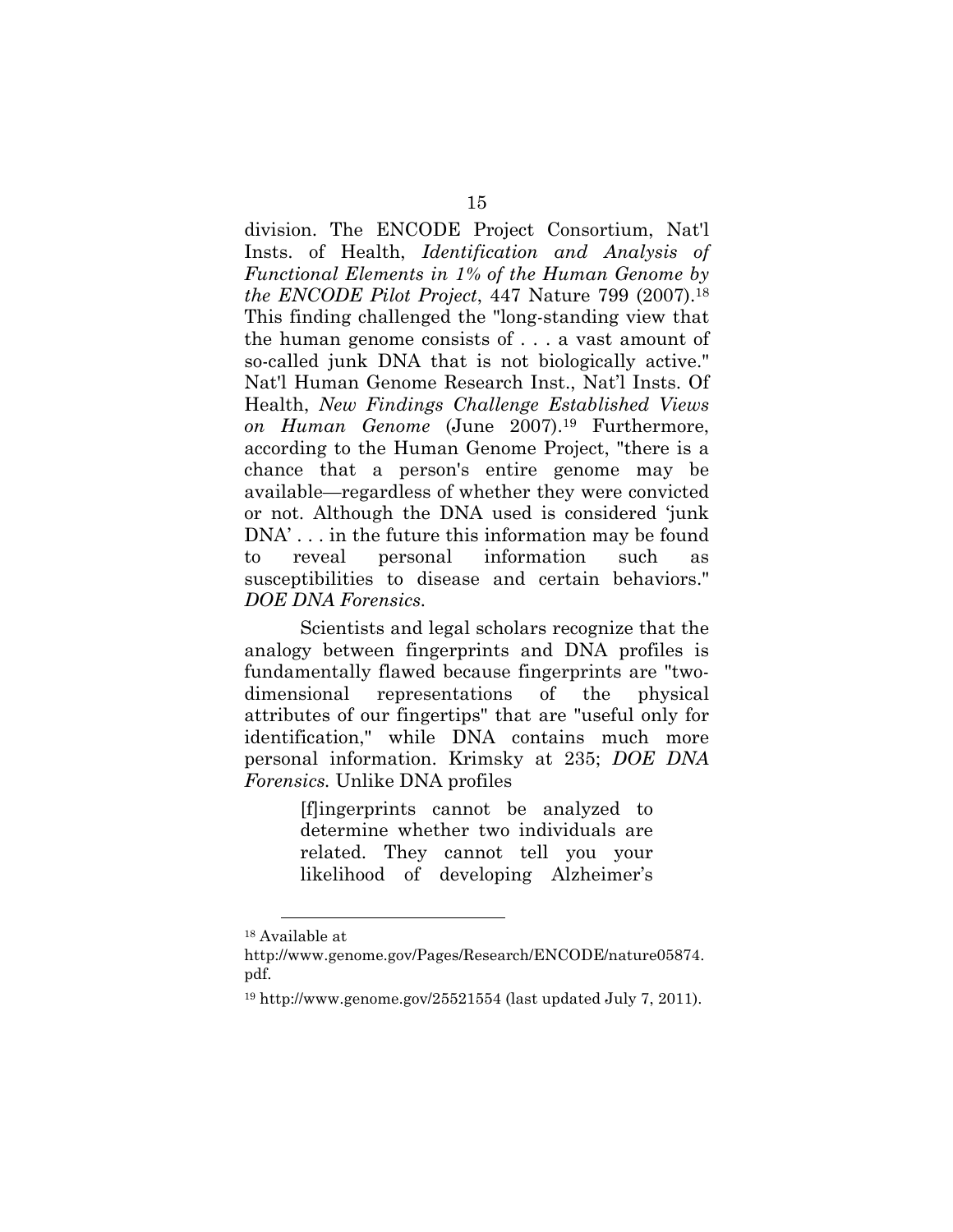disease or breast cancer or whether you are a carrier for cystic fibrosis . . . . There is no exponentially growing list of conditions that can be read from a fingerprint, or even significant research in this area.

Krimsky at 235.

By definition, noncoding DNA does not direct the creation of proteins like coding DNA does, but it is active in directing biological functions and influences genetic markers. For example, variations in noncoding DNA can indicate an increased risk of heart disease. A study funded by the National Institutes of Health found that a noncoding DNA sequence reveals the risk of heart disease because "when something goes awry in variants of this interval, [it causes] vascular cells to divide and multiply more quickly than usual." Harrison Wein, *How Junk DNA Affects Heart Disease*, NIH Research Matters (Mar. 1 2010).<sup>20</sup> There is also evidence that noncoding DNA contains biological markers for particular traits, such as hair color and diabetes. For example, researchers identified a marker for red hair in a locus that, like the thirteen used in CODIS, was thought to be non- coding. Grimes E.A., Noake P.J., Dixon L, et al., *Sequence Polyrphism in the Human Melanocortin 1 Receptor Gene as an Indicator of the Red Hair Phenotype*, 122 Forensic Sci. Int'l 124 (2001).

The CODIS loci are presently capable of revealing personal medical information, and such

<sup>20</sup> *Available at*

http://www.nih.gov/researchmatters/march2010/03012010heart. htm.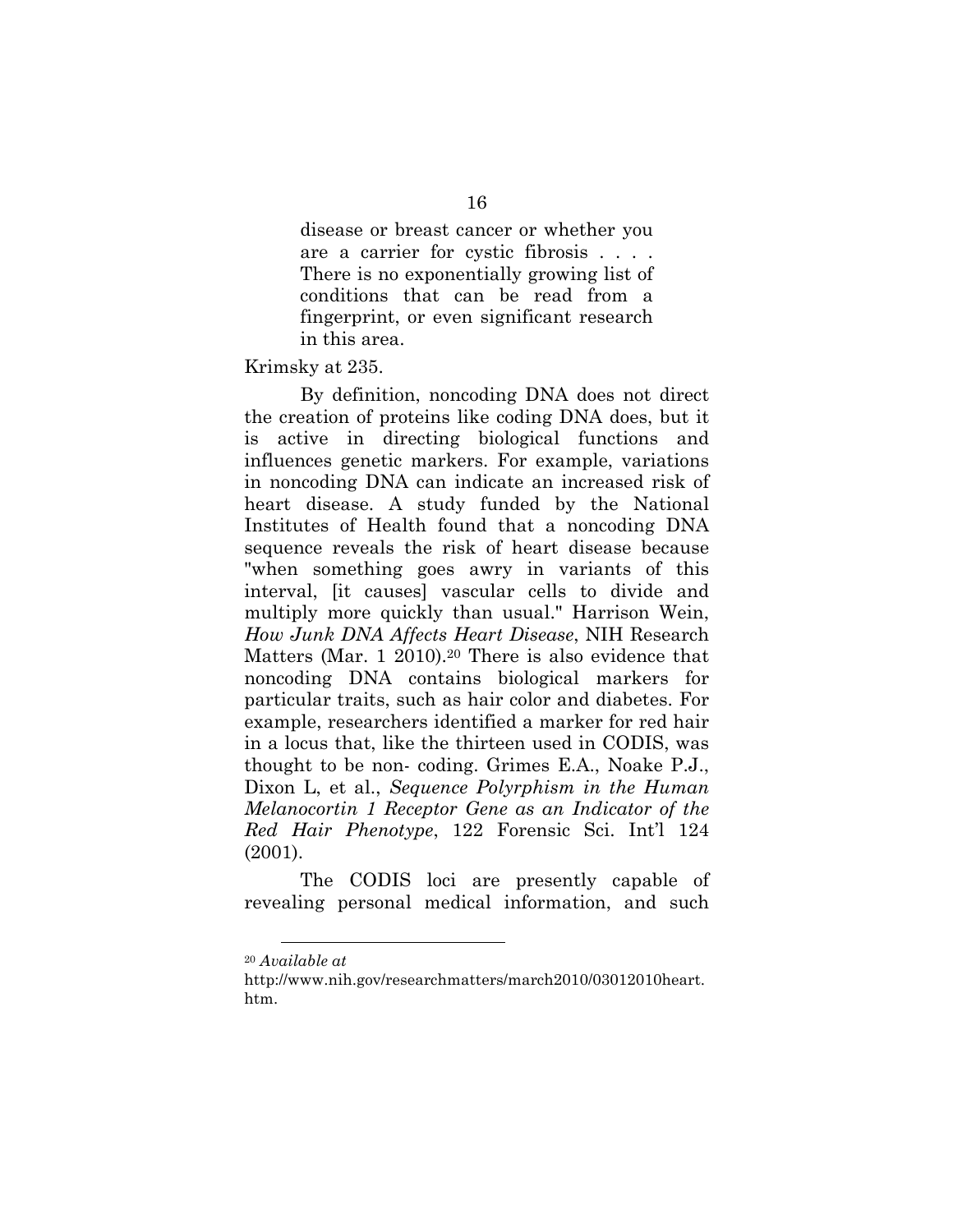noncoding DNA is predicted to reveal more information as analytic methods steadily progress. CODIS loci can convey medical information "where one or more short tandem repeats (STRs) are found to correlate with another genetic marker whose function is known, . . . the presence of the seemingly innocuous STR serves as a 'flag' for that genetic predisposition or trait." Krimsky at 235. In fact, researchers found that one of the CODIS loci is closely related to the gene that codes for insulin, which is connected to diabetes. John D. H. Stead, Jerome Buard, *et al., Influence of Allele Lineage on the Role of the Insulin Minisatellite in Susceptibility to Type 1 Diabetes*, 9 Hum. Molecular Genetics 2929 (2000).

The extent of correlations between noncoding DNA and biological or medical indicia is predicted to increase in the future. Ninety-eight percent of DNA is considered noncoding and is actively being explored because it could have "huge dividends for understanding and treating disease." Harrison Wein, *How Junk DNA Affects Heart Disease*, NIH Research Matters (Mar. 1 2010). A recently developed technique for examining the three dimensional structure of DNA is advancing the understanding of non-coding DNA's impact on human biological functions, and it has detected cross-species similarities that "will speed researchers' efforts to identify functional elements in the human genome and understand how they affect human health." Nat'l Insts. of Health, *DNA Terrain Affects Function in Human Genome*, NIH Research Matters (Mar. 23, 2009).21 The FBI intends to exploit scientific

<sup>21</sup>http://www.nih.gov/researchmatters/march2009/03232009geno me.htm (last reviewed Dec. 3, 2012).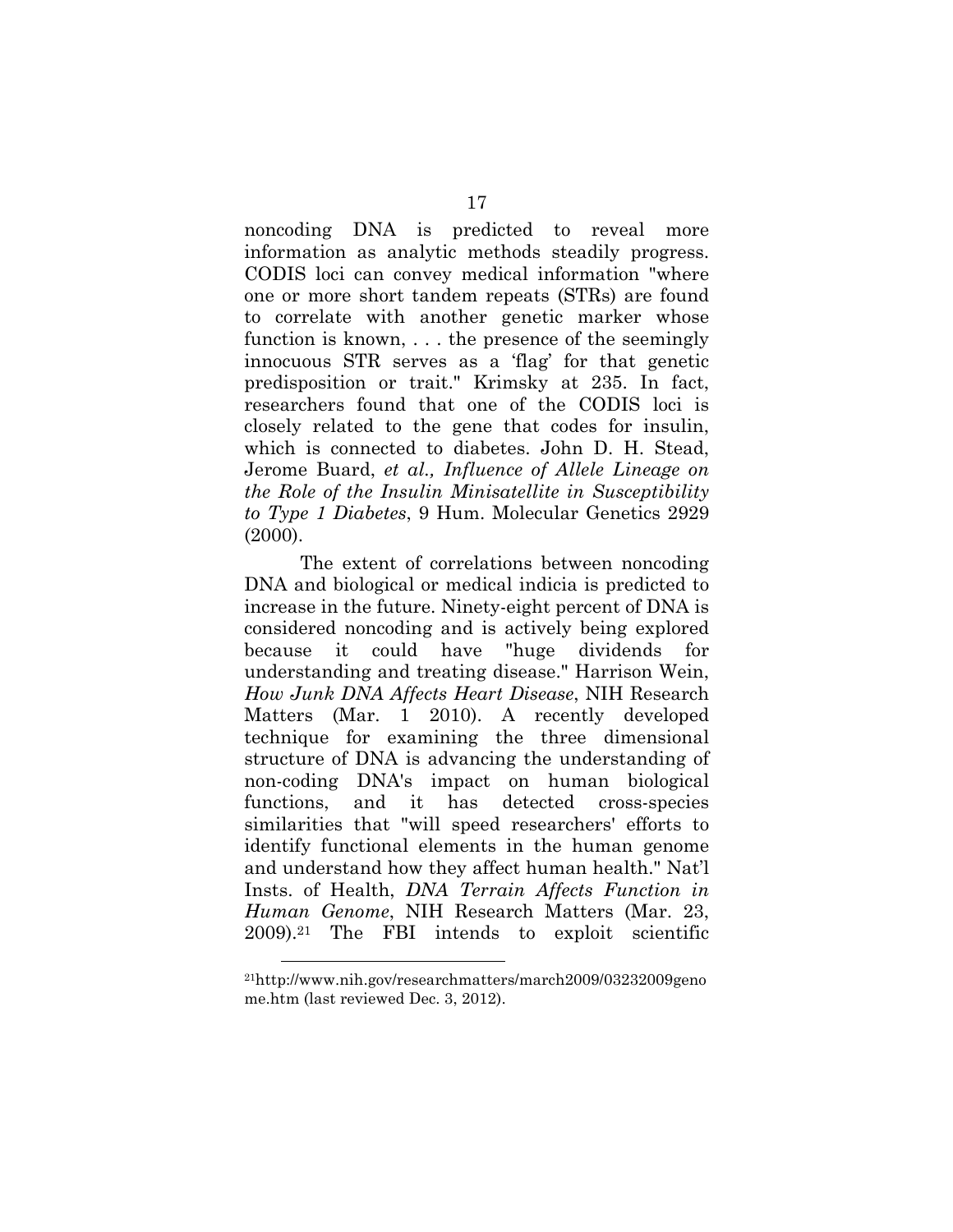advances in DNA analysis by adopting techniques to allow it to expand the amount of data it can extract from CODIS profiles. *See* Fed. Bureau of Investigation, *CODIS – The Future.22*

## *B. The Thirteen CODIS Loci Can Identify an Individual's Race, Ethnicity, and Heritage*

It is also possible for researchers to use the thirteen CODIS loci to identify an individual's race, ethnicity, and heritage because different ethnic groups have distinct genetic patterns in these loci. For example, some Chinese populations have enough variation in their thirteen CODIS loci to differentiate the groups consistently by their "geographic location, languages and eating habits." Xing-bo Song, Yi Zhou, et al., *Short-tandem Repeat Analysis in Seven Chinese Regional Populations*, 33 Genetics and Molecular Biology 605 (2010).23 A Russian population can also be distinguished from Poles, Slovens, Serbs, and Bosnians because of their higher or lower frequencies of certain CODIS alleles. B. A. Malyarchuk, M. Wozniak, *et al., Variation of 15 Autosomal Microsatellite DNA Loci in the Russian Population*, 41 Molecular Biology 1 (2007).<sup>24</sup>

There are similar studies for virtually every ethnic and geographic population in the world. One study used much of this data as a base to predict ethnicity using STRs. The study "performed best for ethnic groups with distinctly different physical

 $22$  http://www.fbi.gov/about-us/lab/codis/codis future (last visited Jan. 30, 2013).

<sup>23</sup> Available at http://www.scielo.br/pdf/gmb/v33n4/02.pdf.

<sup>24</sup> Available at http://www.zgms.cm.umk.pl/prace/1-4.pdf.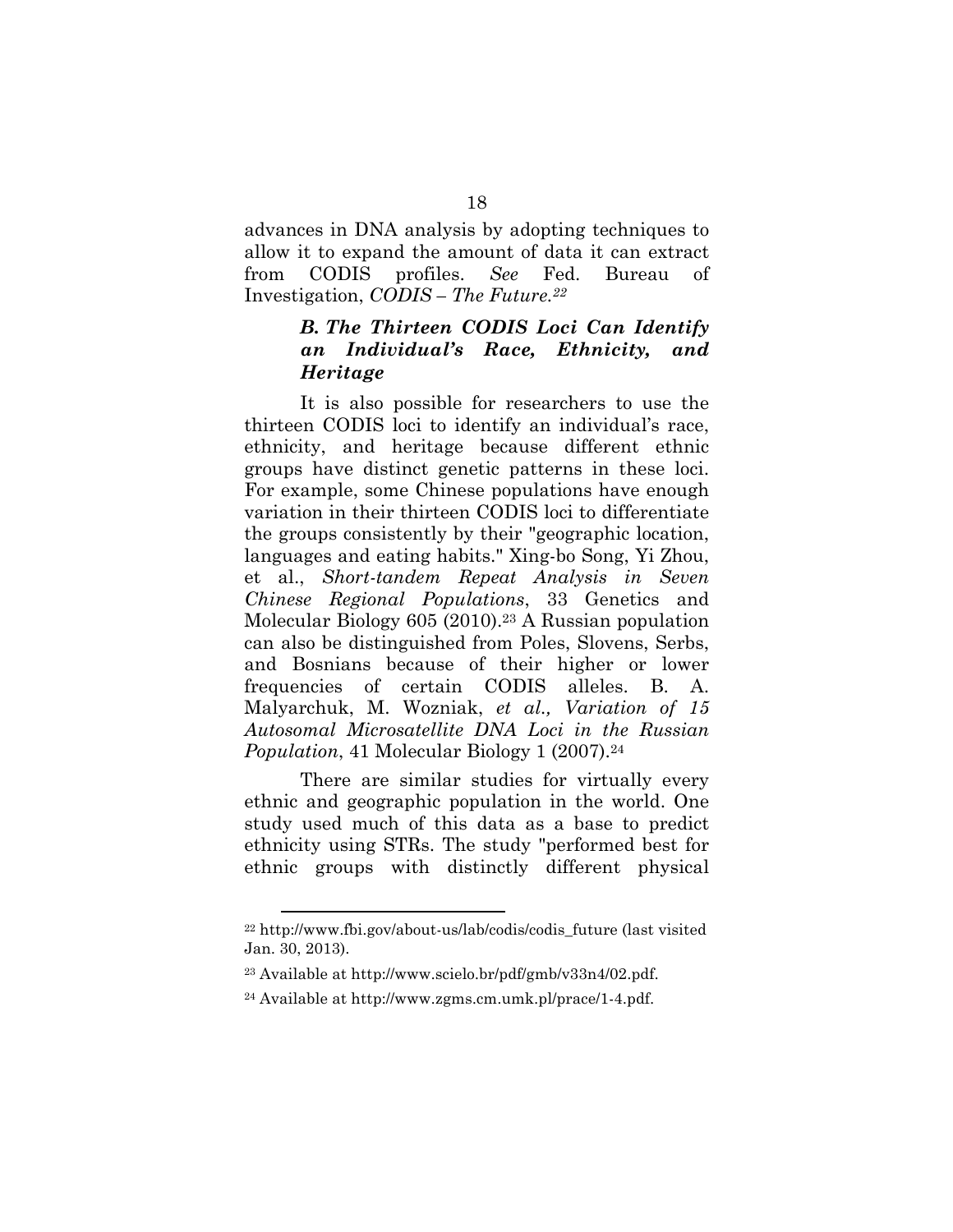traits." The researchers concluded that this result could "be taken as an indication that STRs, commonly referred to as 'junk' DNA, may have an effect on phenotype." Matthew Graydon, François Cholette, et al.*, Inferring Ethnicity Using 15 Autosomal STR Loci—Comparisons Among Populations of Similar and Distinctly Different Physical Traits,* 3 Forensic Sci. Int'l: Genetics 251 (2009).25 Another study used the thirteen CODIS loci to determine individual ancestry for each member in its sample and found that the method provided "a better measure of ancestral background than selfreported race." Jill S. Barnholtz-Sloan, Ranajit Chakraborty, et al., *Examining Population Stratification via Individual Ancestry Estimates versus Self-Reported Race,* 14 Cancer Epidemiology Biomarkers and Prevention 1545 (2005).<sup>26</sup> They chose to use the CODIS loci to measure ancestry because those "markers show considerable allele frequency variation among racial and ancestral groups from around the world." *Id*. The European Court of Human Rights found that the DNA profiles created by the United Kingdom could be used to distinguish ethnicity, as well as determine family members, and the government did not dispute either finding. *S. & Marper v. United Kingdom,* App. No. 30562/04, paras. 75, 76 (Eur. Ct. H.R. Dec. 4, 2008).27

<sup>25</sup> *Available at*

https://www.ncjrs.gov/App/publications/Abstract.aspx?id=25036 2.

<sup>26</sup> *Available at* http://cebp.aacrjournals.org/content/14/6/1545.

<sup>27</sup> *Available at* http://www.echr.coe.int/echr/en/hudoc (follow "HUDOC database" hyperlink; search Application Number for "30562/04").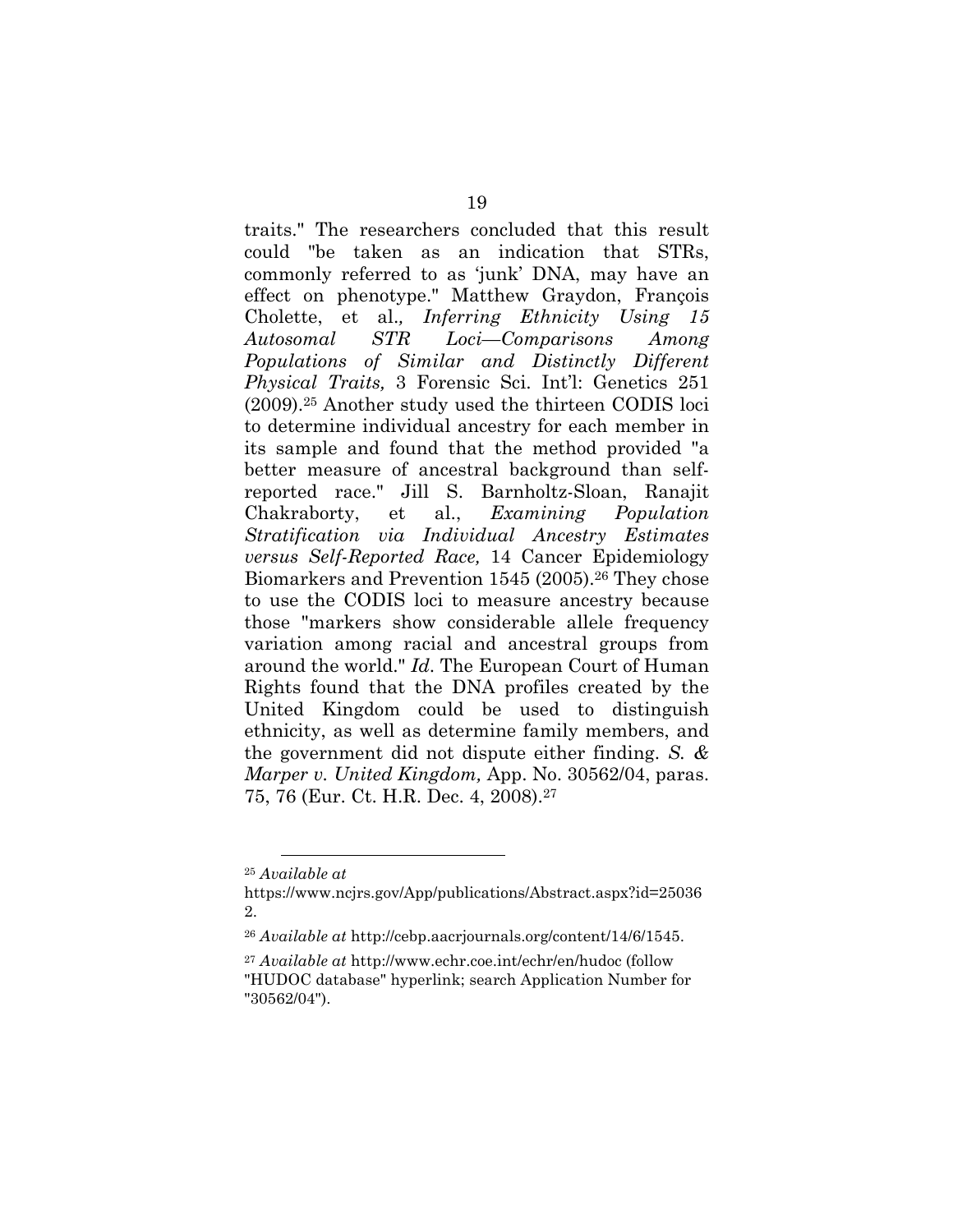#### *C. Government DNA Profiles Enable Familial Searches and Result in the Identification of Family Members*

While fingerprints can only be used to identify the individual from whom they are taken, a CODIS DNA profile may be used to identify the individual's family members and to implicate the individual's family members in investigations in which they would not otherwise be involved. The CODIS loci are frequently used for paternity tests, and "with 13 STR loci it is quite likely that a search of a database will identify a person who is a relative of the person contributing the evidence sample." *DOE DNA Forensics; accord* Austl. Law Reform Comm'n, *Essentially Yours: The Protection of Human Genetic Information in Australia* (2003).28

Familial searching using the thirteen CODIS loci has proven extremely effective. A study of California's familial searching protocol found that 93% of fathers and 61% of full siblings were identified by using the thirteen CODIS loci in California's database of approximately one million DNA profiles. S.P. Myers, et al., *Searching for First-degree Familial Relationships in California's Offender DNA Database: Validation of a Likelihood Ratio-based Approach*, 5 Forensic Sci. Int'l: Genetics 493 (2010).29

Though the FBI states that familial DNA searching is not performed through CODIS in NDIS, this is based on a selective definition of familial searching, and familial matching does in fact occur. Laboratory Services, Fed. Bureau of Investigation,

<sup>28</sup> *Available at*

http://www.austlii.edu.au/au/other/alrc/publications/reports/96/.

<sup>29</sup> *Available at* http://projects.nfstc.org/fse/pdfs/familial.pdf.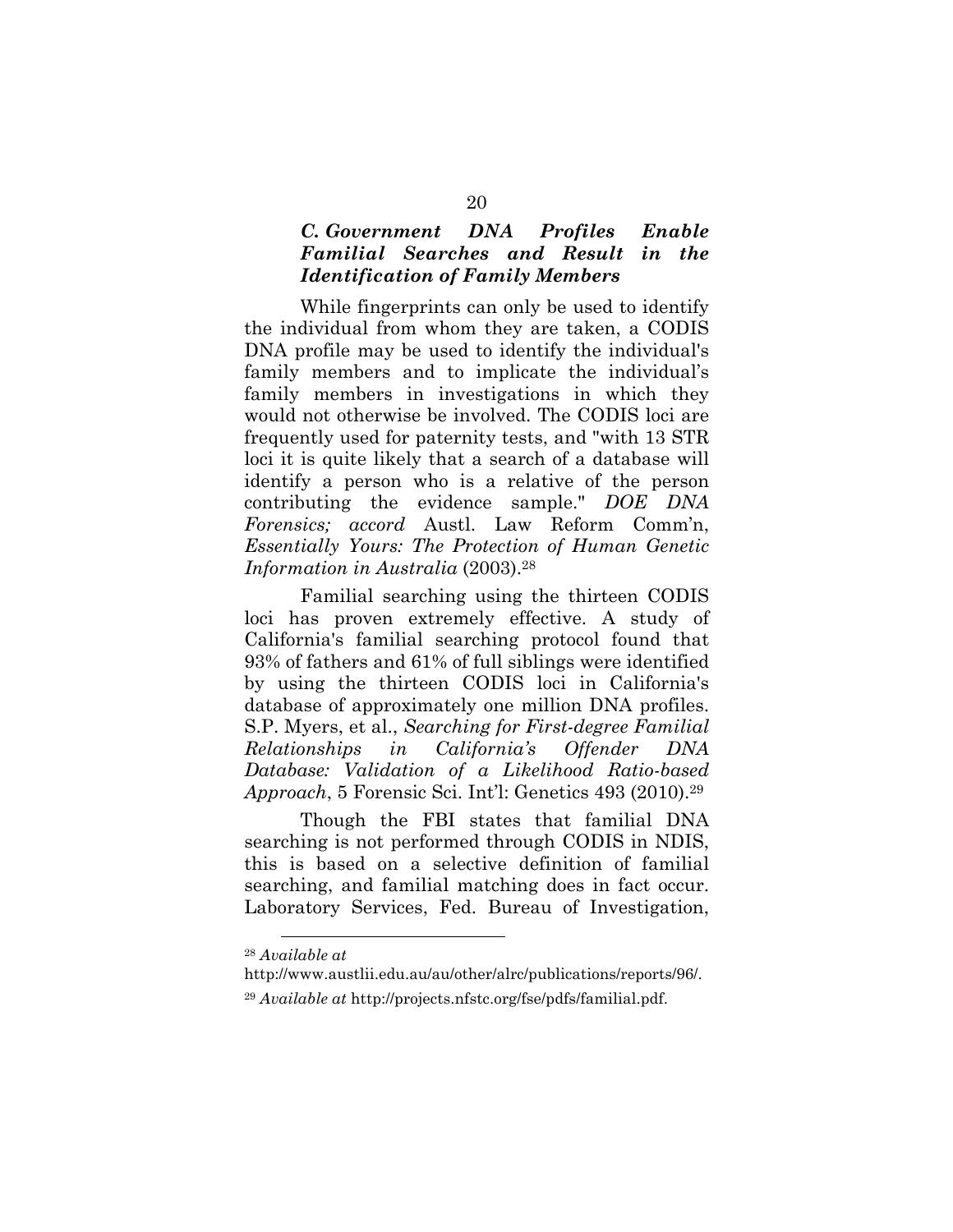*Familial Searching* (2011)*.30* The FBI defines familial searching as a "deliberate search of a DNA database conducted for the intended purpose of potentially identifying close biological relatives." *Id.* However, the FBI will allow disclosure of partial DNA matches that may indicate familial relationships. *Id.*

Forensic laboratories conduct DNA database searches with varying degrees of stringency: high stringency searches are discriminating searches intended to produce only direct matches, requiring exact matches at all thirteen loci; crime laboratories also conduct low and moderate stringency searches in which search standards are less discriminating and can generate partial matches. Partial matches contain insufficient common DNA alleles to indicate a definite match, or may indicate that the sample definitely does not match, but may be sufficient to indicate a familial link. Erin E. Murphy, Relative *Doubt: Familial Searches of DNA Databases,* 109 Mich. L. Rev. 291 (2010). A single search in forensic DNA software can return both direct matches as well as partial matches that indicate potential familial relationships. *Id*. *See also* Emily C. Barbour, Cong. Research Serv., No. R41847, *DNA Databanking: Selected Fourth Amendment Issues and Analysis* (June 6, 2011).31

Crime laboratories conduct these lower stringency searches that produce partial matches in several circumstances, including when processing degraded DNA samples. DNA samples are easily degraded both before reaching a lab and once in a lab

<sup>30</sup> *Available at* http://www.fbi.gov/about-us/lab/codis/familialsearching (last visited Jan. 30, 2013).

<sup>31</sup> *Available at* http://www.fas.org/sgp/crs/misc/R41847.pdf.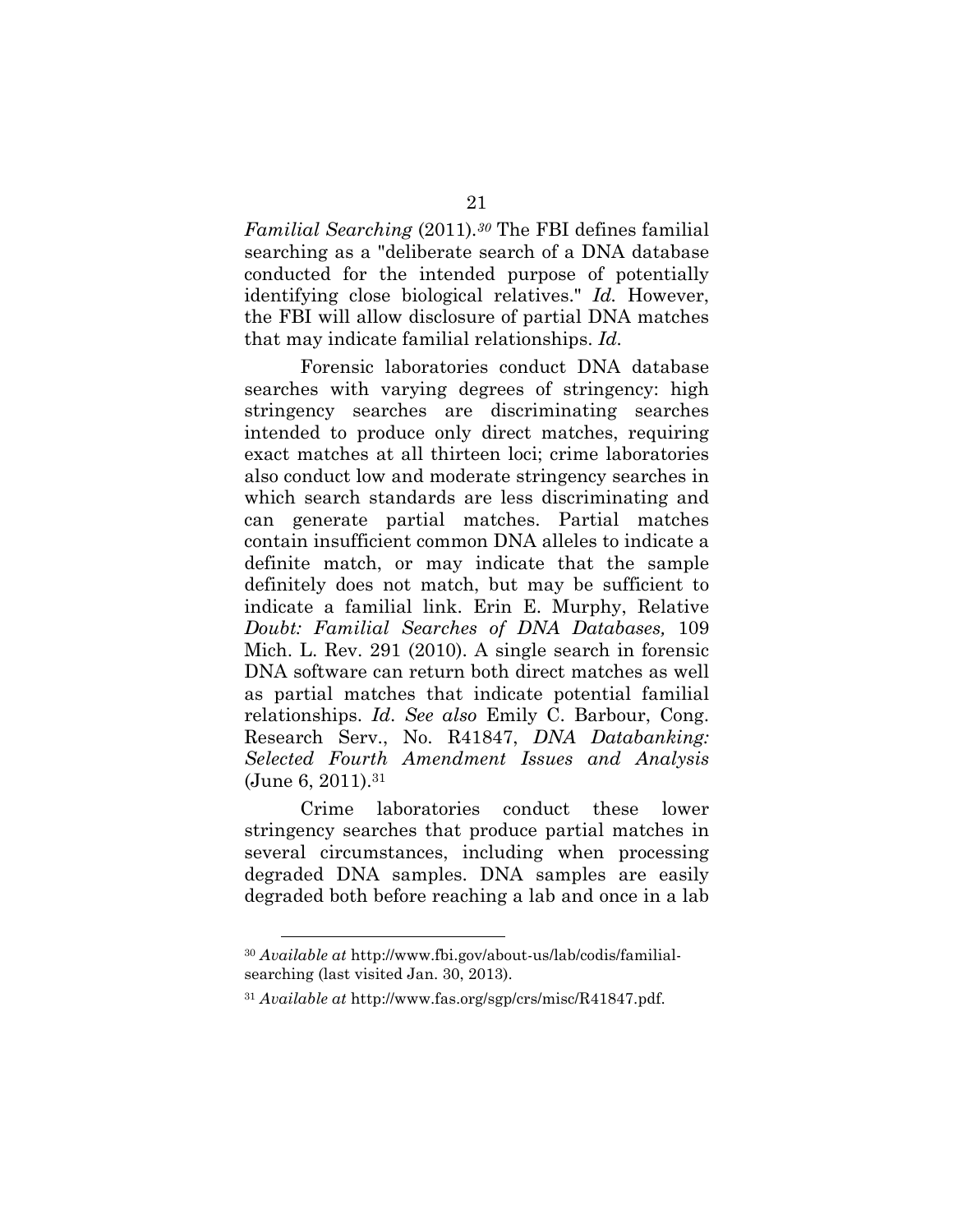because DNA is very sensitive to environmental conditions and can "start to degrade depending on the sample's exposure to extreme temperatures, oxygen, water, sweat and breath." Donald E. Shelton, *Forensic Science in Court* 29 (2011).

Some forensic experts characterize searches generating partial matches as a type of familial searching, but the FBI does not. By limiting its definition of a familial search to only *deliberate* searches for potential relatives, the FBI excludes moderate stringency searches that happen to result in familial matches from its definition of familial searches for FBI purposes. Laboratory Services, Fed. Bureau of Investigation, *Frequently Asked Questions (FAQs) on the CODIS Program and the National DNA Index System* [hereinafter *FBI CODIS FAQ*]*.32* This allows the FBI to claim that CODIS and NDIS are not used for familial searches, though they still produce familial DNA matches and allow investigation of potential family members from the national and state databases. Jessica D. Gabel, *Probable Cause From Probable Bonds: A Genetic Tattle Tale Based on Familial DNA,* 21 Hastings Women's L.J. 3, 17-18 (2010).

The FBI has procedures for authorizing the release of partial match information to law enforcement. "For situations in which there is no other available investigative information," NDIS will release the personally identifiable information of partial match results upon written request from a Casework Laboratory, with concurrence of the prosecutor. *Interim Plan for the Release of* 

<sup>32</sup> http://www.fbi.gov/about-us/lab/biometric-analysis/codis/codisand-ndis-fact-sheet (last visited Jan. 30, 2013).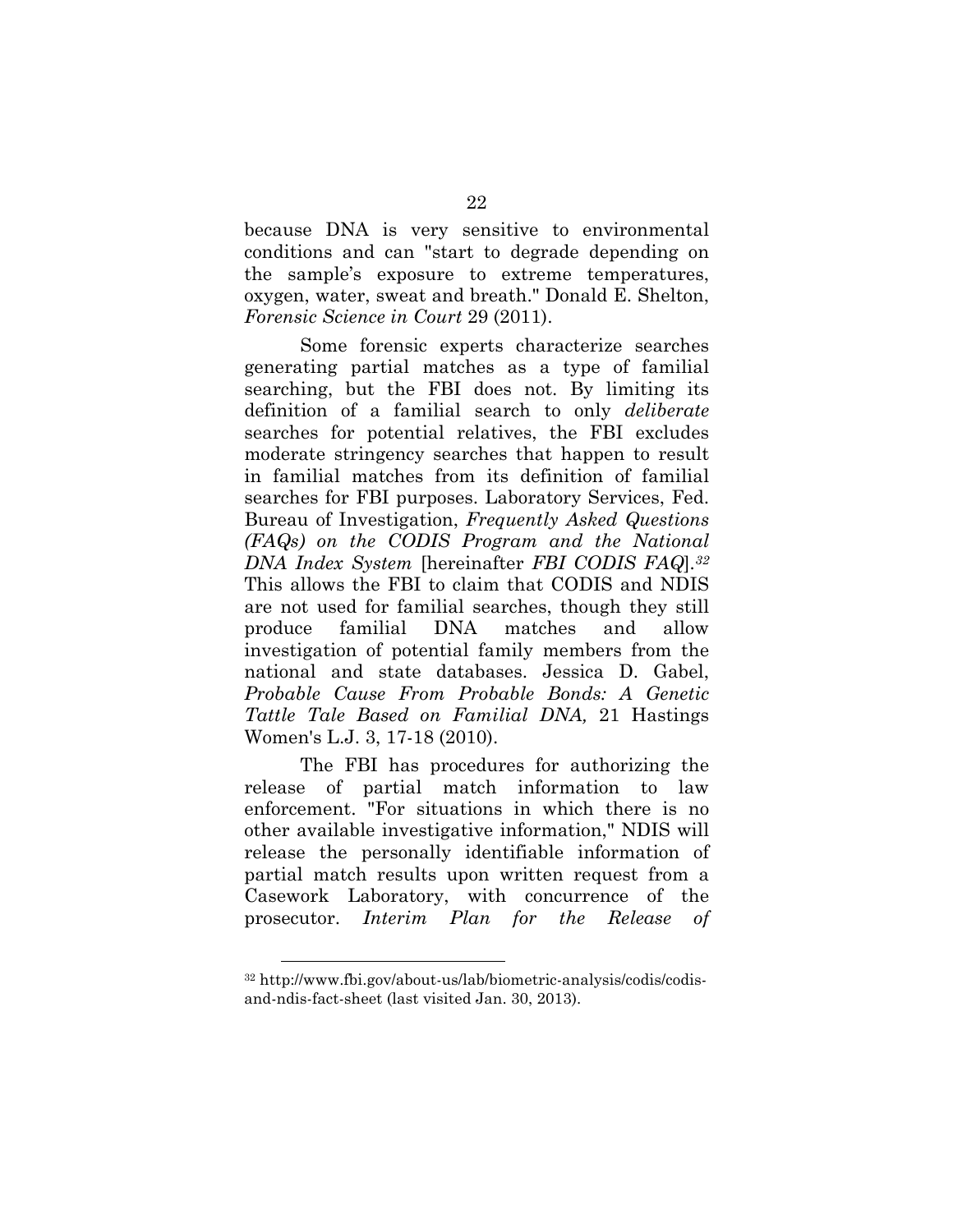*Information In the Event of a "Partial Match" at NDIS*, CODIS Bulletin (July 20, 2006).33 The written request should "include the statistical analysis used to conclude that there may be a potential familial relationship." *Id.*

The FBI's policy on releasing partial matches from NDIS applies only to the DNA samples collected by federal agencies from federal offenders that constitute NDIS; the procedures by which partial matches and familial matches are produced and released from state and local databases vary from state to state, and laboratory to laboratory.34 E.g. Md. Code Ann., Pub. Safety § 2-506(d) (2010); 44 Pa. Cons. Stat. § 2319 (2010); Wyo. Stat. Ann. § 7-19-402; Colo. Bureau of Investigation, *DNA Familial Search Policy* (Oct. 22, 2009).35

The FBI has suggested guidelines for laboratories releasing partial matches, but they are not binding or official regulations. In 2009, the FBI convened a working group to asses the CODIS partial match procedures; the working group recommended minimum standards of reliability for labs to use when assessing partial matches, but emphasized that decisions to release personal information in response to partial match requests from other labs and law

<sup>33</sup> *Available at*

http://www.bioforensics.com/conference08/Familial\_Searches/CO DIS\_Bulletin.pdf.

<sup>&</sup>lt;sup>34</sup> State and local laboratory partial match release practices must meet the minimum requirements of state and federal mandated guidelines.

<sup>35</sup> *Available at*

http://www.denverda.org/DNA\_Documents/Familial\_DNA/CBI% 20DNA %20Familial%20Search%20Policy%20Oct%202009%20- %20Signed.pdf.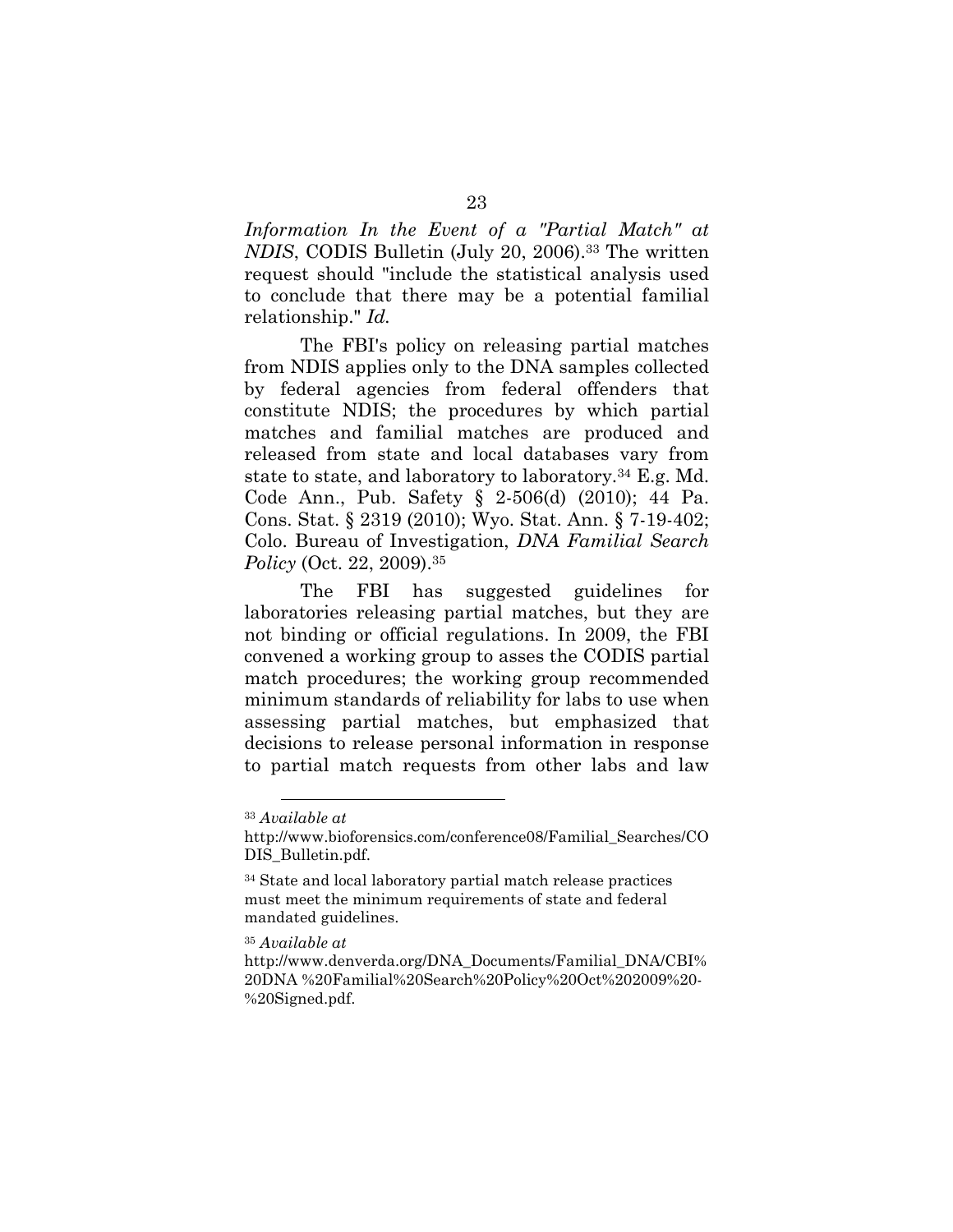enforcement agencies are made by individual laboratories. Sci. Working Grp. on DNA Analysis Methods Ad Hoc Committee on Partial Matches, Laboratory Services, Fed. Bureau of Investigation, *SWGDAM Recommendations to the FBI Director on the "Interim Plan for the Release of Information in the Event of a 'Partial Match' at NDIS,"* 11 Forensic Sci. Comm. 4 (Oct. 2009).36 The Committee's recommendations were to be used "to guide a laboratory's decision making process regarding whether to release the name of the offender whose relative may be the source of the DNA profile." *Id.*

#### III. **Law Enforcement Collects and Indefinitely Retains Entire DNA Samples, Not Just CODIS Profiles**

To make DNA profiles, the government collects and retains an individual's full DNA sequence that, unlike a fingerprint, contains personal genetic information unnecessary for identification. The government retains the full DNA samples it collects and laboratories store them indefinitely, in addition to the derivative CODIS profiles. Laboratory Services, Fed. Bureau of Investigation, *Quality Assurance Standards for DNA Databasing Laboratories*, at 7.2 ("Where possible, the laboratory shall retain the database sample for retesting for quality assurance and sample confirmation purposes.").37 Federal statutes do not set forth clear

<sup>36</sup> http://www.fbi.gov/about-us/lab/forensic-sciencecommunications/fsc/archive/oct2009/standard\_guidlines/swgdam .html (last visited Jan. 30, 2013).

<sup>37</sup> *Available at* http://www.fbi.gov/about-us/lab/biometricanalysis/codis/qas\_databaselabs.pdf (last accessed Jan. 30, 2013).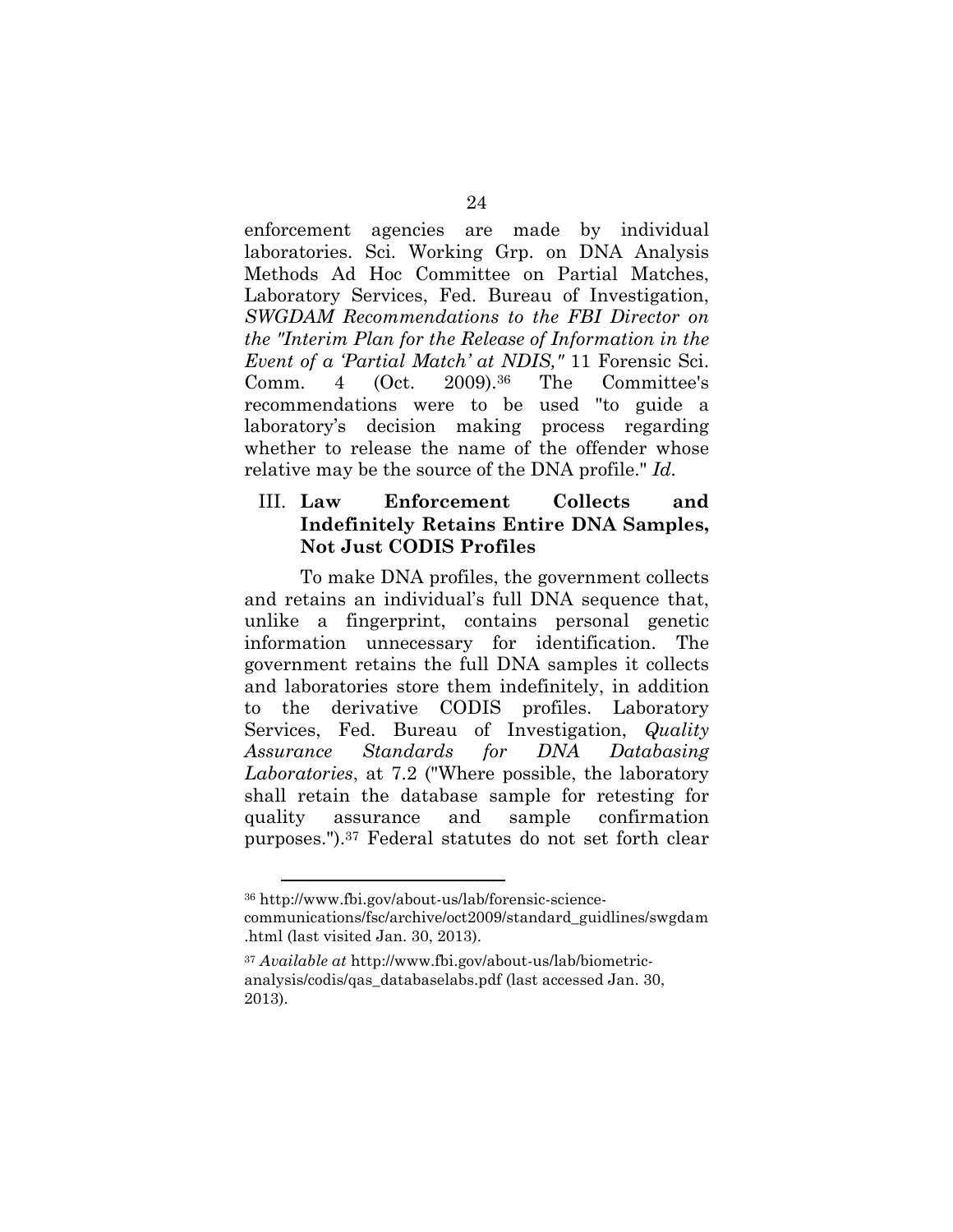guidelines for how the samples are handled after they are profiled: "[F]ederal law remains silent as to what must be done with the biological samples themselves." Elizabeth E. Joh, *Reclaiming 'Abandoned' DNA: The Fourth Amendment and Genetic Privacy,* 100 NW. U. L. Rev. 857, 871 (2006).38 Some bioethics experts consider the "indefinite" retention of DNA samples to be "the most significant privacy concern associated with DNA data banking" because they "have the potential to reveal almost unlimited information about ourselves." Sheldon Krimsky & Tania Simoncelli, Genetic Justice 235-36 (2011).

The information contained in a DNA sample is far more extensive than that contained in fingerprints. It trivializes DNA data to compare it to a genetic fingerprint. Unlike a fingerprint, DNA samples can provide insights into the most personal family relationships and the most intimate workings of the human body, including the likelihood of the occurrence of thousands of genetic conditions and diseases. In fact, "genetic testing is currently available for over 2,200 diseases and abnormalities, with about 2,000 available in clinical settings, and this number continues to increase every year." Ctrs. for Disease Control and Prevention, *Genomic Testing* (May 3, 2011).39 By testing for one variation in a single region of a particular gene, researchers were able to determine which abused or maltreated children were prone to elevated rates of suicidal

 $\overline{a}$ <sup>38</sup> *Available at*

http://www.law.northwestern.edu/lawreview/v100/n2/857/LR100 n2Joh. pdf.

<sup>39</sup> http://www.cdc.gov/genomics/gtesting/.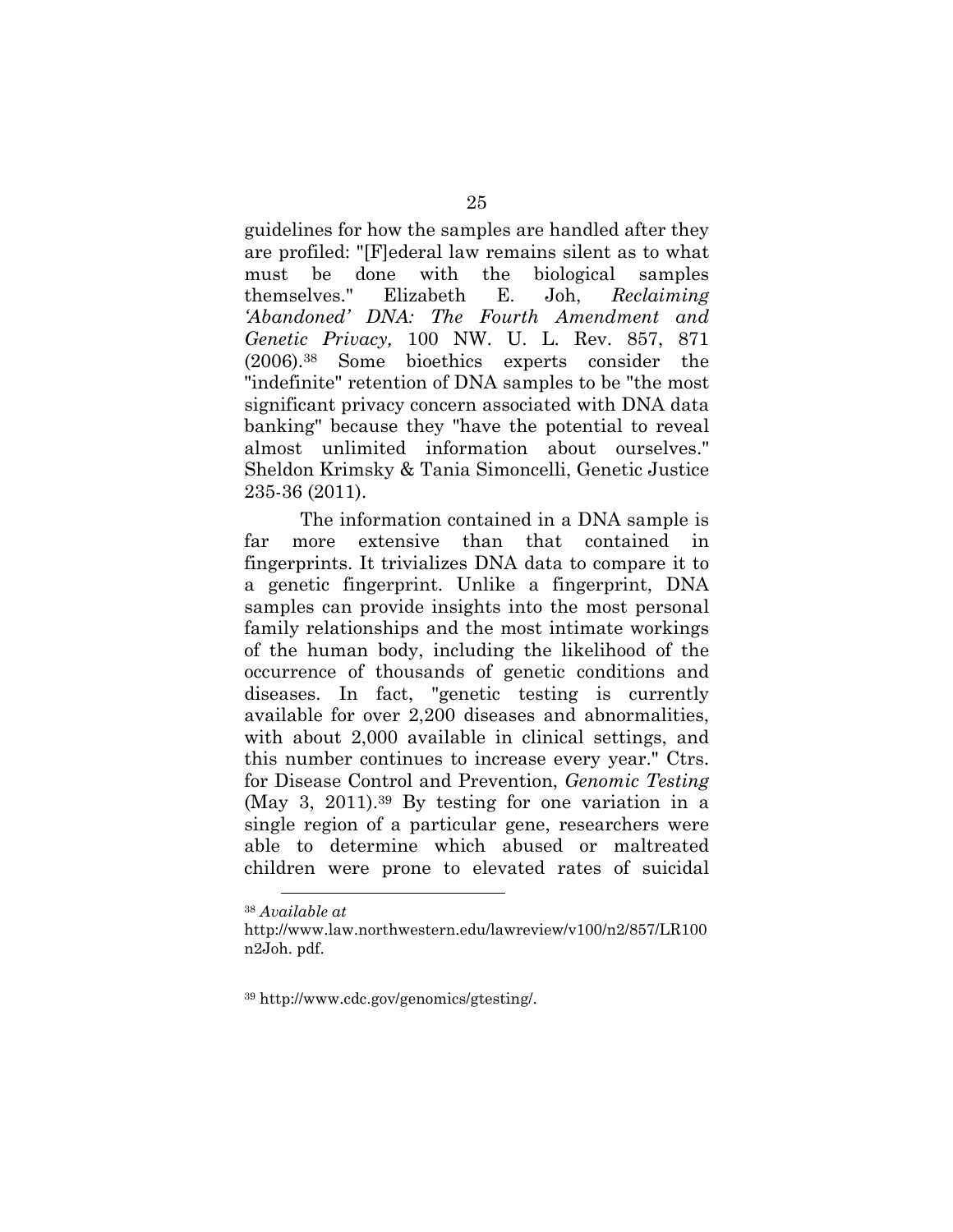ideation. Dante Ciccheti, et. al., *Interaction of Child Maltreatment and 5-HTT Polymorphisms: Suicidal Ideation Among Children from low-SES Backgrounds*, 35 J. Pediatr. Psychol. 536, 543 (2010). An allele variation in this same gene creates a predisposition for susceptibility to affective disorders like depression in adults. Christopher G. Beevers, et al., *Association of the Serotonin Transporter Gene Promoter Region (5-HTTLPR) Polymorphism with Biased Attention for Emotional Stimuli*, 118 J. Abnormal Psychol. 431 (2009).

The extensive information DNA can reveal about an individual carries significant social and political implications that do not accompany fingerprints. The extent of these implications was recognized in the legislative history of the DNA Analysis Backlog Elimination Act, 42 U.S.C. § 14135a, emphasizing that the scope of information that can be obtained from a DNA sample is uniquely broad and invasive:

> The information obtainable from DNA testing surpasses any previous types of testing available. The amount of personal and private data contained in a DNA specimen provides insights into the most personal family relationships and the most intimate workings of the human body, including the likelihood of the occurrence of over 4,000 types of genetic conditions and diseases. Genetic information pertains not only to the individual whose DNA is sampled, but also to anyone who shares that bloodline.

H.R. Rep. 106-900(I) at 52 (Sept. 26, 2001).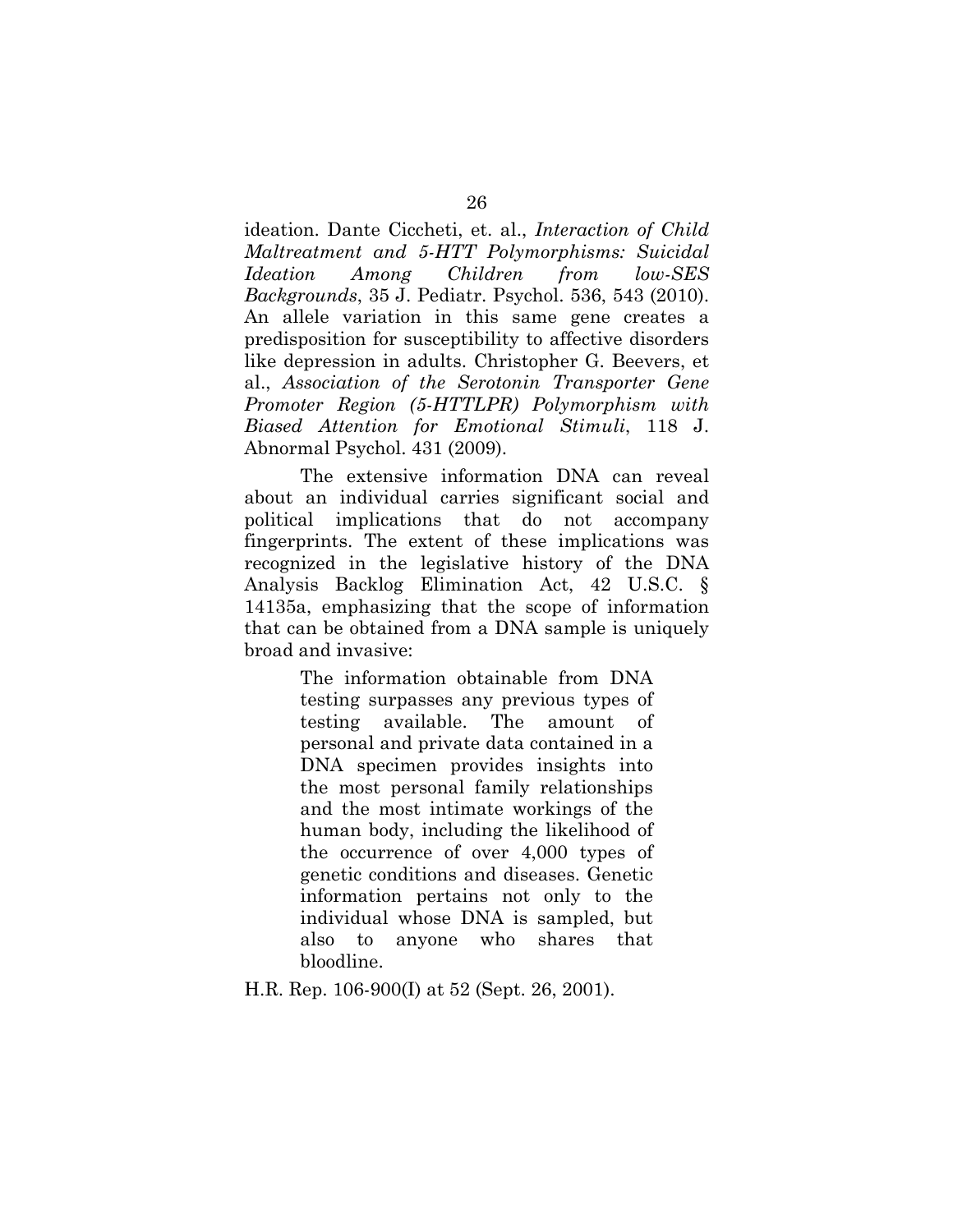Studies of the relationship between certain genes and aggressiveness, mental illness, and antisocial behavior have revealed the potential for differential treatment based on genetic predispositions, with or without overt political action. Elisa Piere & Mairi Levitt, *Risky Individuals and the Politics of Genetic Research Into Aggressiveness and Violence*, 22 Bioethics 457, 509 (2008).

#### *A. Maryland, the Federal Government, and Thirty-Seven Other States Require the Indefinite Retention of Complete DNA Samples*

State and federal law enforcement agencies collect DNA samples in order to create CODIS profiles. For example, Maryland explicitly requires the indefinite retention of complete DNA samples. Md. Code Ann., Pub. Safety § 2-506 (West 2012). The FBI likewise requires its laboratories to retain samples indefinitely. FBI, *Quality Assurance Standards for DNA Databasing Laboratories*, at 7.2.40 Additionally, thirty-seven other states affirmatively require retention of DNA samples.41

<sup>40</sup> http://www.fbi.gov/about-us/lab/codis/qas\_databaselabs ("Where possible, the laboratory shall retain the database sample for retesting for quality assurance and sample confirmation purposes.").

<sup>41</sup> Ala. Code § 36-18-22 (2012); Alaska Stat. § 44.41.035 (2012); Ariz. Rev. Stat. Ann. § 13-610 (2012); Ark. Code Ann. § 12-12- 1019 (2012); Cal. Penal Code § 295.1 (West 2012); Colo. Rev. Stat. § 16-23-104 (2012); Conn. Gen. Stat. § 54-102i (2012); Ga. Code Ann. § 35-3-162 (2012); Haw. Rev. Stat. § 844D-23 (2012); Idaho Code Ann. § 19-5505 (2012); 730 Ill. Comp. Stat. 5 / 5-4-3 (h) (2012); Ind. Code § 10-13-6-9.5 (2012); Iowa Code § 81.4 (2013); Kan. Stat. Ann. § 21-2511 (2012); La. Rev. Stat. Ann. § 15:606 (2012); Me. Rev. Stat. tit. 25, § 1576 (2012); Minn. Stat. § 299C.155 (2012); Mont. Code Ann. § 44-6-103 (2012); Neb. Rev.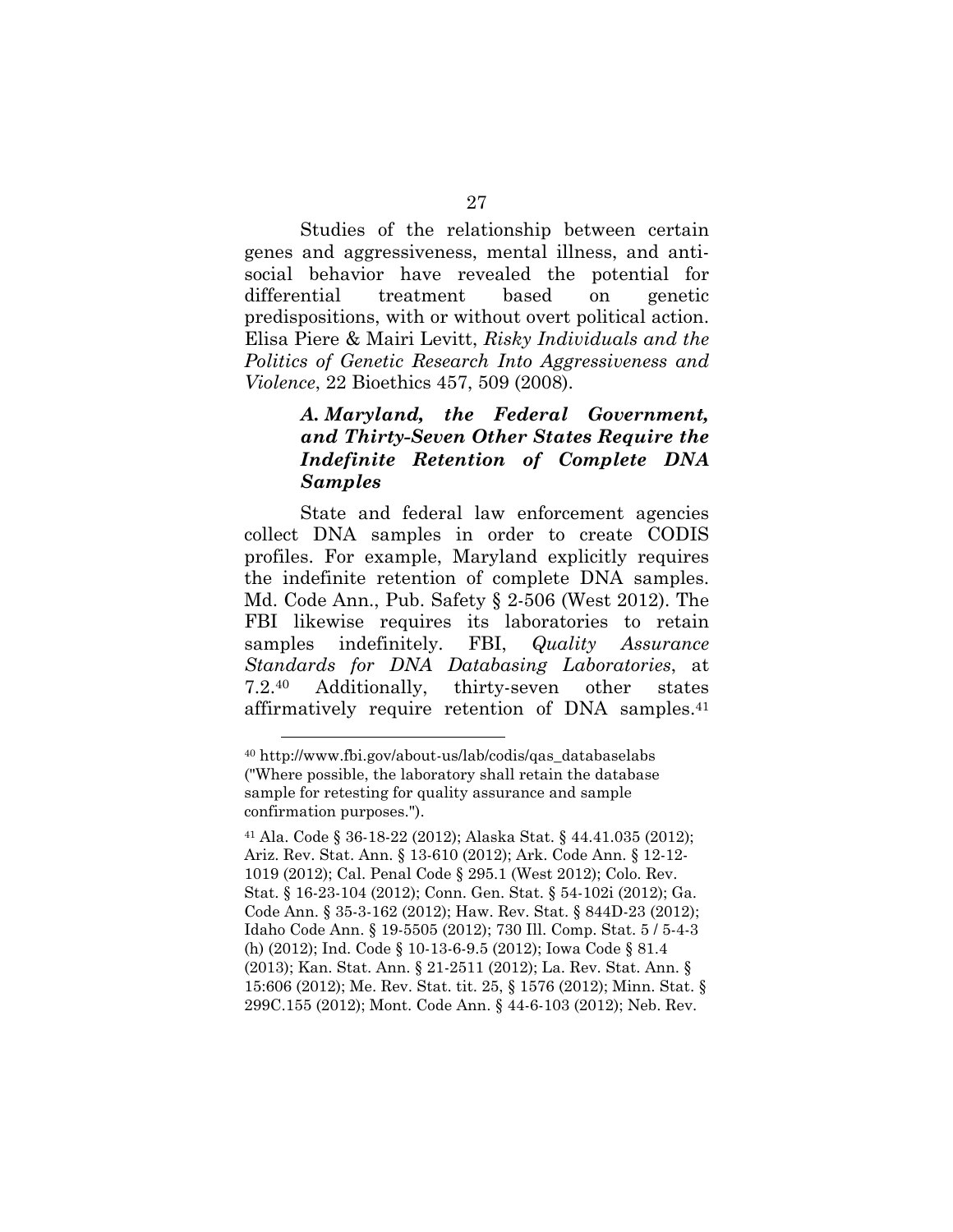The remaining twelve states do not explicitly require indefinite retention, but the language of their statutes either is silent on the issue or does not foreclose it.42

The ability of innocent arrestees to have their DNA records expunged is an insufficient and inconsistent protection of genetic privacy. Destruction of DNA samples and expungement of CODIS profiles under state and federal law, where available, imposes a substantial burden on innocent individuals. Most expungement procedures are complicated and costly. Federal law requires both state and federal law enforcement agencies to expunge CODIS profiles if an individual is acquitted, charges are dismissed, or a conviction is overturned.

<u>.</u>

Stat. § 29-4105(4) (2012); N.H. Rev. Stat. Ann. § 651-C:2 (2012); N.J. Stat. Ann. § 53:1-20.21 (West 2012); N.M. Stat. Ann. § 29- 16-4 (2012); N.Y. Crim. Proc. Law § 995-C (McKinney 2012); N.C. Gen. Stat. § 15A-266.3 (2012); Ohio Rev. Code Ann. § 109.573 (LexisNexis 2012); Okla. Stat. tit. 74, § 150.27a (2012); 44 Pa. Cons. Stat. § 2313 (2012); R.I. Gen. Laws § 12-1.5-5 (2012); S.C. Code Ann. § 23-3-640 (2012); Tenn. Code Ann. § 38- 6-113 (2012); Tex. Gov't Code Ann. § 411.142 (West 2012); Utah Code Ann. § 53-10-406 (2012); Va. Code Ann. § 19.2-310.4 (2012); Wash. Rev. Code § 43.43.754(4) (2012); W. Va. Code § 15- 2B-8 (2012); Wyo. Stat. Ann. § 7-19-402 (2012).

<sup>42</sup> Del. Code Ann. tit. 29, § 4713 (2012); Fla. Stat. § 943.325 (2012); Ky. Rev. Stat. Ann. § 17.175 (West 2012) (requiring destruction of all samples not entered into database); Mass. Gen. Laws ch. 22E § 6 (2012); Mich. Comp. Laws. § 28.176 (2012); Miss. Code Ann. § 45-33-37 (2012); Mo. Rev. Stat. §§ 650.050-060 (2012); Nev. Rev. Stat. § 176.0912 (2012) (requiring retention at least until criminal sentence is completed); N.D. Cent. Code § 31-13-05 (2012); Or. Rev. Stat. § 181.085(1)(e) (2012) (allowing state police to establish procedures for "storing and destroying" samples); Vt. Stat. Ann. tit. 20, § 1938 (2012); Wis. Stat. § 165.77 (2012).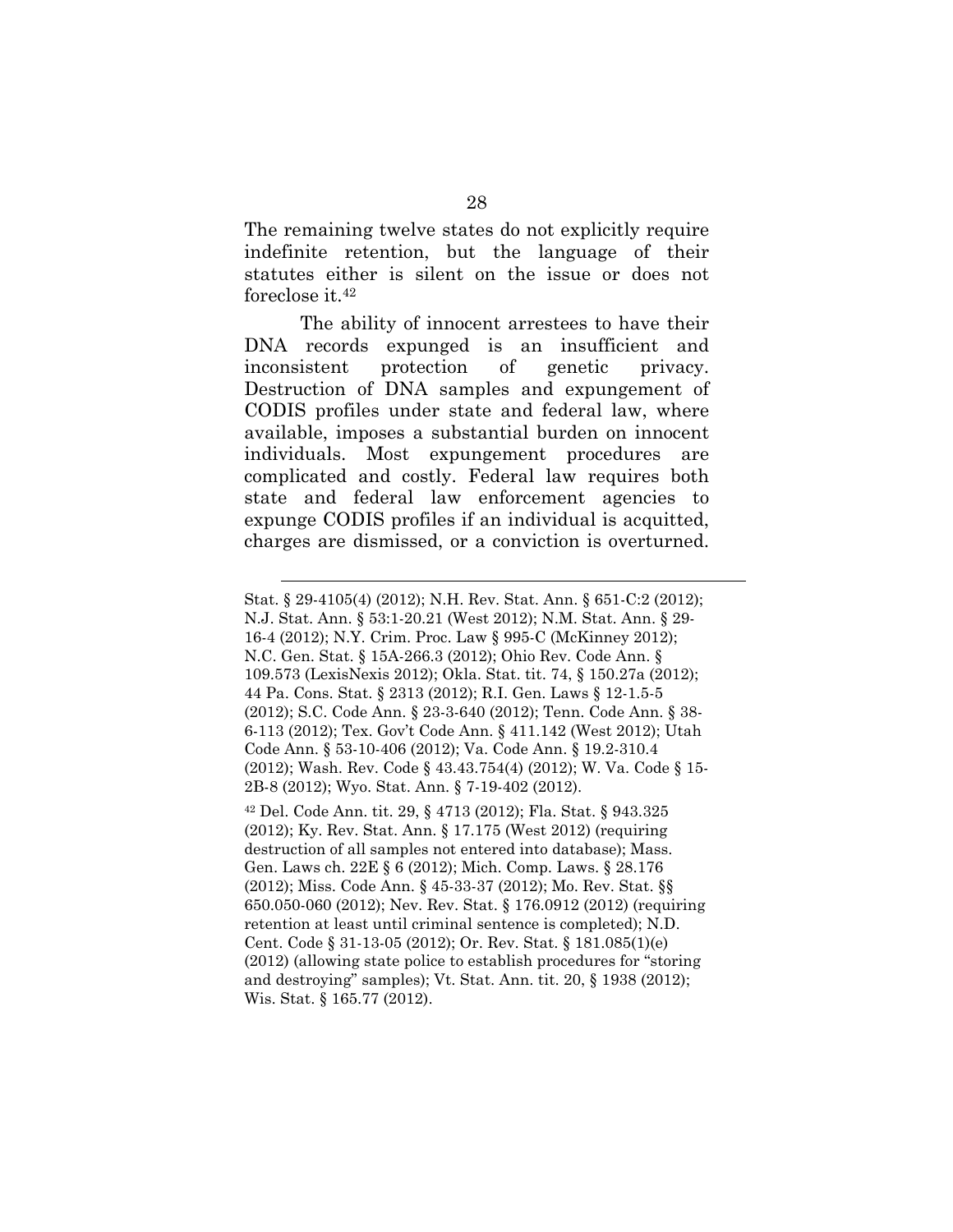42 U.S.C. § 14132(d) (2012). But the statute does not require the destruction of DNA samples. Id. Current FBI policy is to destroy the sample, but the agency is not required to do so. Laboratory Services, Fed. Bureau of Investigation, *CODIS - Expungement Policy*.43 The statute also does not allow expungement for convicts who have completed their sentences. 42 U.S.C. § 14132(d). Expungement is not automatic; qualified individuals must specifically request that their CODIS profiles be expunged. Id.

State law enforcement agencies store their collected DNA samples according to state guidelines and "many state laws do not require the destruction of a DNA record or sample after a conviction has been overturned." *DOE DNA Forensics*. Most states will only expunge DNA records if an individual petitions for expungement and satisfies the complicated procedural requirements.44 Seven states do not

<sup>43</sup> http://www.fbi.gov/about-us/lab/biometric-

analysis/codis/codis\_expungement (last visited Jan. 28, 2013)

<sup>44</sup> *See* Alaska Stat. § 44.41.035(i) (2012); Ark. Code Ann. § 12-12- 1019 (2012); Cal. Penal Code § 299 (West 2012); Colo. Rev. Stat. § 16-23-105 (2012); Del. Code Ann. tit. 29, § 4713(i) (2012); Fla. Stat. § 943.325(16) (2012); Ga. Code Ann. § 35-3-165 (2012); Haw. Rev. Stat. § 844D-71 (2012) *et seq.*; Idaho Code Ann. § 19- 5513 (2012); 730 Ill. Comp. Stat. 5 / 5-4-3 (f-1) (2012); Ind. Code § 10-13-6-18 (2012); Iowa Code § 81.9 (2013); Kan. Stat. Ann. § 21-2511 (2012); Ky. Rev. Stat. Ann. § 17.175(5) (West 2012); La. Rev. Stat. Ann. § 15:614 (2012); Me. Rev. Stat. tit. 25, § 1576 (2012); Mich. Comp. Laws. § 28.176 (10), (11) (2012); Mo. Rev. Stat. § 650.055(a) (2012); Neb. Rev. Stat. § 29-4109 (2012); N.H. Rev. Stat. Ann. § 651-C:5 (2012); N.J. Stat. Ann. § 53:1-20.25 (West 2012); N.M. Stat. Ann. § 29-16-10 (2012); N.Y. Crim. Proc. Law § 995-C(9) (McKinney 2012); Or. Rev. Stat. § 181.085(8)(a) (2012); 44 Pa. Cons. Stat. § 2321 (2012); R.I. Gen. Laws § 12-1.5- 13 (2012); Utah Code Ann. § 53-10-40(6) (2012); Va. Code Ann. §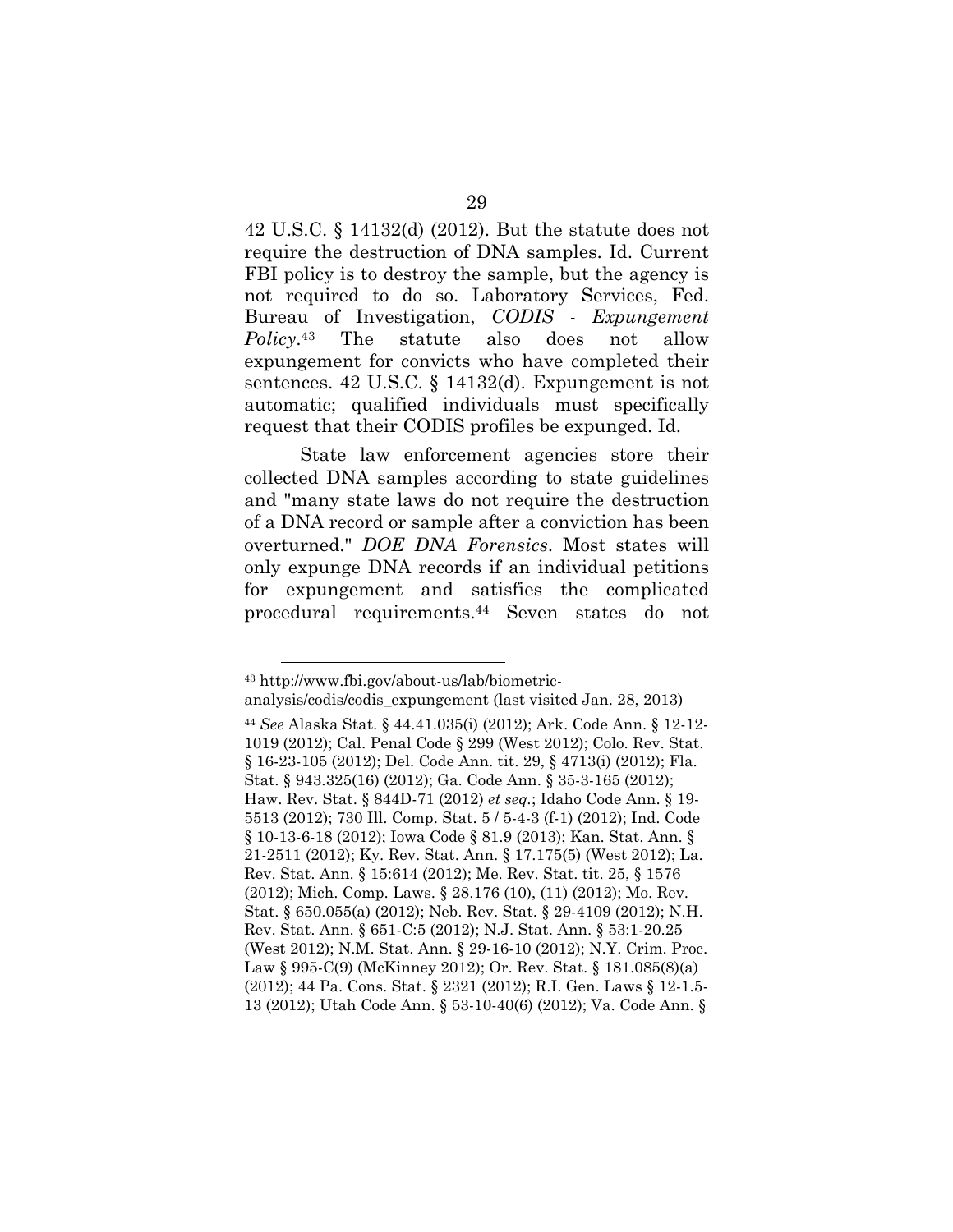mandate expungement of DNA samples at all, only CODIS profiles.45 Upon acquittal or dismissal of charges, seven other states, including Maryland, automatically expunge DNA samples and CODIS profiles.46 However, in Maryland, records are not eligible for expungement if an individual receives probation, has his charges docketed, or receives a conditional pardon. Md. Code Ann., Pub. Safety § 2- 511 (2012).

In addition, four states have no expungement rights at all.47 Unless charges are dismissed, some jurisdictions will not expunge arrestee DNA until the statutes of limitations on all charged crimes have expired. *See, e.g., Haskell v. Harris*, 669 F.3d 1049, 1052 (2012). In Arizona, qualifying arrestees can expunge their DNA samples, but other offenders can only expunge their CODIS profiles. Ariz. Rev. Stat.

<u>.</u>

46 Conn. Gen. Stat. § 54-102 (2012); Md. Code Ann., Pub. Safety § 2-511 (West 2012); Minn. Stat. § 299C.105(3) (2012); N.C. Gen. Stat. § 15A-266.3A (2012); S.C. Code Ann. § 23-3-660 (2012); Tenn. Code Ann. § 40-35-321 (2012); Vt. Stat. Ann. tit. 20, § 1940 (2012).

47 Mississippi, Nevada, Ohio, and Washington. *See* Miss. Code Ann. § 45-33-37 (2012) (no related provisions on expungement found); Nev. Rev. Stat. § 176.0912 (2012) (no related provisions on expungement found); Wash. Admin. Code § 446.75.070 (2012) (stating that expungement is completely discretionary); *State v. Emerson*, 2012 Ohio 5047 (2012) (holding that Ohio law provides no right to expungement).

<sup>19.2-310.7 (2012);</sup> W. Va. Code § 15-2B-11 (2012); Wis. Stat. § 165.77(4) (2012).

<sup>45</sup> *See* Ala. Code § 36-18-26 (2012); Me. Rev. Stat. tit. 25, § 1577(4) (2012); Mass. Gen. Laws ch. 22E § 15 (2012); Mont. Code Ann. § 44-6-107 (2012); Okla. Admin. Code § 375:30-9-2 (2012); Tex. Gov't Code Ann. § 411.151 (West 2012); Wyo. Stat. Ann. § 7-19-405 (2012).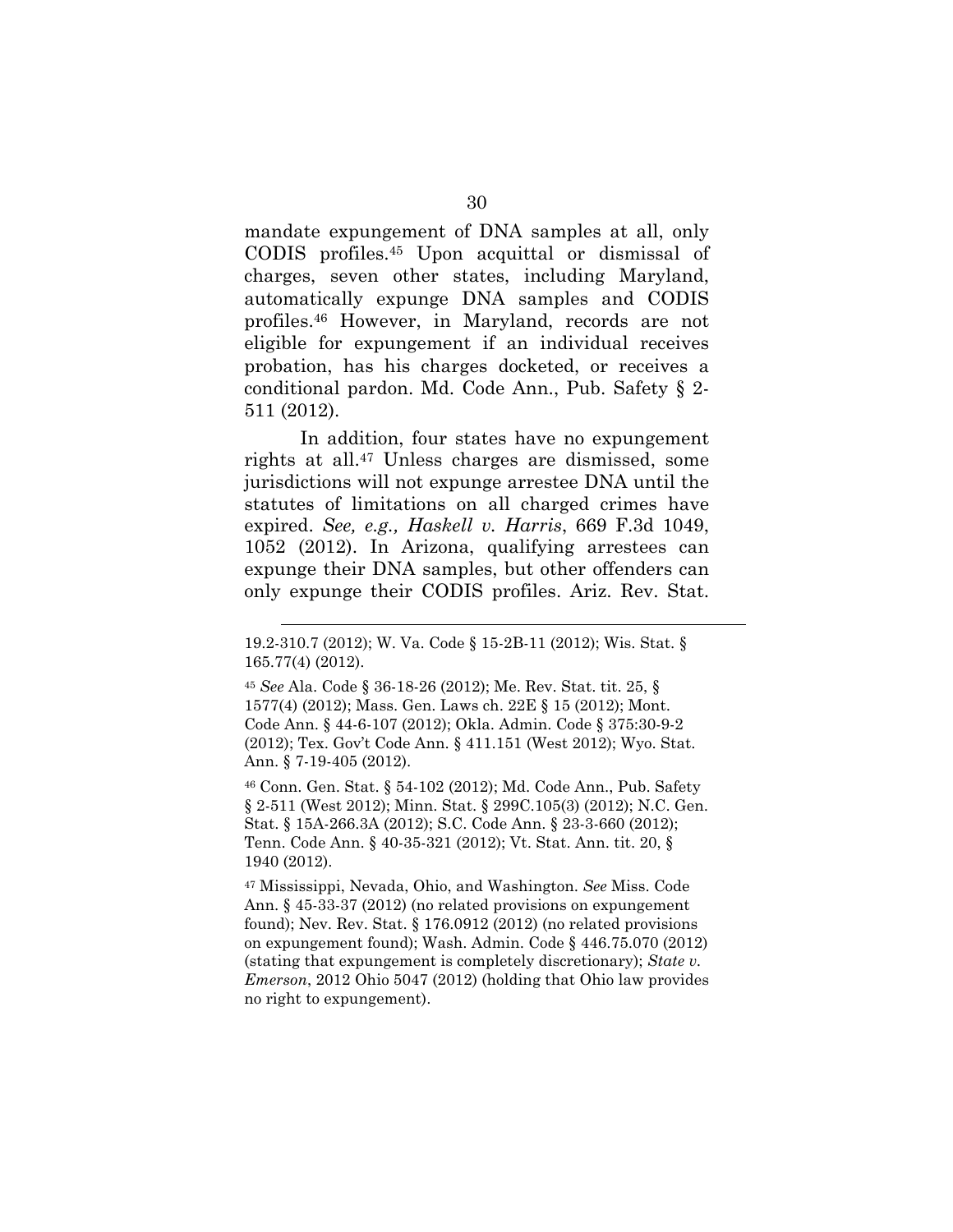Ann. § 13-610 (J), (M) (2012). In Michigan, those with overturned convictions can only have their DNA samples and profiles expunged if they have no other convictions and a court finds that a "miscarriage of justice" occurred. Mich. Comp. Laws. § 28.176 (10) (2012). As a result of the complicated patchwork of expungement laws and procedures varying from state to state, individuals' complete DNA samples often stay in the government's possession even when those individuals are deemed innocent of any wrongdoing.

## *B. Retention of Complete DNA Samples is an Unnecessary and Broad Invasion of Genetic Privacy*

More than two decades ago, the National Academy of Sciences recommended that DNA samples be destroyed "promptly" after analysis. *DNA Technology in Forensic Science,* Comm. on DNA Tech. in Forensic Sci. of the Nat'l Acad. of Sci. 122 (1992). The Academy reasoned, "In principle, retention of DNA samples creates an opportunity for misuses *i.e.,* for later testing to determine personal information." *Id*. Yet state and federal law enforcement agencies continue to retain genetic samples even after creating the CODIS profile. EPIC has previously argued that the warrantless, suspicionless collection of DNA for CODIS profiling violates the Fourth Amendment.48 However, even if CODIS profiling were permissible, the indefinite

<sup>48</sup> *See* Br. of Amici Curiae EPIC, et. al. in Supp. of Pet., *Kohler v. Englade*, 470 F.3d 1104 (5th Cir. 2006); Br. of Amici Curiae EPIC, et. al. in Supp. of Resp't., *United States v. Kincade*, 379 F.3d 813 (9th Cir. 2004), *cert. denied* 544 U.S. 924 (2005); and Br. of Amici Curiae EPIC, et. al. in Supp. of Resp't., *State v. Raines*, 857 A.2d 19 (Md. 2004).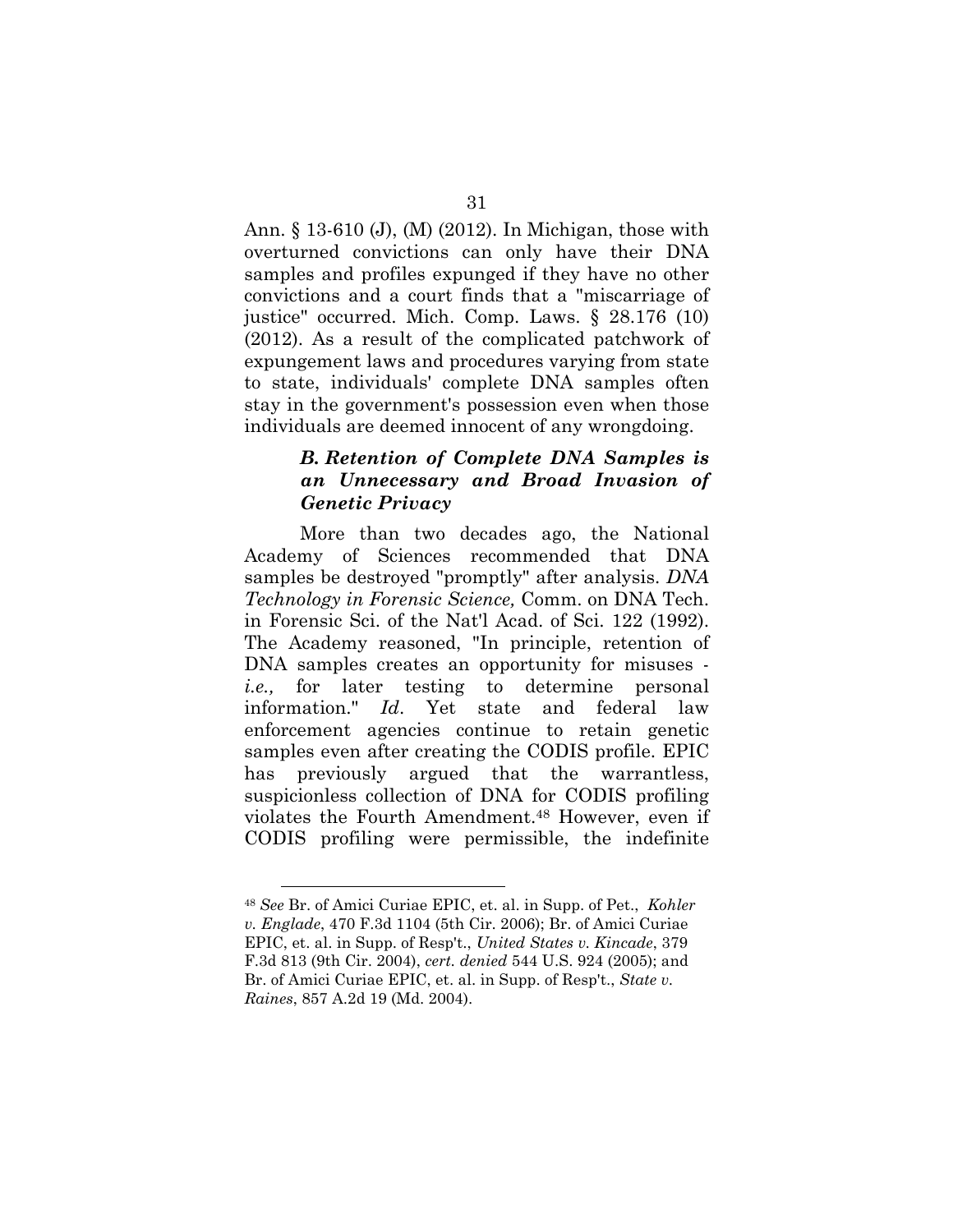retention of complete DNA samples is an unreasonable infringement of genetic privacy rights.

These DNA samples contain a wealth of personal information. Such samples can provide insights into a person's family, "susceptibility to particular diseases, legitimacy of birth, and perhaps predispositions to certain behaviors and sexual orientation." Biological and Envtl. Research Info. Sys. (BERIS), *Human Genome Project Information: DNA Forensics*, U.S. Dep't of Energy Genome Program.49 For example, genetic factors can combine with environmental processes to create vulnerabilities for behavioral issues, emotional problems, and substance abuse. *See, e.g.,* Ronald Simons, et. al., *Differential Susceptibility to Context: A Promising Model of the Interplay of Genes and the Social Environment*, 29 Biosociology and Neurosociology: Advances in Group Processes 139 (Kalkhoff, et. al. ed. 2012); Gene H. Brody, et. al., *Using Genetically Informed, Randomized Prevention Trials to Test Etiological Hypotheses about Child and Adolescent Drug Use and Psychopathology*, Am. J. of Pub. Health (forthcoming 2013) (forthcoming 2013) (manuscript on file with EPIC).

The indefinite retention of complete DNA samples exacerbates "the threat to privacy implicit in the accumulation of vast amounts of personal information in computerized data banks or other massive government files." *Whalen v. Roe*, 429 U.S. 589, 605 (1977). The Maryland high court properly recognized the distinction between the privacy threat presented by DNA collection generally and the

<sup>49</sup>http://www.ornl.gov/sci/techresources/Human\_Genome/elsi/for ensics.shtml (last modified June 16, 2009).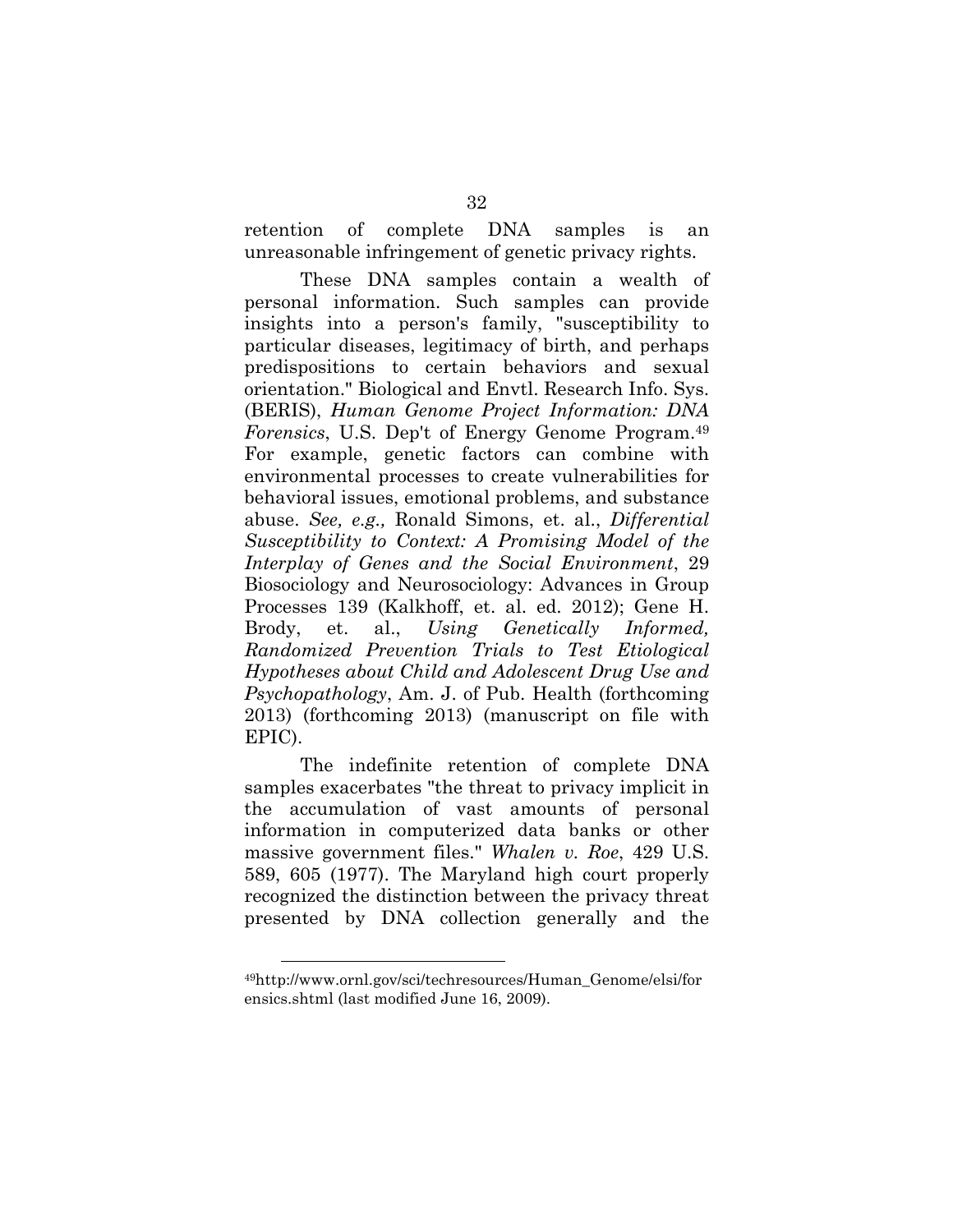substantial risks associated with retention of DNA samples specifically. "[W]e can not turn a blind eye to the vast genetic treasure map that remains in the DNA sample retained by the State." *King v. State*, 42 A.3d 549, 577 (2012).

At issue in this case is not just the Respondent's identity contained in his CODIS profile, but also the State's seizure and indefinite retention of his entire genetic record.

#### *C. Federal and State Statutory Provisions are Insufficient to Safeguard DNA Samples and Individuals' Genetic Privacy*

Statutory protections are insufficient to cure the constitutional defect of the warrantless indefinite retention of genetic material. Current state and federal statutes show that genetic information is highly sensitive and subject to a substantial threat of misuse. Maryland and Federal law both create criminal penalties for anyone who obtains, uses, or discloses genetic information without authorization. Md. Code Ann., Pub. Safety § 2-512 (2012); 42 U.S.C. § 14135e (2012). Many other states do as well. While these statutory provisions are appropriate and necessary, they do not reduce the minimum privacy protections guaranteed by the Constitution.

The Fourth Amendment sets a constitutional floor that protects the privacy of individuals from unwarranted government intrusion.50 States can

<sup>50 &</sup>quot;The right of the people to be secure in their persons, houses, papers, and effects, against unreasonable searches and seizures, shall not be violated, and no Warrants shall issue, but upon probable cause, supported by Oath or affirmation, and particularly describing the place to be searched, and the persons or things to be seized." U.S. Const. amend. IV.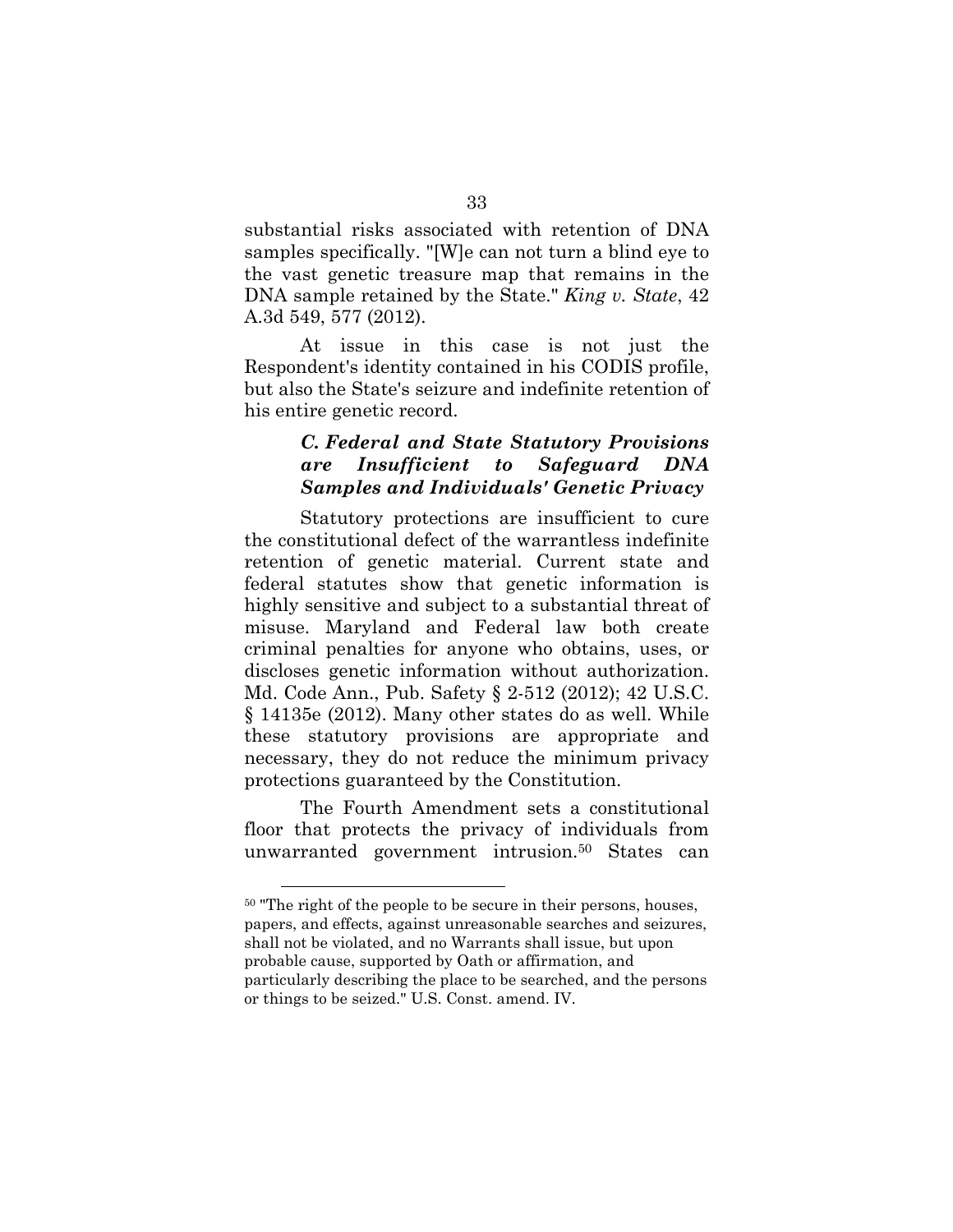regulate upward to add further safeguards, but they cannot give citizens lesser protection than the Constitution itself guarantees. "[W]e cannot forgive the requirements of the Fourth Amendment in the name of law enforcement." *Berger v. New York*, 388 U.S. 41, 63 (1967). The *Amici* States contend that their statutes foreclose all foreseeable abuse of genetic information. Br. for the States as *Amici Curiae* Supporting Pet. at 24-32. But it is antithetical to the principles of the Fourth Amendment to merely trust the government not to overstep the bounds of individual privacy. "With the benefits of more efficient law enforcement mechanisms comes the burden of corresponding constitutional responsibilities." *Arizona v. Evans*, 514 U.S. 1, 17-18 (1995) (O'Connor, J. concurring). Just because today's statutes limit the use and disclosure of genetic information does not mean that indefinite retention of complete DNA samples "compl[ies] with the basic command of the Fourth Amendment." *Berger* at 63.

Moreover, statutory protections of private information are often inadequate practical safeguards against real-world misuse. In *NASA v. Nelson*, respondents and *amici* argued that statutory provisions preventing disclosure would be insufficient to protect highly sensitive personal information accumulated by NASA. Br. for Resp't at 43-46, 131 S. Ct. 746 (2011); Br. of *Amici Curiae* EPIC, et. al. in Supp. of Resp't. at 20-34, 131 S. Ct. 746 (2011). "Even the most rigorous statutory protections are no guarantee against exposure of personal information in data breaches." Br. of *Amici Curiae* EPIC, et. al. at 28. This Court disagreed, ruling that the statutory regime in question provided adequate protections. *Nelson* at 761-63. However, the scenario Nelson feared came to pass not once, but twice in this past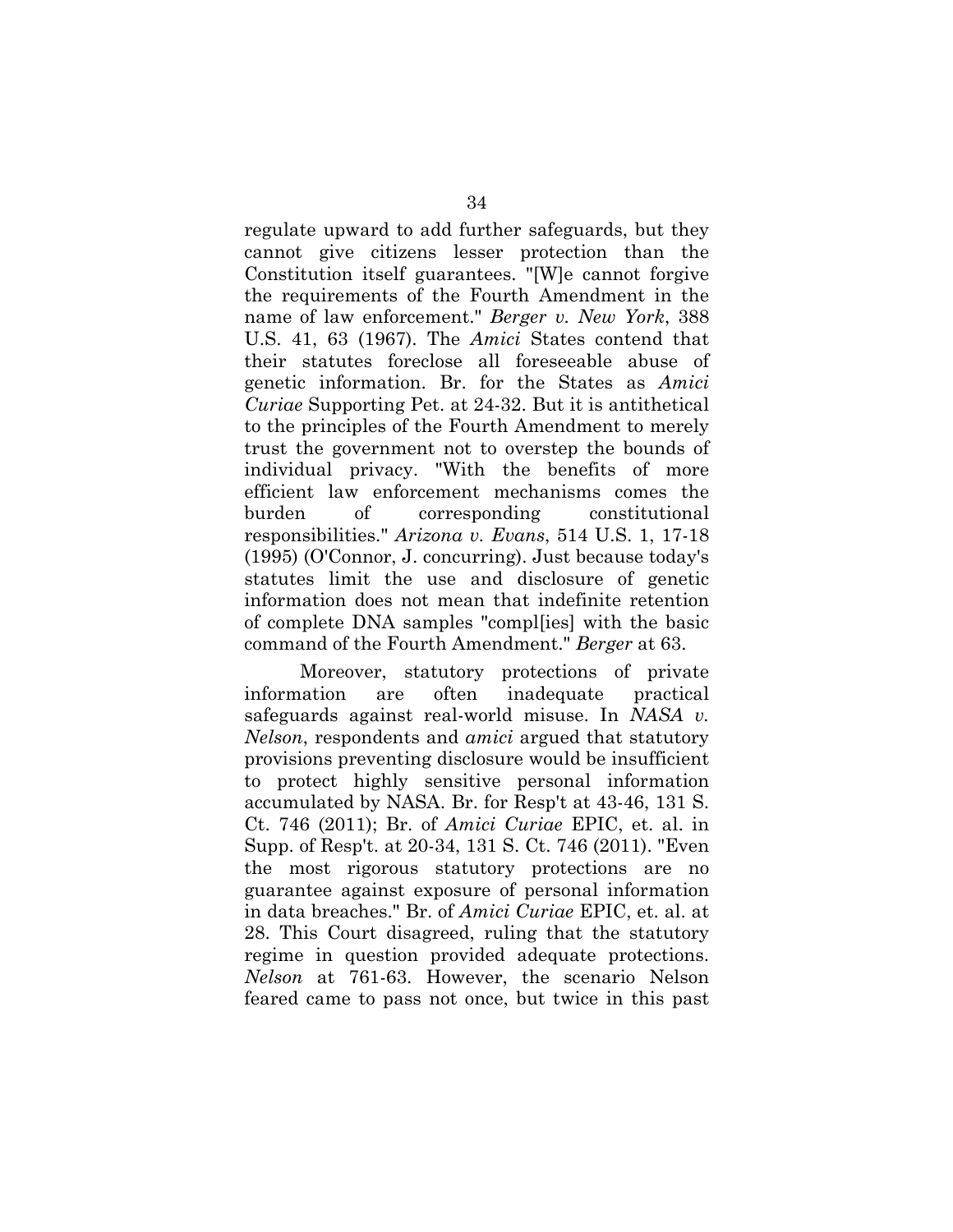year. On March 16, 2012 and again on November 13, 2012, NASA notified its employees of data breaches resulting in the disclosure of their sensitive personal information. *NASA KSC Internal Memo: NASA KSC*  Laptop Theft, SpaceRef (March 20, 2012);<sup>51</sup> *Agencywide Message to All NASA Employees: Breach of Personally Identifiable Information (PII)*, SpaceRef (Nov. 13, 2012).<sup>52</sup>

The best way to minimize privacy risks is to minimize the amount of sensitive information the government collects and retains in the first place. Destroying DNA samples after analysis would reduce the risks to individuals' genetic privacy without compromising law enforcement's capabilities.

## IV. **The Federal Bioethics Commission Recommends Limiting Nonconsensual Law Enforcement Access to Biospecimens**

The Presidential Commission for the Study of Bioethical Issues recently highlighted privacy issues presented by whole genome sequencing. *Privacy and Progress in Whole Genome Sequencing*, Pres. Comm'n for the Study of Bioethical Issues (Oct. 2012).53 The commission is composed of an advisory panel of leaders in the fields of medicine, science, ethics, religion, law, and engineering.54 The report says that

<sup>51</sup> http://www.spaceref.com/news/viewsr.html?pid=40332.

<sup>52</sup> http://spaceref.com/news/viewsr.html?pid=42609.

<sup>53</sup> *Available at* 

http://bioethics.gov/cms/sites/default/files/PrivacyProgress508.pd f.

<sup>54</sup> The members and staff hold twenty Ph.D.'s, ten J.D.'s, five M.D.'s, and numerous other advanced degrees. The Commission is chaired by Dr. Amy Gutmann, President of the University of Pennsylvania, and vice-chaired by Dr. James W. Wagner,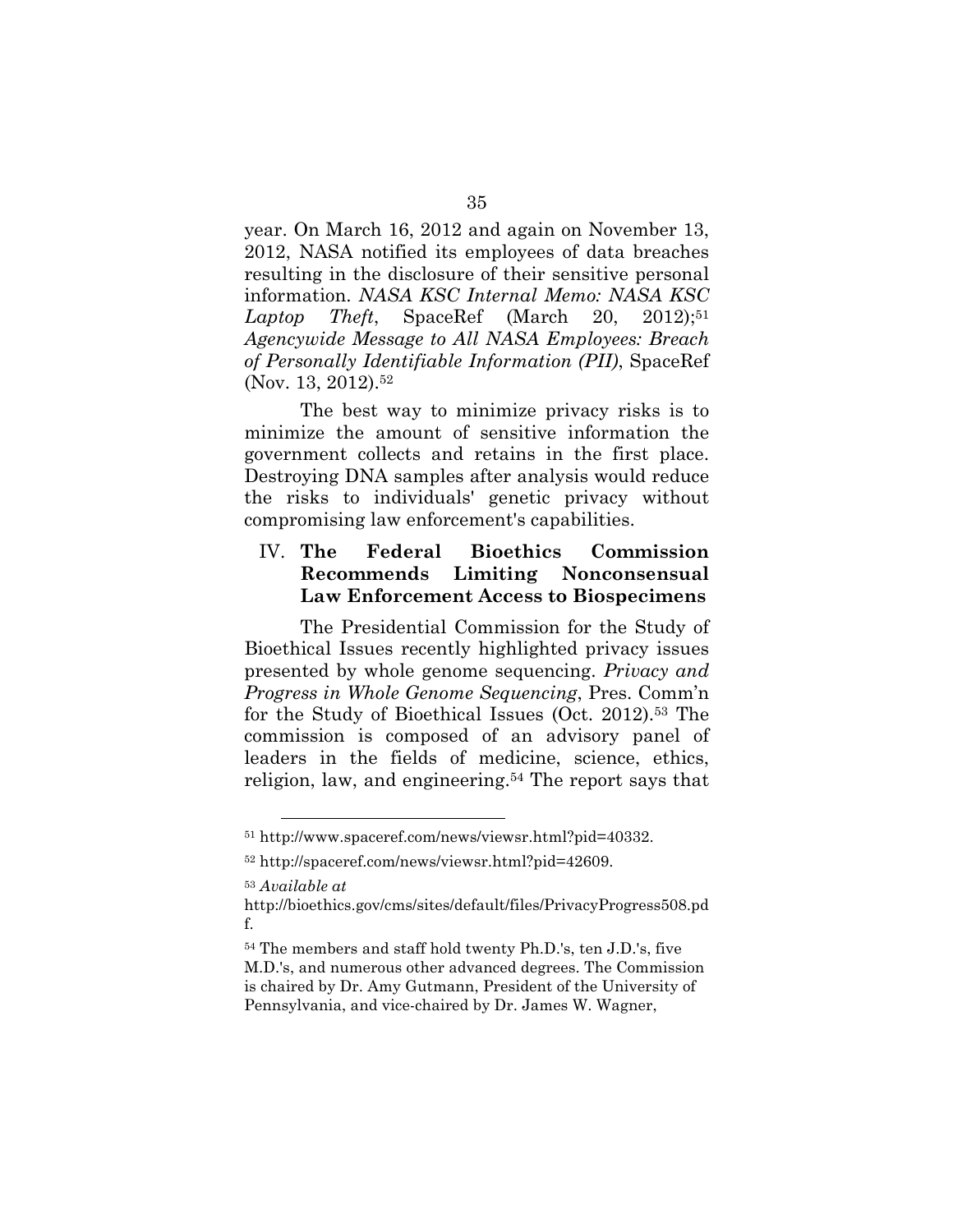genetic information is so comprehensive that it does not just implicate personal privacy, but the very core of a person's identity:

> More than other medical information, such as X-rays, our genomes reveal something both objectively more comprehensive and subjectively (to many minds) more fundamental about who we are, where we came from, and the health twists and turns that life might have in store for us.

*Id*. at 24. The Commission explained that protection of individual privacy interests is essential to ethically "realize this promise of the great public good" inherent in genetic information. *Id*. at 2. Consequently, the Commission proposed several specific recommendations to safeguard genetic privacy.

In particular, the Commission recommended that "[o]nly in exceptional circumstances should entities such as law enforcement or defense and security have access to biospecimens or whole genome sequence data for non health-related purposes without consent." *Id*. at 84.

As our knowledge of genetics and its capabilities continues to expand, it brings with it new challenges to privacy. Once an individual's DNA sample is in a government database, protecting that information from future exploitation becomes more difficult.

1

President of Emory University. Among others, members include the Chief Medical Officer of the Department of Homeland Security and the Chief of the Bioethics Department at the National Institutes of Health Clinical Center. *Id*. at vii-viii.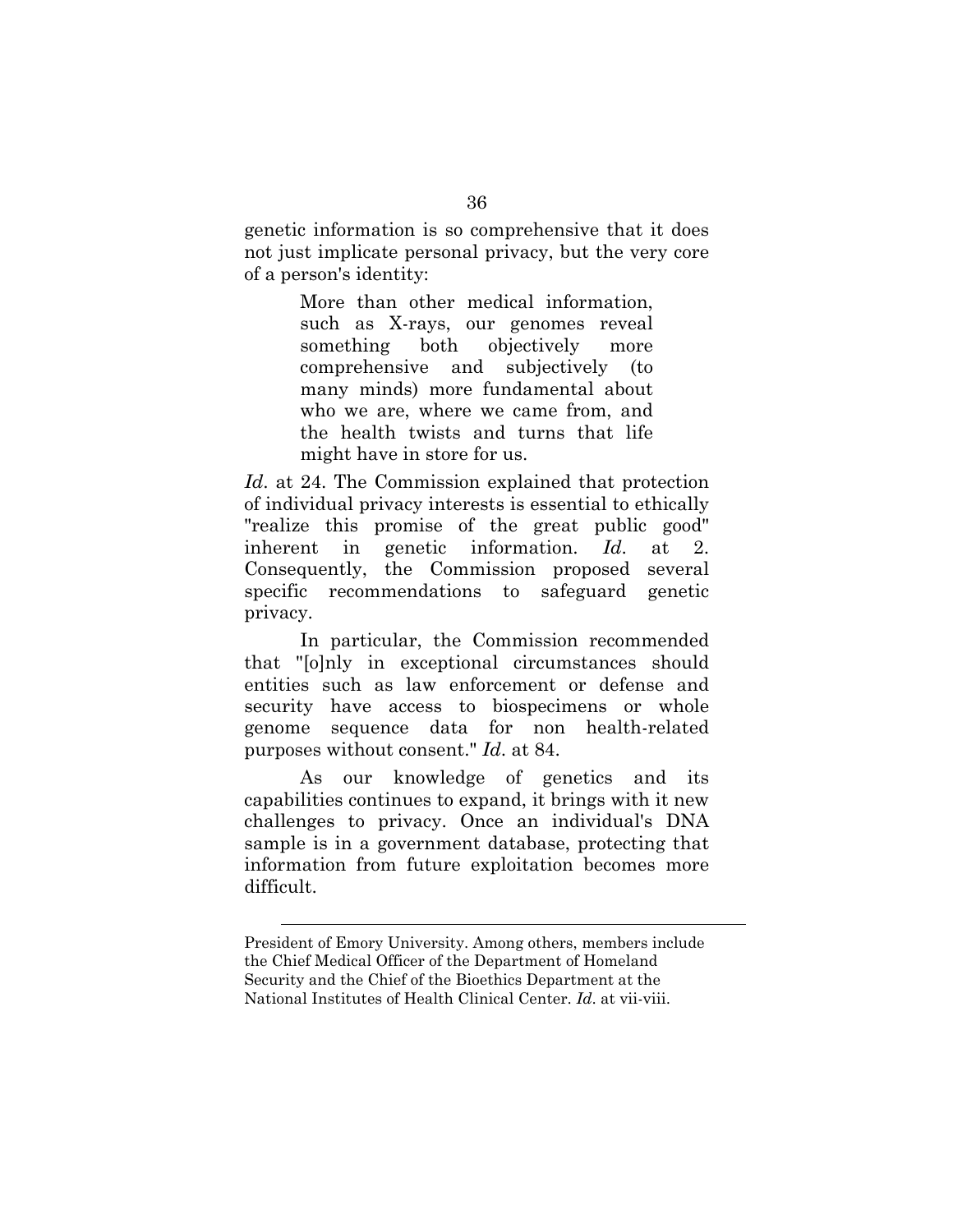This makes it important that governments and societies take great care not to make decisions that have a substantial chance of causing irreversible harm to current or future generations, and especially those who have little or no say over such decisions.

*Id*. at 45.

The principles guiding the Presidential Commission should likewise guide the collection and use of DNA in the law enforcement context. The complete DNA samples retained by law enforcement can be used for whole genome sequencing, giving rise to the risks the Commission identified. Even if federal, state, and local agencies could collect DNA for the CODIS database, such collection would still be invalid so long as it involves the indefinite retention of the DNA samples. Law enforcement agencies cannot warrantlessly collect and indefinitely retain genetic samples without infringing genetic privacy rights.